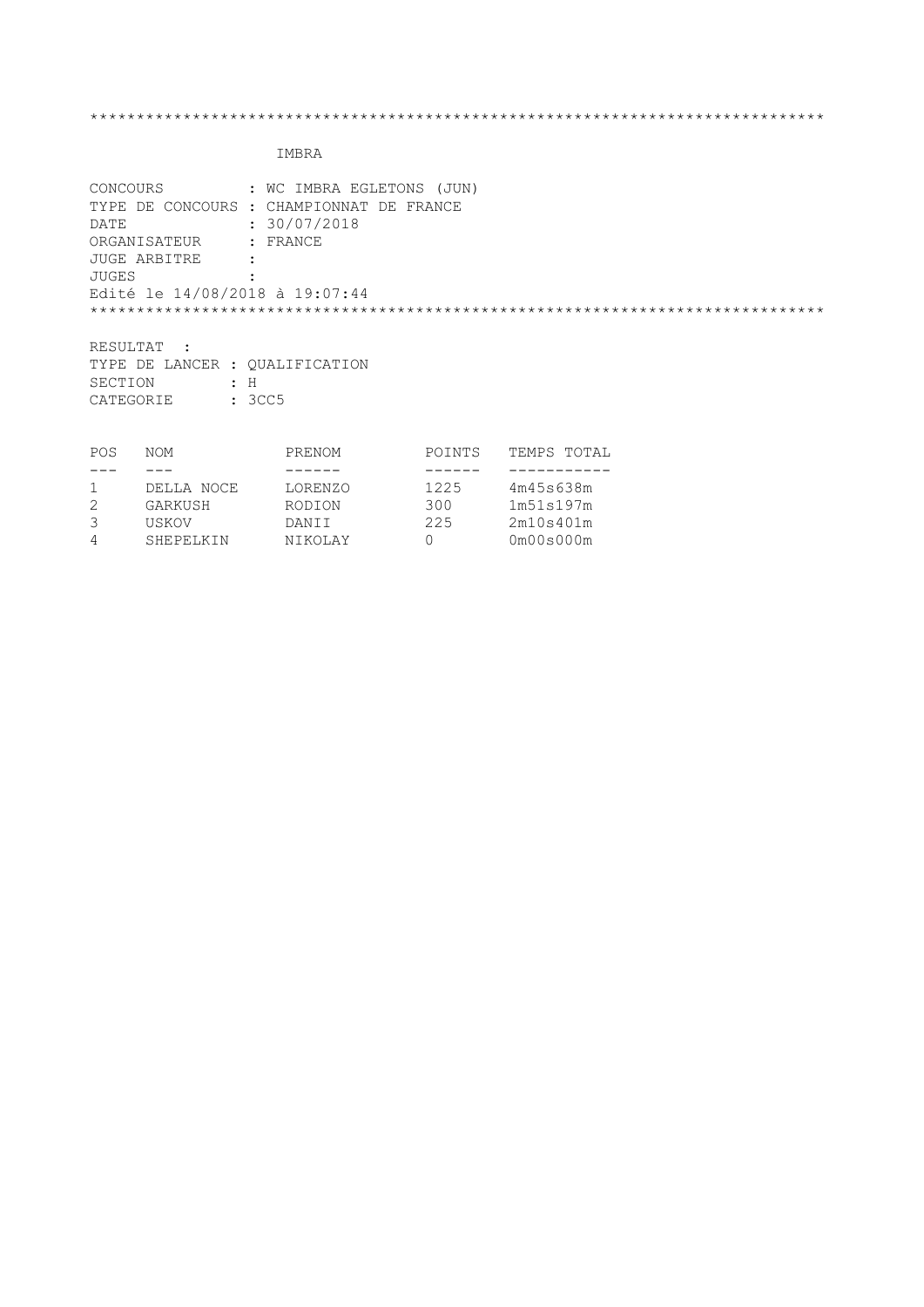| CONCOURS                       | : WC IMBRA EGLETONS (SEN)                |
|--------------------------------|------------------------------------------|
|                                | TYPE DE CONCOURS : CHAMPIONNAT DE FRANCE |
| DATE                           | : 30/07/2018                             |
| ORGANISATEUR : FRANCE          |                                          |
| JUGE ARBITRE<br>$\sim$ $\sim$  |                                          |
| JUGES                          |                                          |
| Edité le 14/08/2018 à 19:49:57 |                                          |
|                                |                                          |
|                                |                                          |

| RESULTAT :                     |  |        |  |
|--------------------------------|--|--------|--|
| TYPE DE LANCER : OUALIFICATION |  |        |  |
| SECTION                        |  | ÷Н     |  |
| CATEGORIE                      |  | : 3CC5 |  |

| POS            | NOM            | PRENOM       | POINTS  | TEMPS TOTAL |
|----------------|----------------|--------------|---------|-------------|
| ---            | $- - -$        | ------       | ------- |             |
| 1              | <b>OTT</b>     | WINFRIED     | 1400    | 5m47s976m   |
| $\overline{2}$ | BENGTSSON      | MATTIAS      | 1200    | 4m51s176m   |
| 3              | MARZOLF        | DOMINIQUE    | 1150    | 6m30s612m   |
| 4              | <b>BURGESS</b> | KEITH        | 1150    | 6m36s867m   |
| 5              | HOF            | CHRISTIAN    | 1127    | 7m41s233m   |
| 6              | SCHWAB         | MARKUS       | 1094    | 6m38s269m   |
| 7              | ARGOUD         | BENOIT       | 977     | 7m29s843m   |
| 8              | FIELDS         | MARTIN       | 951     | 4m59s585m   |
| 9              | MORGAN         | LEON         | 950     | 4m34s405m   |
| 10             | NODDELAND      | KJELL GUNNAR | 825     | 3m43s254m   |
| 11             | DELLA NOCE     | IVANO        | 825     | 3m57s980m   |
| 12             | AGAFONOV       | ROMAN        | 825     | 4m40s131m   |
| 13             | HOF            | MATHIAS      | 765     | 7m18s004m   |
| 14             | FRANCO YIP     | TIK WA       | 494     | 4m21s068m   |
| 15             | OTT            | GIULIANO     | 469     | 3m27s933m   |
| 16             | FIELDS         | PHILL        | 469     | 3m44s049m   |
| 17             | TRABOUALY      | KEVIN        | 427     | 3m10s742m   |
| 18             | TISSERANT      | JEAN PAUL    | 423     | 6m11s656m   |
| 19             | <b>BALL</b>    | STEVE        | 419     | 4m39s210m   |
| 20             | WILLIMSKY      | DENNIS       | 419     | 5m10s317m   |
| 21             | BONIFAY        | CHRISTOPHE   | 275     | 3m33s253m   |
| 22             | TWAIT          | DOUG         | 275     | 4m52s798m   |
| 23             | SANDAKER       | ROGER        | 194     | 2m13s943m   |
| 24             | SICK           | DOUGLAS      | 152     | 2m50s602m   |
| 25             | GRANGIER       | DOMINIQUE    | 50      | 0m57s814m   |
| 26             | VENHEIM        | <b>DAG</b>   | 25      | 1m33s617m   |
|                | FIN DOCUMENT   |              |         |             |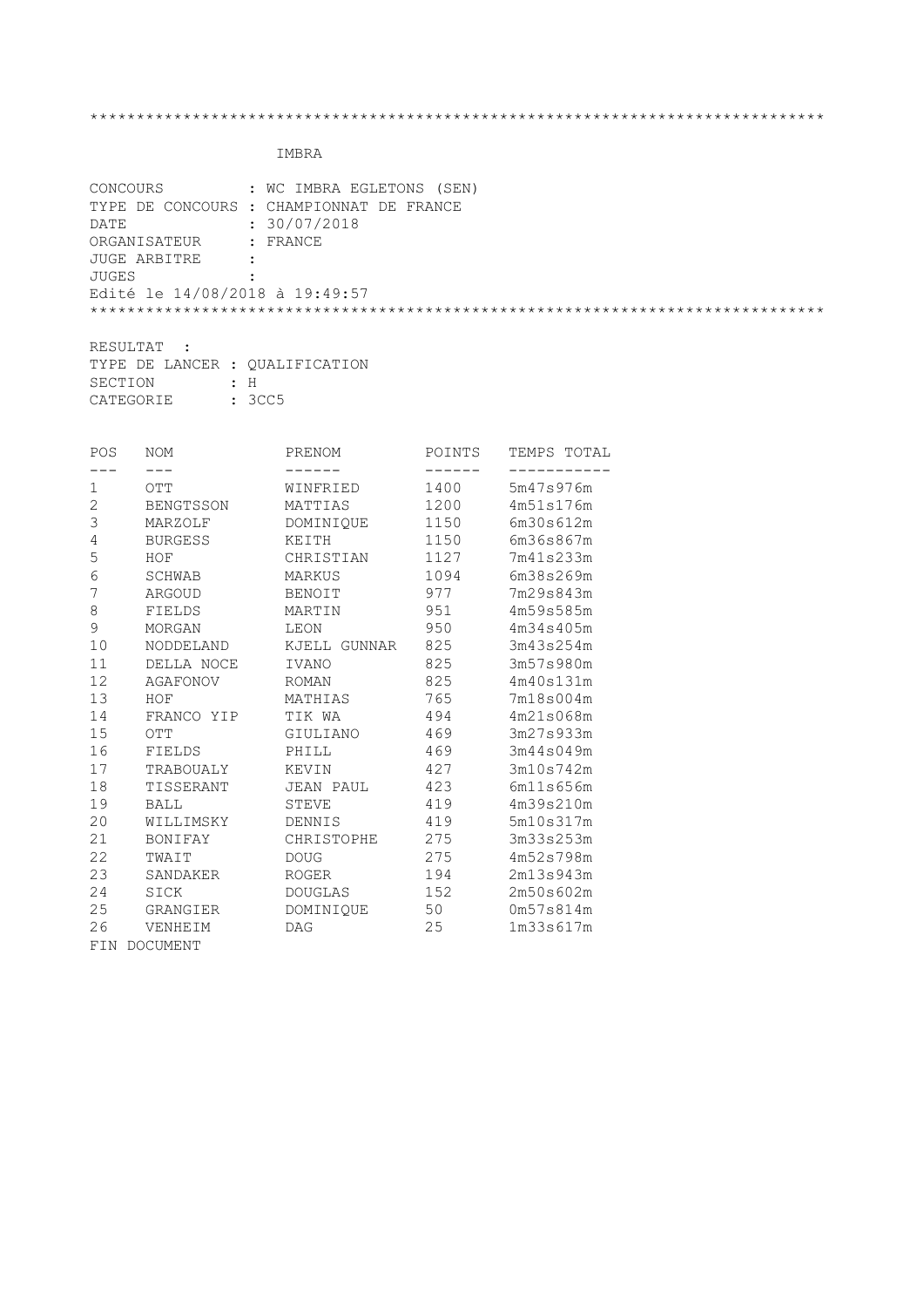|                                | CONCOURS : WC IMBRA EGLETONS (SEN)       |
|--------------------------------|------------------------------------------|
|                                | TYPE DE CONCOURS : CHAMPIONNAT DE FRANCE |
| DATE                           | : 30/07/2018                             |
| ORGANISATEUR : FRANCE          |                                          |
| JUGE ARBITRE                   |                                          |
| JUGES                          |                                          |
| Edité le 14/08/2018 à 19:51:08 |                                          |
|                                |                                          |
|                                |                                          |
| RESULTAT :                     |                                          |

|           | TYPE DE LANCER : FINALE |        |
|-----------|-------------------------|--------|
| SECTION   |                         | : H    |
| CATEGORIE |                         | : 3CC5 |

| POS | <b>NOM</b>       | PRENOM        | POINTS | TEMPS<br>TOTAL |
|-----|------------------|---------------|--------|----------------|
|     |                  |               |        |                |
|     | FIELDS           | MARTIN        | 1169   | 6m29s237m      |
| 2   | <b>BURGESS</b>   | KEITH         | 927    | 4m57s306m      |
| 3   | MARZOLF          | DOMINIOUE     | 863    | 6m21s889m      |
| 4   | <b>BENGTSSON</b> | MATTIAS       | 575    | 3m41s396m      |
| 5   | ARGOUD           | <b>BENOIT</b> | 519    | 7m49s905m      |
| 6   | HOF              | CHRISTIAN     | 475    | 3m38s620m      |
|     | ОТТ              | WINFRIED      | 450    | 2m42s584m      |
| 8   | SCHWAB           | MARKUS        | 25     | 2m00s105m      |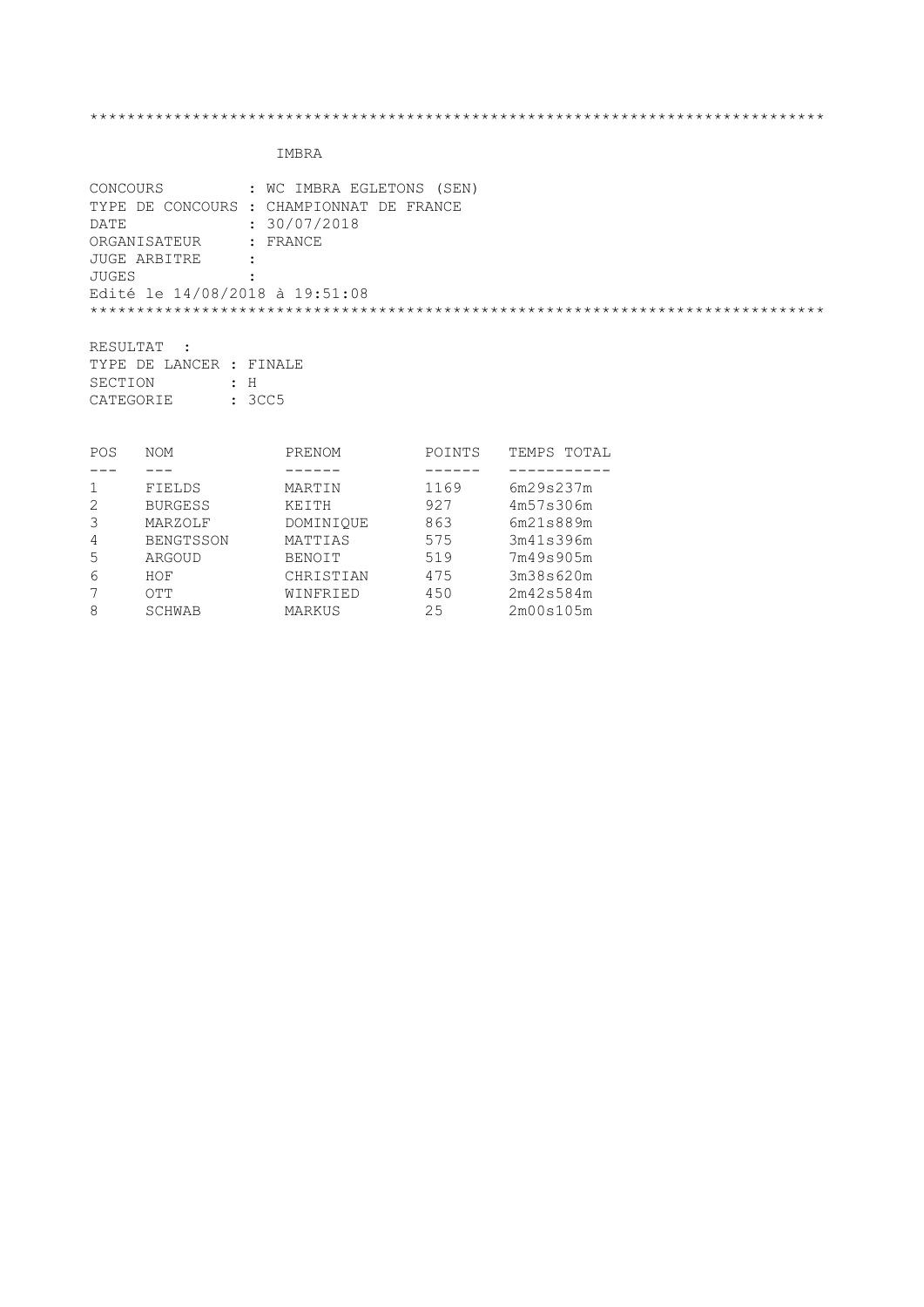|                                | CONCOURS : WC IMBRA EGLETONS (SEN)       |
|--------------------------------|------------------------------------------|
|                                | TYPE DE CONCOURS : CHAMPIONNAT DE FRANCE |
| DATE                           | : 30/07/2018                             |
| ORGANISATEUR : FRANCE          |                                          |
| JUGE ARBITRE                   | $\cdot$ :                                |
| JUGES                          |                                          |
| Edité le 14/08/2018 à 19:51:50 |                                          |
|                                |                                          |
|                                |                                          |

| RESULTAT :                     |  |        |  |
|--------------------------------|--|--------|--|
| TYPE DE LANCER : OUALIFICATION |  |        |  |
| SECTION                        |  | ÷Н     |  |
| CATEGORIE                      |  | : 7CC5 |  |

| POS | NOM                     | PRENOM         | POINTS  | TEMPS TOTAL |
|-----|-------------------------|----------------|---------|-------------|
| --- | $---$                   |                | ------- |             |
| 1   | NODDELAND               | KJELL GUNNAR   | 1325    | 5m50s486m   |
| 2   | <b>BALL</b>             | STEVE          | 1225    | 5m14s093m   |
| 3   | SHAKELFORD              | WILLIAM        | 1200    | 4m11s365m   |
| 4   | SICK                    | <b>DOUGLAS</b> | 1125    | 6m37s771m   |
| 5   | TRABOUALY               | KEVIN          | 1100    | 4m32s751m   |
| 6   | COSTA                   | ERICH          | 1025    | 4m23s080m   |
| 7   | MARZOLF                 | DOMINIQUE      | 952     | 6m22s796m   |
| 8   | $\overline{\text{OTT}}$ | WINFRIED       | 925     | 4m09s587m   |
| 9   | SCHWAB                  | MARKUS         | 850     | 3m55s374m   |
| 10  | HOF                     | MATHIAS        | 775     | 5m34s092m   |
| 11  | CLEMENTS                | STEPHEN        | 763     | 6m22s203m   |
| 12  | SANDAKER                | <b>ROGER</b>   | 663     | 5m54s810m   |
| 13  | BENGTSSON               | MATTIAS        | 650     | 3m15s578m   |
| 14  | <b>BOLDY</b>            | ARMEN          | 575     | 3m42s893m   |
| 15  | VENHEIM                 | <b>DAG</b>     | 546     | 5m24s124m   |
| 16  | CAILLET                 | SAMUEL         | 519     | 5m59s301m   |
| 17  | OGER                    | PATRICK        | 475     | 4m31s833m   |
| 18  | HOBBS                   | ALAN           | 444     | 4m24s656m   |
| 19  | LECACHEUR               | DENIS          | 444     | 5m12s408m   |
| 20  | AGAFONOV                | ROMAN          | 425     | 1m18s016m   |
| 21  | WEGEBERG SMIDT JAN      |                | 321     | 6m17s296m   |
| 22  | <b>BONIFAY</b>          | CHRISTOPHE     | 250     | 1m42s586m   |
| 23  | PEILLERON               | FRANCOIS       | 225     | 1m48s889m   |
| 24  | ANGER                   | PASCAL         | 75      | 3m37s497m   |
| 25  | FIELDS                  | MARTIN         | 25      | 0m56s129m   |
| 26  | THEILMANN               | JAN            | 0       | 0m00s000m   |
| 27  | <b>BOCCHI</b>           | PARIDE         | 0       | 0m00s000m   |
|     | FIN DOCUMENT            |                |         |             |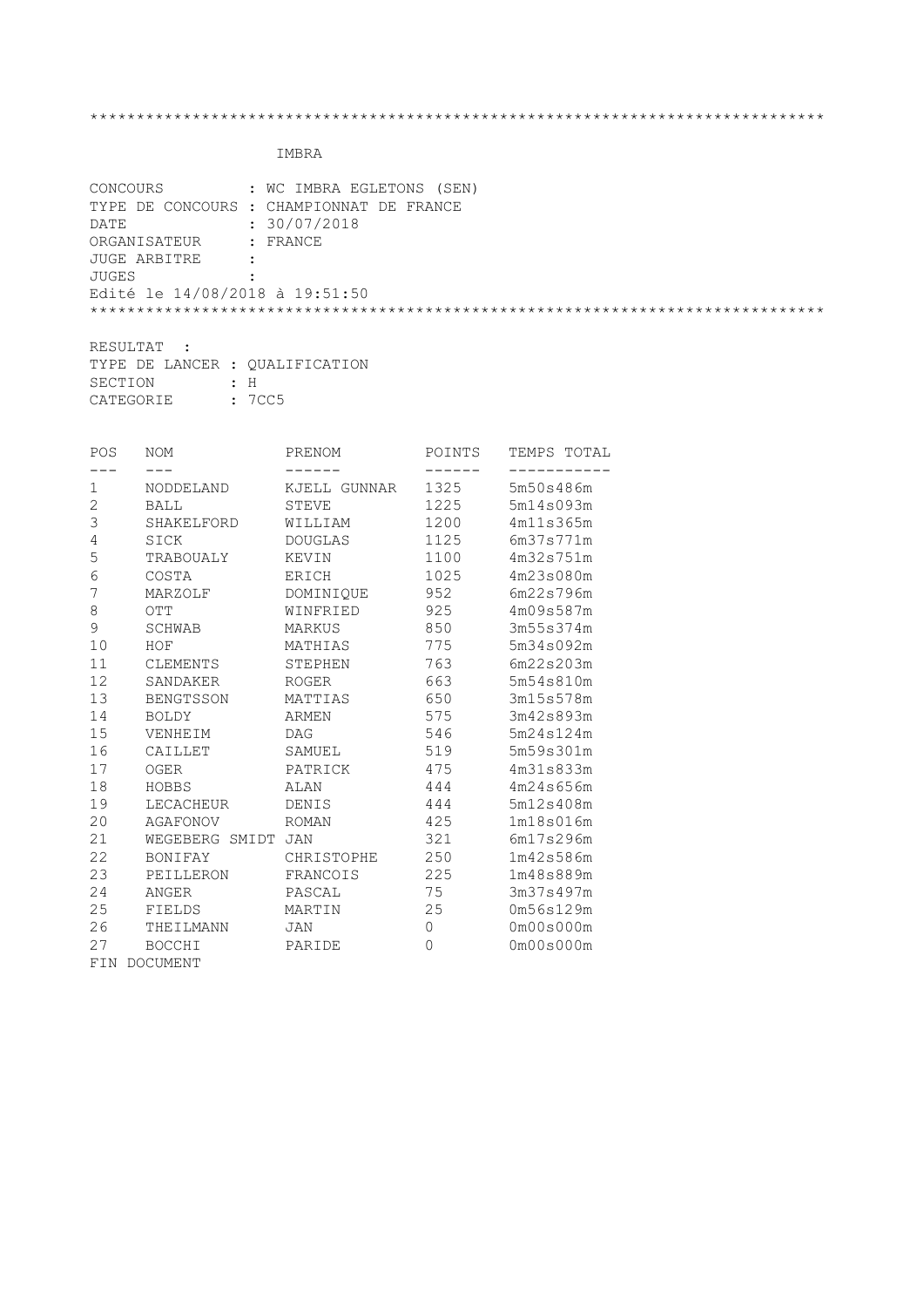## IMBRA

| CONCOURS                       | : WC IMBRA EGLETONS (SEN)                |
|--------------------------------|------------------------------------------|
|                                | TYPE DE CONCOURS : CHAMPIONNAT DE FRANCE |
| DATE                           | : 30/07/2018                             |
| ORGANISATEUR : FRANCE          |                                          |
| JUGE ARBITRE                   | $\ddot{\cdot}$                           |
| JUGES                          |                                          |
| Edité le 14/08/2018 à 20:15:17 |                                          |
|                                |                                          |
|                                |                                          |
| RESULTAT                       |                                          |

TYPE DE LANCER : FINALE SECTION : H CATEGORIE : 7CC5

| POS | <b>NOM</b> | PRENOM          | POINTS | TEMPS TOTAL |
|-----|------------|-----------------|--------|-------------|
|     |            |                 |        |             |
|     | COSTA      | ERICH           | 1194   | 6m58s113m   |
| 2   | NODDELAND  | GUNNAR<br>KJELL | 1025   | 5m09s443m   |
|     | SHAKELFORD | WILLIAM         | 750    | 3m58s977m   |
| 4   | SICK       | DOUGLAS         | 644    | 7m10s827m   |
| 5   | MARZOLF    | DOMINIOUE       | 575    | 4m57s711m   |
| 6   | TRABOUALY  | KEVIN           | 194    | 3m07s887m   |
|     | BALL       | STEVE           | 75     | 1m52s133m   |
| 8   | ОТТ        | WINFRIED        | 0      | 0m00s000m   |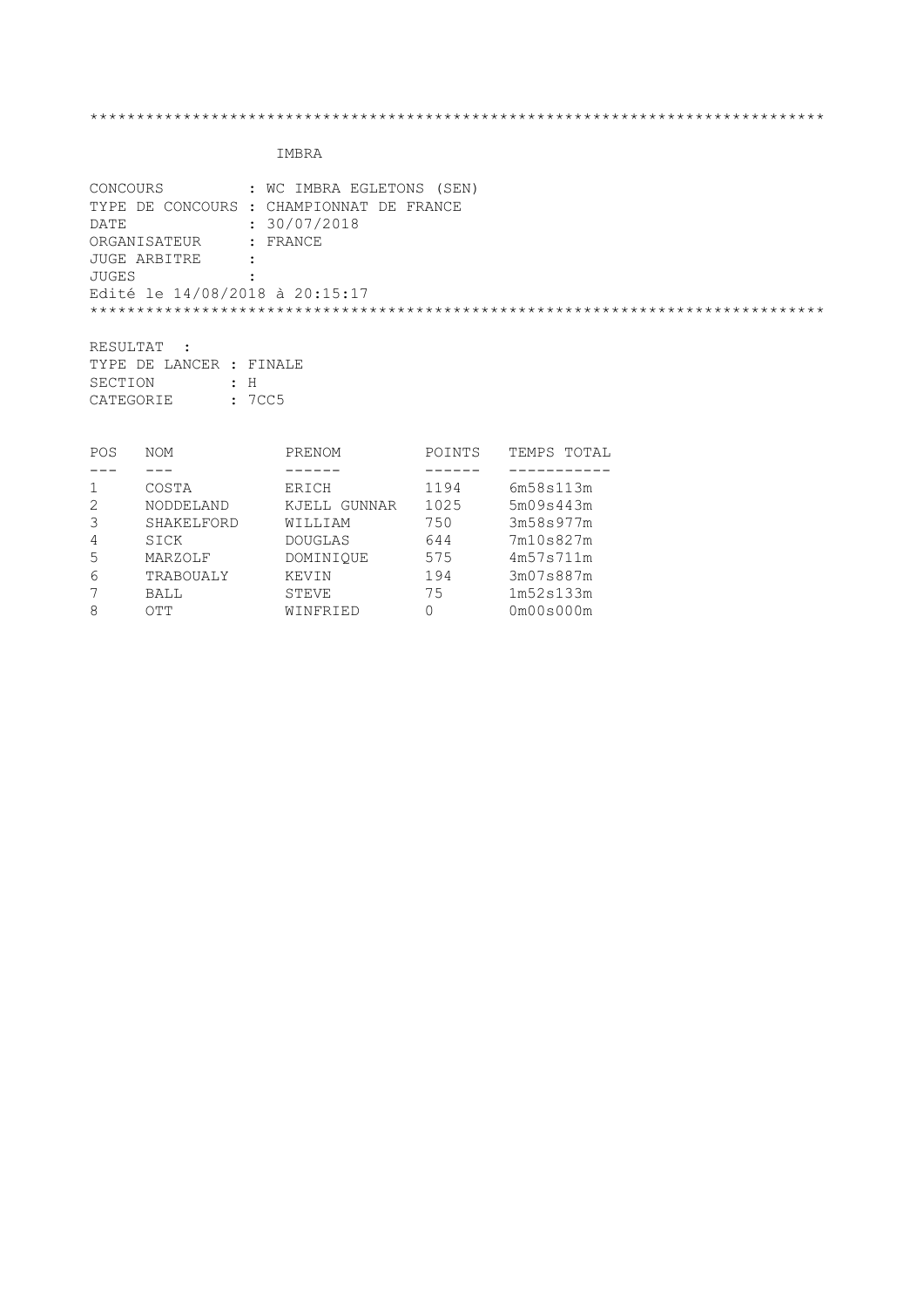| CONCOURS                       | : WC IMBRA EGLETONS (SEN)                |
|--------------------------------|------------------------------------------|
|                                | TYPE DE CONCOURS : CHAMPIONNAT DE FRANCE |
| DATE                           | : 30/07/2018                             |
| ORGANISATEUR : FRANCE          |                                          |
| JUGE ARBITRE                   | $\ddot{\cdot}$                           |
| JUGES                          |                                          |
| Edité le 14/08/2018 à 20:15:51 |                                          |
|                                |                                          |
|                                |                                          |

| RESULTAT :                     |  |     |
|--------------------------------|--|-----|
| TYPE DE LANCER : OUALIFICATION |  |     |
| SECTION                        |  | : H |
| <b>CATEGORIE</b><br>: 15CC     |  |     |

| POS | <b>NOM</b>      | PRENOM          | POINTS         | TEMPS TOTAL |
|-----|-----------------|-----------------|----------------|-------------|
|     |                 |                 |                |             |
| 1   | AGAFONOV        | ROMAN           | 1500           | 5m11s424m   |
| 2   | NODDELAND       | KJELL<br>GUNNAR | 1500           | 5m20s426m   |
| 3   | FIELDS          | PHILL           | 1500           | 5m31s206m   |
| 4   | SANDAKER        | <b>ROGER</b>    | 1225           | 5m23s843m   |
| 5   | TWAIT           | <b>DOUG</b>     | 1100           | 4m00s709m   |
| 6   | VIKANOV         | EVGENIY         | 850            | 4m17s136m   |
| 7   | TRABOUALY       | KEVIN           | 825            | 4m19s441m   |
| 8   | HOF             | MATHIAS         | 775            | 3m59s071m   |
| 9   | CAILLET         | SAMUEL          | 644            | 4m45s046m   |
| 10  | <b>BOLDY</b>    | <b>ARMEN</b>    | 394            | 3m49s477m   |
| 11  | HOF             | JOACHIM         | 363            | 3m18s011m   |
| 12  | WEINGARTNER     | JONAS           | 250            | 2m27s624m   |
| 13  | DELLA NOCE      | <b>IVANO</b>    | 250            | 2m37s763m   |
| 14  | OTKIDACH        | VALERII         | 169            | 1m22s664m   |
| 15  | HOBBS           | ALAN            | 100            | 1m19s794m   |
| 16  | SCHWAB          | MARKUS          | 75             | 1m56s284m   |
| 17  | ANGER           | PASCAL          | 50             | 3m15s797m   |
| 18  | TISSERANT       | JEAN PAUL       | 25             | 0m40s248m   |
| 19  | PEILLERON       | FRANCOIS        | $\overline{0}$ | 0m00s000m   |
| 20  | THEILMANN       | JAN             | 0              | 0m00s000m   |
| 21  | ANDREASSEN      | RICHARD         | 0              | 0m00s000m   |
| 22  | VENHEIM         | <b>DAG</b>      | 0              | 0m00s000m   |
| FIN | <b>DOCUMENT</b> |                 |                |             |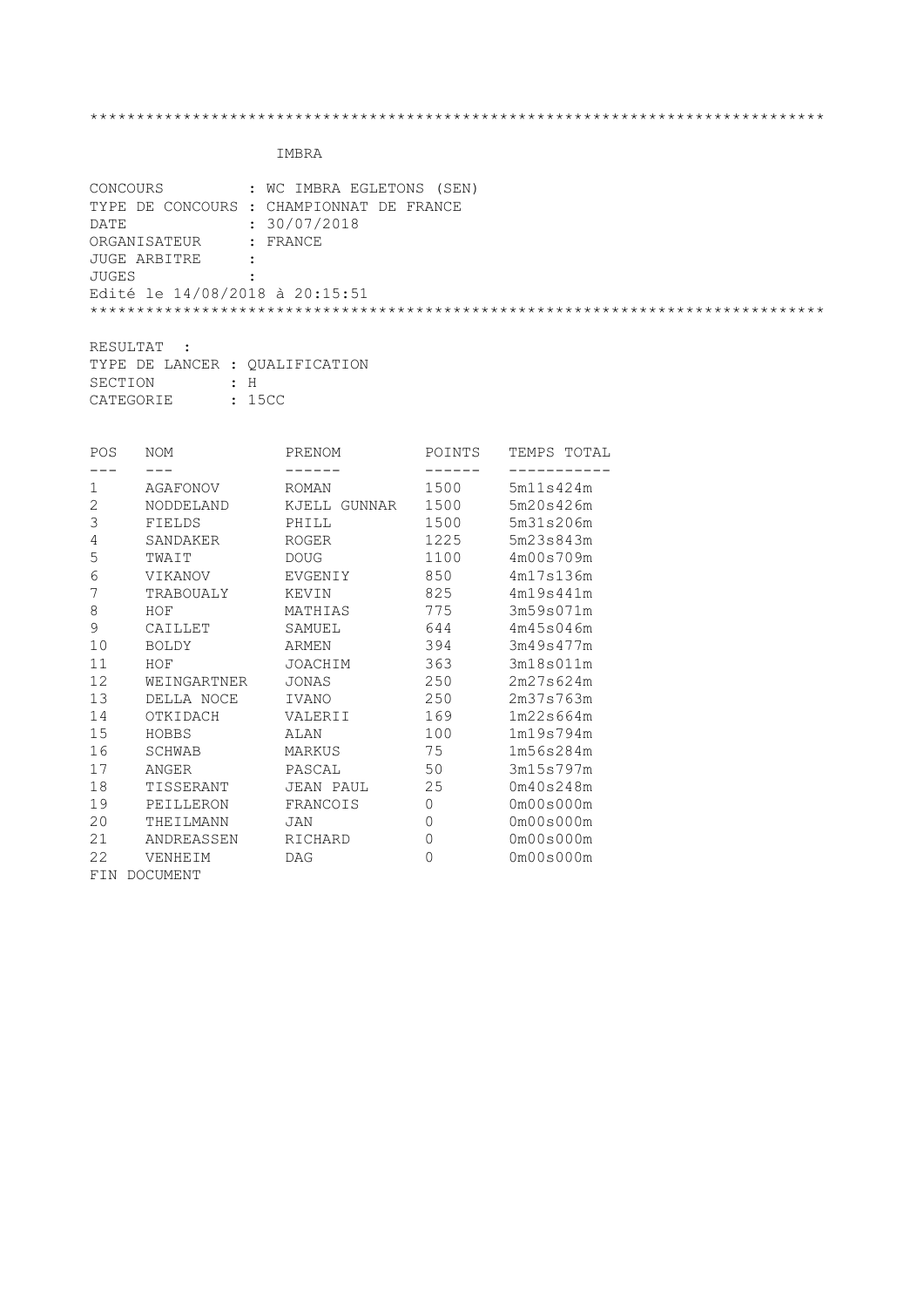# IMBRA

| CONCOURS     | : WC IMBRA EGLETONS (SEN)                |
|--------------|------------------------------------------|
|              | TYPE DE CONCOURS : CHAMPIONNAT DE FRANCE |
| DATE         | : 30/07/2018                             |
| ORGANISATEUR | : FRANCE                                 |
| JUGE ARBITRE | $\ddot{\phantom{a}}$                     |
| JUGES        | $\ddot{\cdot}$                           |
|              | Edité le 14/08/2018 à 20:16:17           |
|              |                                          |
|              |                                          |
| RESULTAT     |                                          |

TYPE DE LANCER : FINALE SECTION : H CATEGORIE : 15CC

| <b>POS</b>      | <b>NOM</b>     | PRENOM          | POINTS | TEMPS TOTAL |
|-----------------|----------------|-----------------|--------|-------------|
|                 |                |                 |        |             |
|                 | HOF            | MATHIAS         | 1500   | 6m03s795m   |
| 2               | SANDAKER       | <b>ROGER</b>    | 1225   | 5m48s459m   |
| 3               | NODDELAND      | GUNNAR<br>KJELL | 775    | 5m49s208m   |
| 4               | FIELDS         | PHILL           | 444    | 3m55s296m   |
| 5               | <b>VIKANOV</b> | EVGENIY         | 321    | 4m30s442m   |
| 6               | TRABOUALY      | KEVIN           | 177    | 3m01s694m   |
| 7               | AGAFONOV       | ROMAN           | 169    | 2m50s510m   |
| 8               | TWAIT          | <b>DOUG</b>     | 25     | 0m25s662m   |
| DOCUMENT<br>FIN |                |                 |        |             |
|                 |                |                 |        |             |

| <b>CONCOURS</b>                | : WC IMBRA EGLETONS (SEN)                |
|--------------------------------|------------------------------------------|
|                                | TYPE DE CONCOURS : CHAMPIONNAT DE FRANCE |
| DATE                           | : 30/07/2018                             |
| ORGANISATEUR : FRANCE          |                                          |
| JUGE ARBITRE<br>$\mathbf{r}$   |                                          |
| JUGES                          |                                          |
| Edité le 14/08/2018 à 20:16:44 |                                          |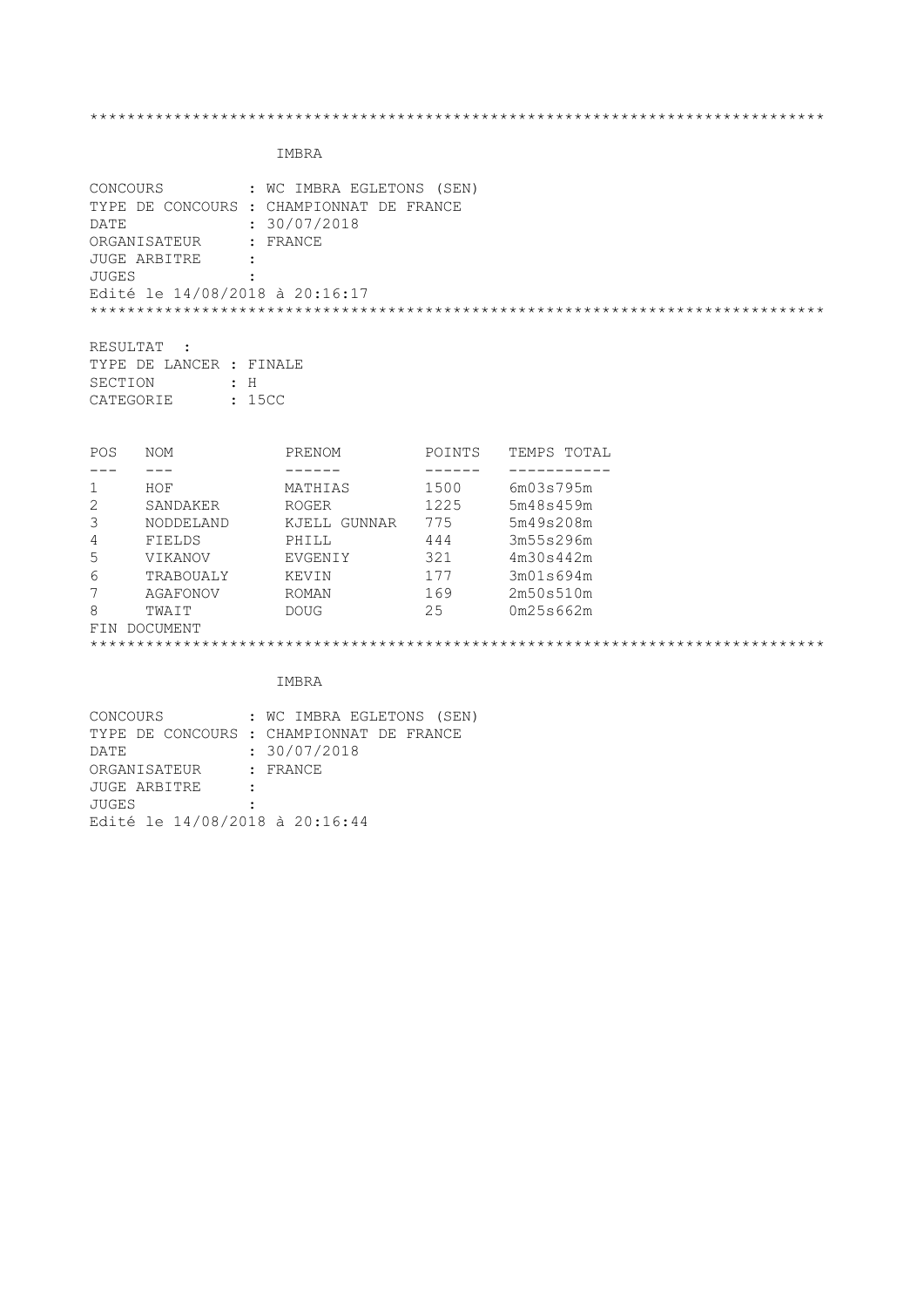| RESULTAT :                     |  |     |  |
|--------------------------------|--|-----|--|
| TYPE DE LANCER : OUALIFICATION |  |     |  |
| SECTION                        |  | : H |  |
| : 27CC<br>CATEGORIE            |  |     |  |

| POS | <b>NOM</b>      | PRENOM        | POINTS   | TEMPS TOTAL           |
|-----|-----------------|---------------|----------|-----------------------|
|     |                 |               |          |                       |
| 1   | DELLA NOCE      | IVANO         | 1600     | 5m30s738m             |
| 2   | COSTA           | <b>ERICH</b>  | 1500     | 6m29s192m             |
| 3   | SKISTAD         | HENDRICK      | 1069     | 6m23s279m             |
| 4   | KONZACK         | MARKO         | 1050     | 6m40s626m             |
| 5   | TWAIT           | <b>DOUG</b>   | 1025     | 4m26s574m             |
| 6   | WEGEBERG SMIDT  | <b>JAN</b>    | 921      | 7m23s683m             |
| 7   | SHAKELFORD      | WILLIAM       | 794      | 4m37s683m             |
| 8   | NERMERICH       | DIRK          | 794      | 5m06s105m             |
| 9   | ENGEL           | STEFAN        | 750      | 3m23s660m             |
| 10  | HOF             | CHRISTIAN     | 648      | 9m38s108m             |
| 11  | <b>VIKANOV</b>  | EVGENIY       | 644      | 5m07s744m             |
| 12  | HOF             | JOACHIM       | 602      | 6m02s281m             |
| 13  | KISS            | ZSOLT         | 565      | 5m49s333m             |
| 14  | DE ROO          | <b>JULIUS</b> | 450      | 3m44s875m             |
| 15  | GALANTI         | DAVIDE        | 444      | 5m56s463m             |
| 16  | NAPIERALA-JEK.  | CHRIS MICHAEL | 250      | 1m39s013m             |
| 17  | ZWARTBOL        | <b>KEES</b>   | 152      | 1m42s509m             |
| 18  | ANDREASSEN      | RICHARD       | 152      | 3m11s803m             |
| 19  | PEILLERON       | FRANCOIS      | $\Omega$ | 0m00s000m             |
| 20  | THEILMANN       | JAN           | $\Omega$ | 0 <sub>m00s000m</sub> |
| 21  | TJUGEN          | OLE-BJORN     | 0        | 0m00s000m             |
| FIN | <b>DOCUMENT</b> |               |          |                       |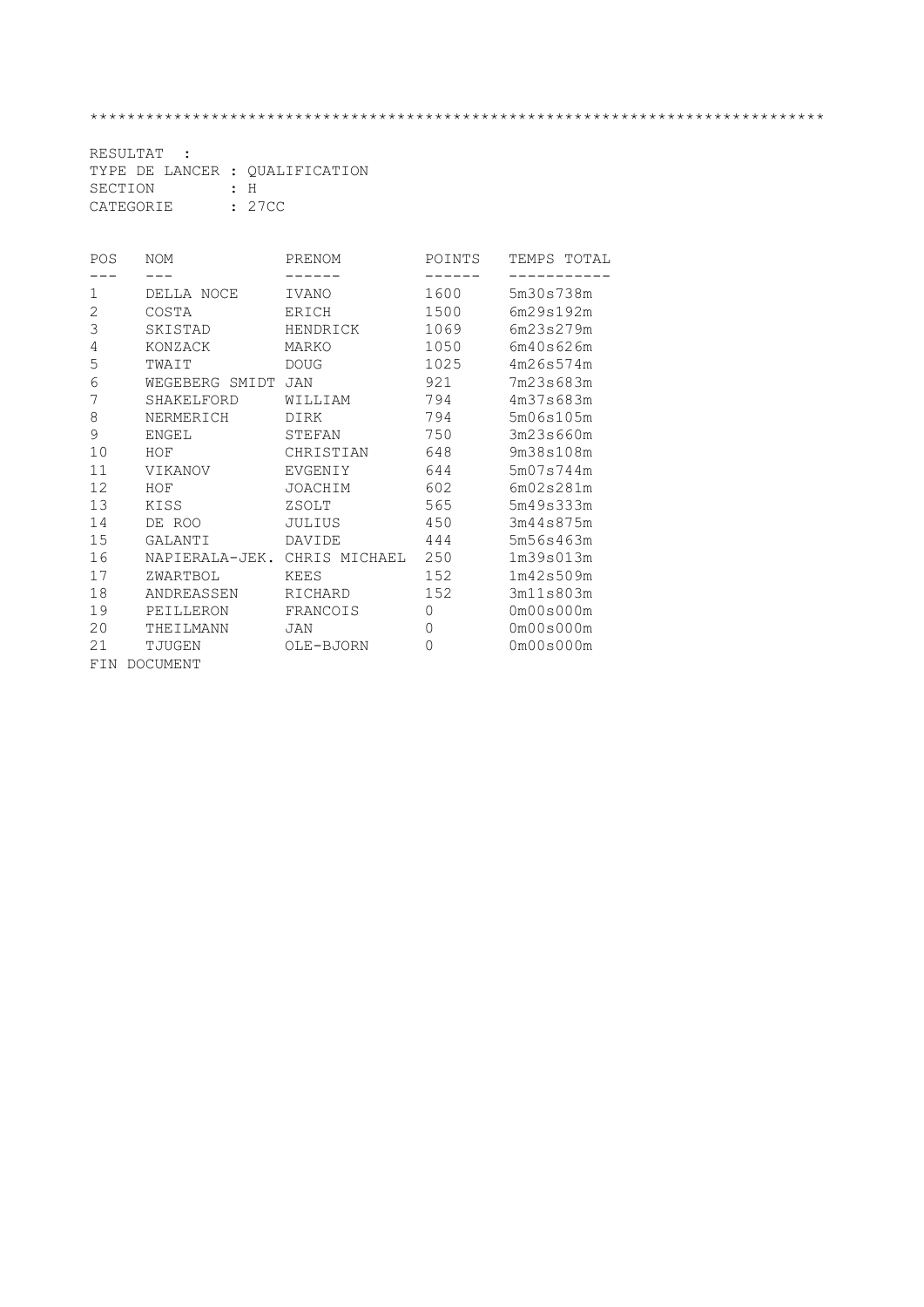| CONCOURS<br><b>DATE</b><br><b>JUGES</b> | ORGANISATEUR<br><b>JUGE ARBITRE</b>             | : WC IMBRA EGLETONS (SEN)<br>TYPE DE CONCOURS : CHAMPIONNAT DE FRANCE<br>: 30/07/2018<br>: FRANCE<br>Edité le 14/08/2018 à 20:17:10 |                      |                                    |  |
|-----------------------------------------|-------------------------------------------------|-------------------------------------------------------------------------------------------------------------------------------------|----------------------|------------------------------------|--|
| RESULTAT<br>SECTION                     | TYPE DE LANCER : FINALE<br>$\pm$ H<br>CATEGORIE | : 27CC                                                                                                                              |                      |                                    |  |
| <b>POS</b>                              | NOM                                             | PRENOM                                                                                                                              | POINTS               | TEMPS TOTAL                        |  |
| $\mathbf 1$<br>2<br>$\bigcap$           | DELLA NOCE<br>COSTA<br>$m \sim \sim \tau$       | IVANO<br>ERICH<br>$\Gamma$                                                                                                          | 1125<br>950<br>7 E A | 5m05s482m<br>4m43s641m<br>2mE2cT2c |  |

| POS            | NOM            | PRENOM      | POINTS | TOTA.<br>TEMPS |
|----------------|----------------|-------------|--------|----------------|
|                |                |             |        |                |
| 1              | DELLA NOCE     | IVANO       | 1125   | 5m05s482m      |
| 2              | COSTA          | ERICH       | 950    | 4m43s641m      |
| 3              | TWAIT          | <b>DOUG</b> | 750    | 3m53s706m      |
| $\overline{4}$ | NERMERICH      | DIRK        | 719    | 5m29s333m      |
| 5              | WEGEBERG SMIDT | JAN         | 473    | 8m19s328m      |
| 6              | KONZACK        | MARKO       | 338    | 3m23s441m      |
| 7              | SHAKELFORD     | WILLIAM     | 225    | 1m30s808m      |
| 8              | SKISTAD        | HENDRICK    | 152    | 2m13s241m      |
| FIN            | DOCUMENT       |             |        |                |
|                |                |             |        |                |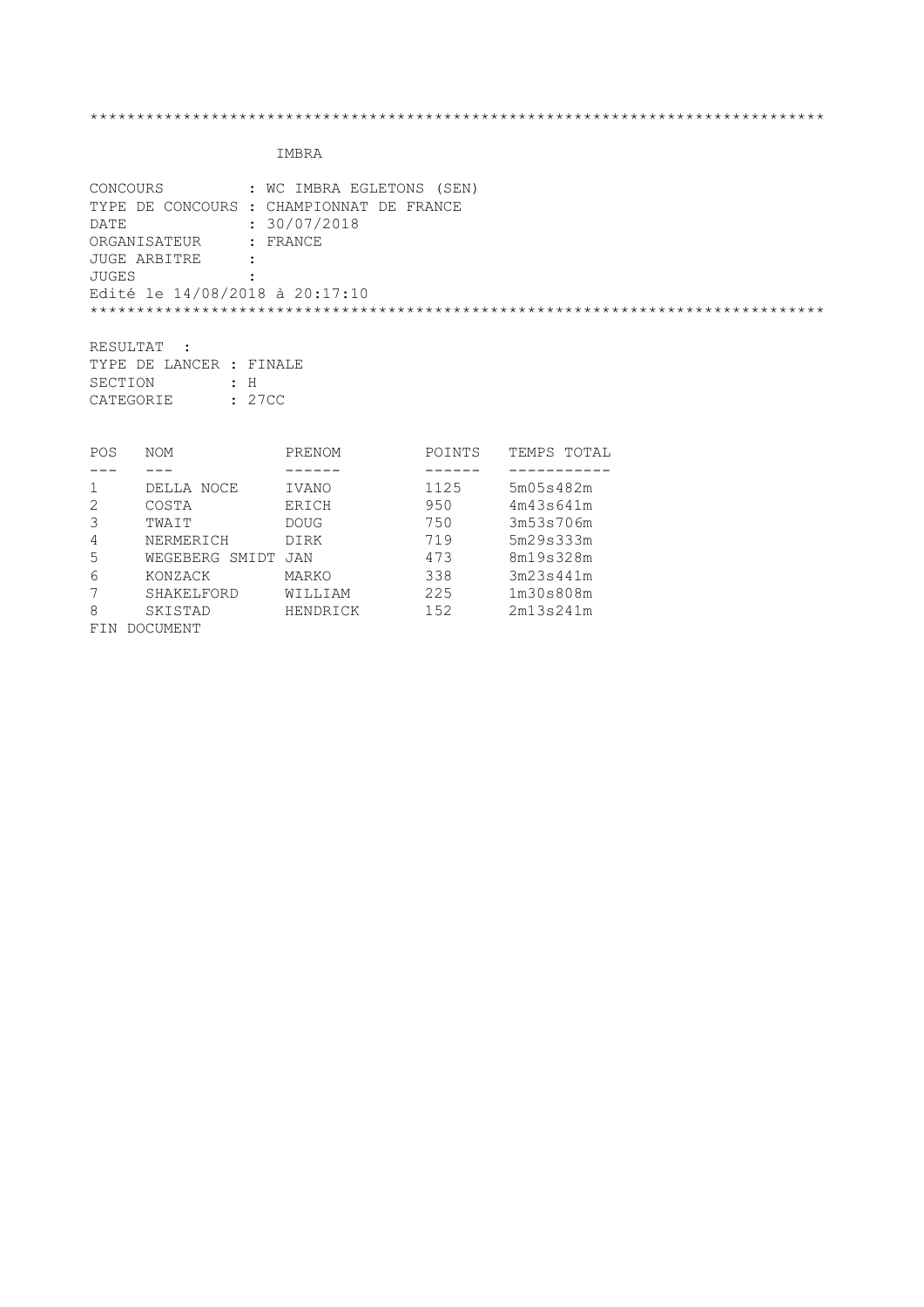|                                | CONCOURS : WC IMBRA EGLETONS (JUN)       |
|--------------------------------|------------------------------------------|
|                                | TYPE DE CONCOURS : CHAMPIONNAT DE FRANCE |
| DATE                           | : 30/07/2018                             |
| ORGANISATEUR : FRANCE          |                                          |
| JUGE ARBITRE                   |                                          |
| JUGES                          |                                          |
| Edité le 14/08/2018 à 19:08:53 |                                          |
|                                |                                          |
|                                |                                          |

| RESULTAT :                     |  |           |  |  |  |
|--------------------------------|--|-----------|--|--|--|
| TYPE DE LANCER : OUALIFICATION |  |           |  |  |  |
| SECTION                        |  | $\cdot$ 0 |  |  |  |
| CATEGORIE                      |  | : 3CC5    |  |  |  |

| POS | <b>NOM</b>       | PRENOM      | TOURS | TEMPS TOTAL |
|-----|------------------|-------------|-------|-------------|
|     |                  |             |       |             |
|     | LARSEN<br>LOVDAL | SANDER      | 71    | 24m27s517m  |
|     | LEBON            | MATTHYS     | 69    | 24m57s813m  |
| 3   | <b>BURGESS</b>   | LUKE        | 68    | 24m22s743m  |
| 4   | WILLIMSKY        | CONNER      | 65    | 24m22s775m  |
| 5   | WALIGORA         | LEONIE      | 64    | 24m26s300m  |
| 6   | VENHEIM          | OSCAR       | 64    | 24m29s217m  |
|     | CLEMENTS         | THOMAS      | 63    | 24m33s959m  |
| 8   | FOLKSON          | MIHA        | 60    | 24m37s423m  |
| 9   | DELLA NOCE       | LORENZO     | 56    | 17m56s687m  |
| 10  | NERMERICH        | MAX         | 53    | 19m46s667m  |
| 11  | VENHEIM          | <b>EVEN</b> | 48    | 17m14s115m  |
| 12  | WALIGORA         | LARA        | 33    | 14m53s121m  |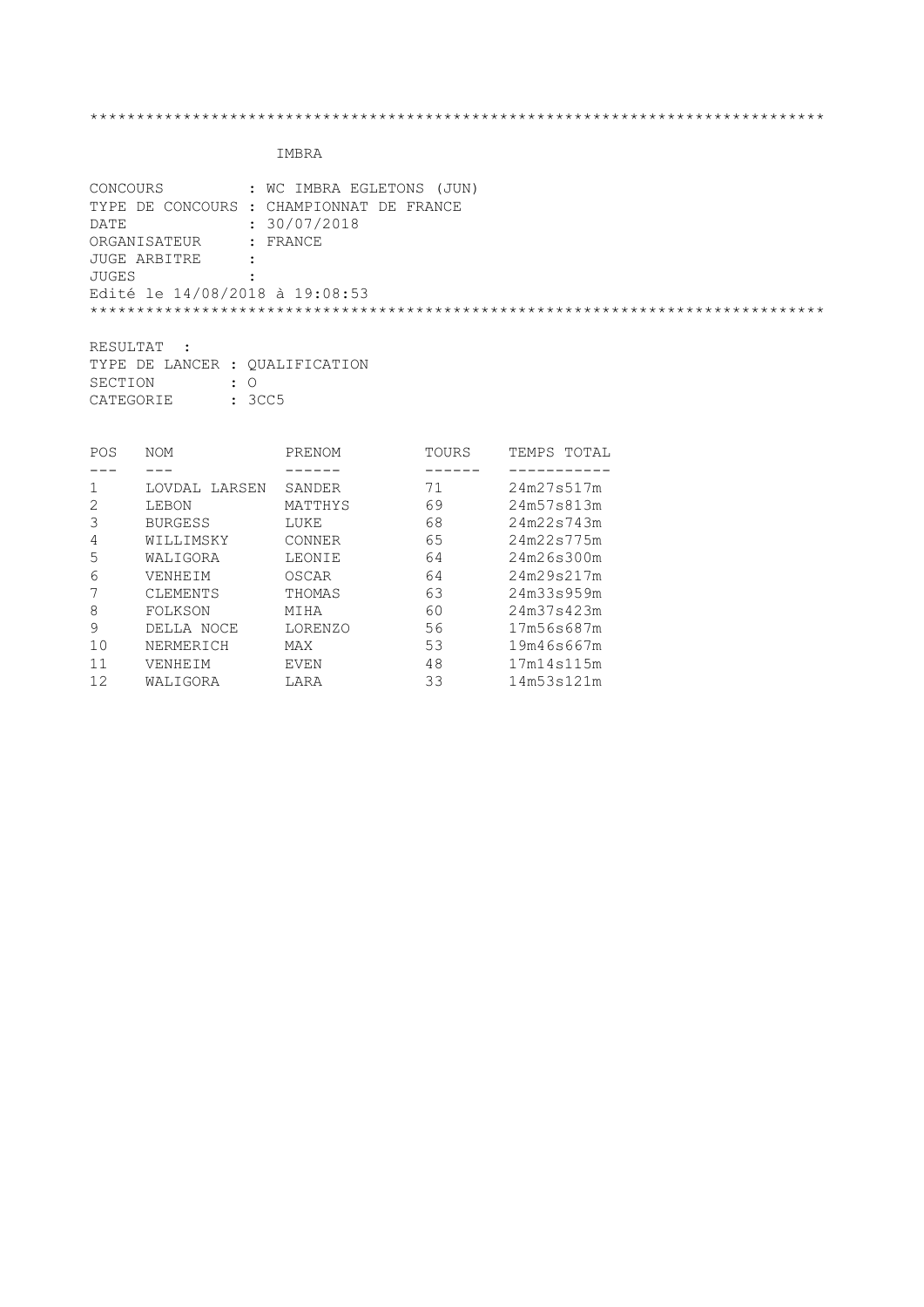|                                                                          |                                                                                                                          | <b>IMBRA</b>                                                                                                       |                                             |                                                 |                                                 |                                                 |                                             |                                                                                                          |                                                                                                      |
|--------------------------------------------------------------------------|--------------------------------------------------------------------------------------------------------------------------|--------------------------------------------------------------------------------------------------------------------|---------------------------------------------|-------------------------------------------------|-------------------------------------------------|-------------------------------------------------|---------------------------------------------|----------------------------------------------------------------------------------------------------------|------------------------------------------------------------------------------------------------------|
| <b>CONCOURS</b><br><b>DATE</b><br><b>JUGES</b>                           | ORGANISATEUR<br><b>JUGE ARBITRE</b><br>Edité le 14/08/2018 à 19:48:21                                                    | : WC IMBRA EGLETONS (JUN)<br>TYPE DE CONCOURS : CHAMPIONNAT DE FRANCE<br>: 30/07/2018<br><b>FRANCE</b>             |                                             |                                                 |                                                 |                                                 |                                             |                                                                                                          |                                                                                                      |
| <b>RESULTAT</b><br>SECTION<br>CATEGORIE<br><b>SERIE</b><br><b>LANCER</b> | TYPE DE LANCER : FINALE<br>$\circ$<br>: 3CC5<br>: 1                                                                      |                                                                                                                    |                                             |                                                 |                                                 |                                                 |                                             |                                                                                                          |                                                                                                      |
| <b>POS</b>                                                               | <b>NOM</b>                                                                                                               | <b>PRENOM</b>                                                                                                      |                                             |                                                 |                                                 |                                                 | TOURS PEN T. POINTS PEN P. CLASSEMENT TEMPS |                                                                                                          | MEILLEUR T.                                                                                          |
| 1<br>2<br>3<br>4<br>5<br>6<br>7<br>8                                     | LOVDAL LARSEN<br>LEBON<br><b>BURGESS</b><br>WILLIMSKY<br>WALIGORA<br><b>VENHEIM</b><br><b>CLEMENTS</b><br><b>FOLKSON</b> | <b>SANDER</b><br><b>MATTHYS</b><br>LUKE<br><b>CONNER</b><br>LEONIE<br><b>OSCAR</b><br><b>THOMAS</b><br><b>MIHA</b> | 36<br>3<br>32<br>23<br>23<br>33<br>19<br>27 | 0<br>0<br>0<br>0<br>0<br>0<br>0<br>$\mathbf{0}$ | 0<br>0<br>0<br>0<br>0<br>0<br>0<br>$\mathbf{0}$ | 0<br>0<br>0<br>0<br>0<br>0<br>0<br>$\mathbf{0}$ | 9<br>562<br>4                               | 12m14s250m<br>1m57s750m<br>11m47s715m<br>8m01s856m<br>9m10s606m<br>12m11s614m<br>7m14s120m<br>12m11s988m | 0m18s571m<br>0m33s860m<br>0m20s175m<br>Om19s858m<br>0m20s466m<br>0m20s133m<br>0m20s539m<br>0m22s976m |

9 DELLA NOCE LORENZO 14 0 0 0 8 4m33s876m 0m18s114m

10 NERMERICH MAX 0 0 0 0 10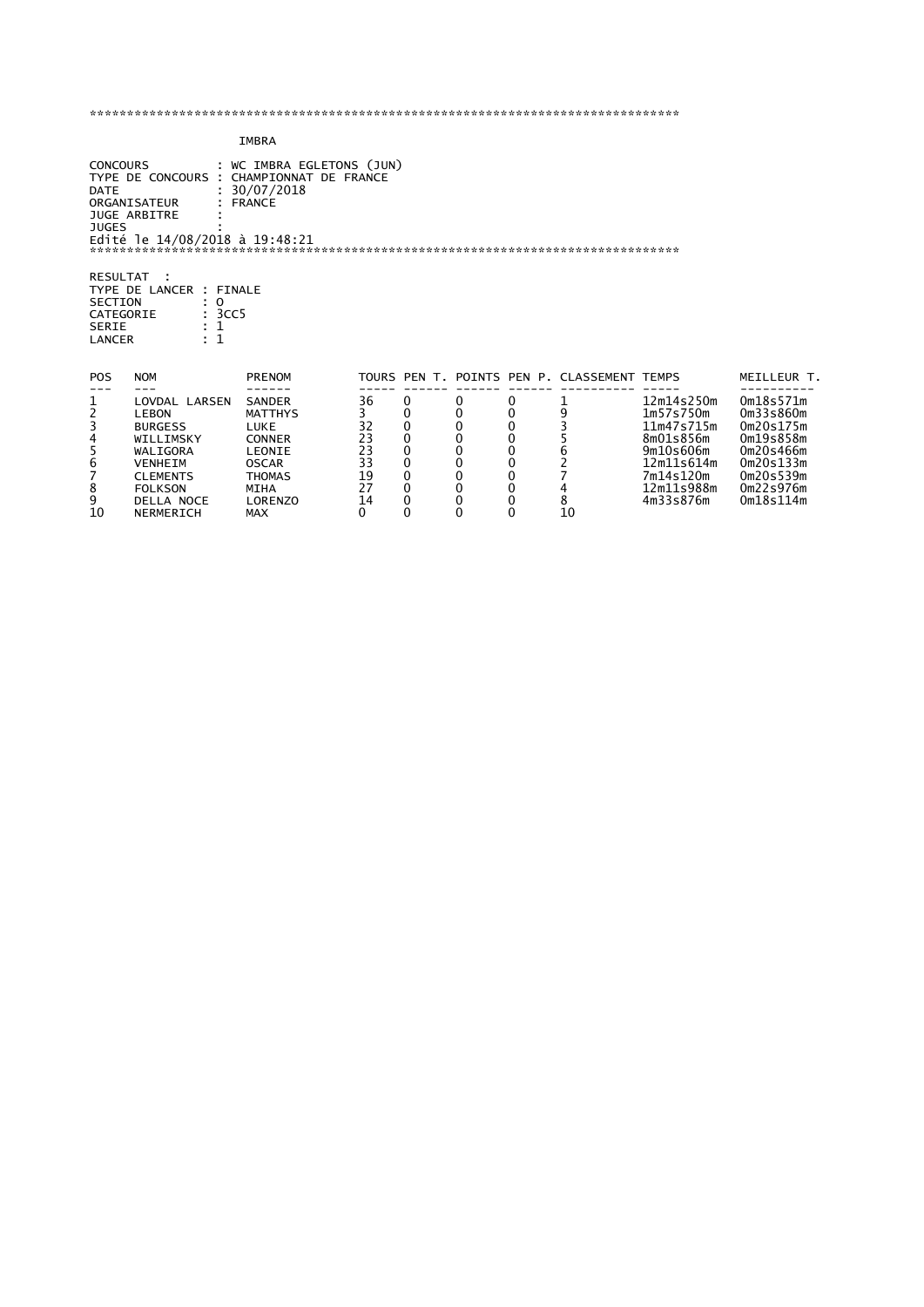|                                             | CONCOURS : WC IMBRA EGLETONS (SEN)       |
|---------------------------------------------|------------------------------------------|
|                                             | TYPE DE CONCOURS : CHAMPIONNAT DE FRANCE |
| DATE                                        | : 30/07/2018                             |
| ORGANISATEUR : FRANCE                       |                                          |
| JUGE ARBITRE<br>$\sim$ $\sim$ $\sim$ $\sim$ |                                          |
| <b>JUGES</b>                                |                                          |
| Edité le 14/08/2018 à 20:17:48              |                                          |
|                                             |                                          |
|                                             |                                          |

| RESULTAT :                     |  |           |  |  |  |
|--------------------------------|--|-----------|--|--|--|
| TYPE DE LANCER : OUALIFICATION |  |           |  |  |  |
| SECTION                        |  | $\cdot$ 0 |  |  |  |
| <b>CATEGORIE</b>               |  | : 3CC5    |  |  |  |

| POS | NOM                  | PRENOM       | TOURS   | TEMPS TOTAL |
|-----|----------------------|--------------|---------|-------------|
| 1   | $- - -$<br>NODDELAND | KJELL GUNNAR | 78      | 24m25s878m  |
| 2   | FOLKSON              | IAN          | 74      | 24m40s933m  |
| 3   | OTT                  | GIULIANO     | 73      | 23m49s858m  |
| 4   | FRANCO YIP           | TIK WA       | 72      | 24m30s450m  |
| 5   | KWAN                 | WAI YAN      | 72      | 24m36s409m  |
| 6   | CHIN                 | LANDON       | 71      | 24m23s304m  |
| 7   | HELMUND              | CARSTEN      | 71      | 24m34s724m  |
| 8   | WILLIMSKY            | SAMANTHA     | 70      | 24m38s640m  |
| 9   | MARAZZI              | LUCIANO      | 67      | 24m22s369m  |
| 10  | FIELDS               | MICK         | 67      | 24m30s949m  |
| 11  | AVERYANOVA           | MARIA        | 63      | 21m51s813m  |
| 12  | PERDOMINI            | GIUSEPPE     | 61      | 24m30s948m  |
| 13  | VENHEIM              | DAG          | 60      | 20m19s959m  |
| 14  | ARGOUD               | BENOIT       | 60      | 24m08s656m  |
| 15  | MARZOLF              | DOMINIQUE    | 57      | 20m48s944m  |
| 16  | BONIFAY              | CHRISTOPHE   | 57      | 21m25s776m  |
| 17  | CORBE                | THIERRY      | 56      | 18m50s664m  |
| 18  | LAMOUR               | MARC         | 54      | 20m49s863m  |
| 19  | WEINGARTNER          | JURGEN       | 48      | 19m16s544m  |
| 20  | PREUSS               | TORSTEN      | 46      | 18m35s515m  |
| 21  | MINDE DORUM          | ANDERS       | 38      | 12m12s596m  |
| 22  | HOF                  | MATHIAS      | 31      | 13m16s885m  |
| 23  | LOFOVIST             | ANTONY       | 25      | 9m09s325m   |
| 24  | LARSEN               | SAM          | 15      | 4m44s671m   |
| 25  | HAUGEN               | HELGE        | 5       | 1m57s952m   |
| 26  | <b>CHAN</b>          | SIU KONG     | $\circ$ | 0m00s000m   |
| FIN | DOCUMENT             |              |         |             |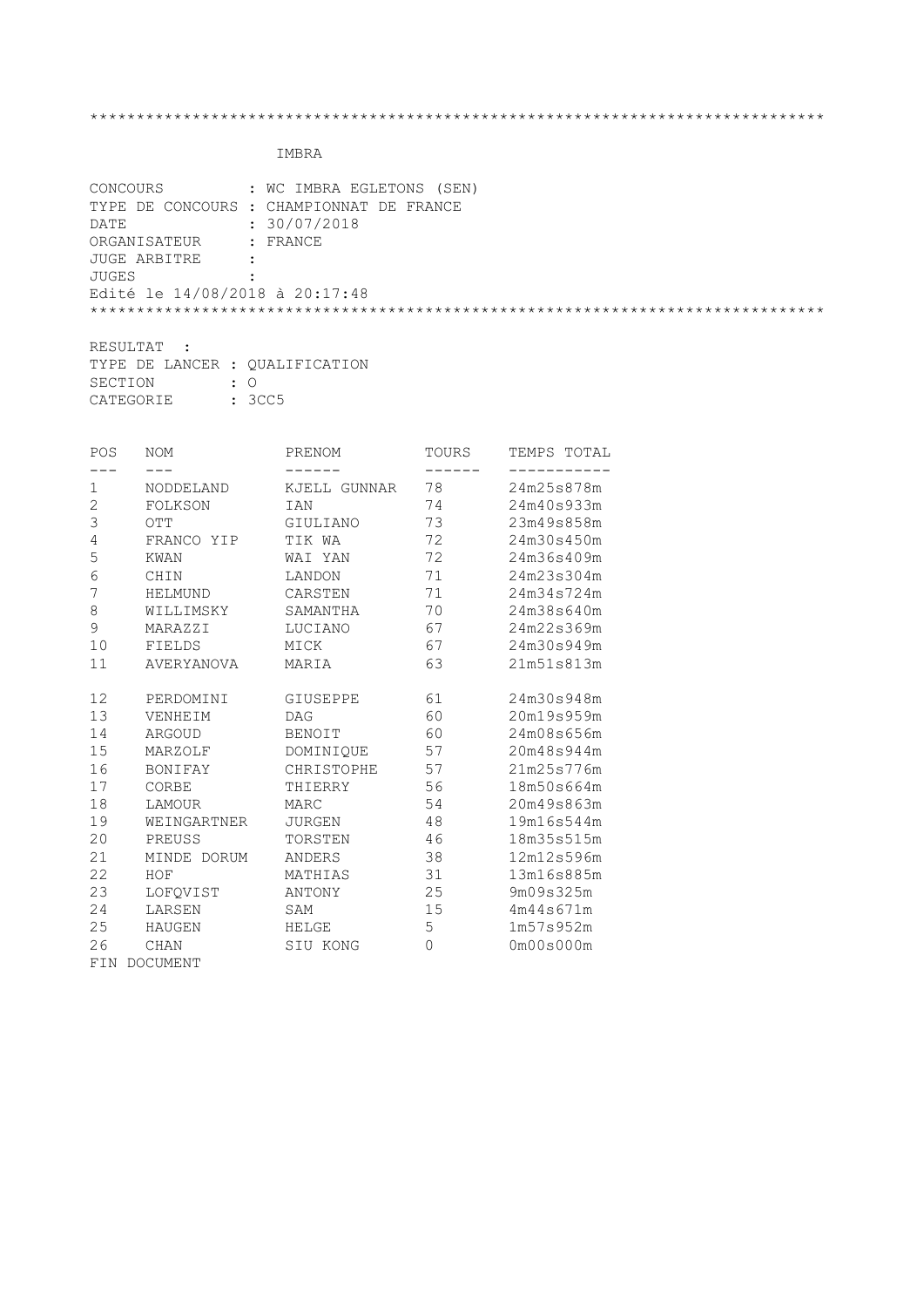|                                                                          |                                                                                                                                                                                                  | IMBRA                                                                                                                                                     |                                                        |                                                                                         |                                                |                                                                                     |                                                                                        |                                                                                                                                     |                                                                                                                                |
|--------------------------------------------------------------------------|--------------------------------------------------------------------------------------------------------------------------------------------------------------------------------------------------|-----------------------------------------------------------------------------------------------------------------------------------------------------------|--------------------------------------------------------|-----------------------------------------------------------------------------------------|------------------------------------------------|-------------------------------------------------------------------------------------|----------------------------------------------------------------------------------------|-------------------------------------------------------------------------------------------------------------------------------------|--------------------------------------------------------------------------------------------------------------------------------|
| <b>DATE</b><br><b>JUGES</b>                                              | : WC IMBRA EGLETONS (SEN)<br><b>CONCOURS</b><br>TYPE DE CONCOURS : CHAMPIONNAT DE FRANCE<br>30/07/2018<br><b>FRANCE</b><br>ORGANISATEUR<br><b>JUGE ARBITRE</b><br>Edité le 14/08/2018 à 20:18:13 |                                                                                                                                                           |                                                        |                                                                                         |                                                |                                                                                     |                                                                                        |                                                                                                                                     |                                                                                                                                |
| RESULTAT<br><b>SECTION</b><br>CATEGORIE<br><b>SERIE</b><br><b>LANCER</b> | TYPE DE LANCER : FINALE<br>$\Omega$<br>: 3CC5<br>: 1                                                                                                                                             |                                                                                                                                                           |                                                        |                                                                                         |                                                |                                                                                     |                                                                                        |                                                                                                                                     |                                                                                                                                |
| <b>POS</b>                                                               | <b>NOM</b>                                                                                                                                                                                       | PRENOM                                                                                                                                                    |                                                        |                                                                                         |                                                |                                                                                     | TOURS PEN T. POINTS PEN P. CLASSEMENT TEMPS                                            |                                                                                                                                     | MEILLEUR T.                                                                                                                    |
| 1234567<br>8<br>9<br>10                                                  | <b>NODDELAND</b><br><b>FOLKSON</b><br><b>OTT</b><br>FRANCO YIP<br><b>KWAN</b><br><b>CHIN</b><br><b>HELMUND</b><br>WILLIMSKY<br>MARAZZI<br><b>FIELDS</b><br><b>FIN DOCUMENT</b>                   | <b>KJELL GUNNAR</b><br><b>IAN</b><br><b>GIULIANO</b><br>TIK WA<br>WAI YAN<br><b>LANDON</b><br><b>CARSTEN</b><br><b>SAMANTHA</b><br>LUCIANO<br><b>MICK</b> | 36<br>35<br>9<br>27<br>8<br>33<br>34<br>32<br>10<br>21 | 0<br>0<br>0<br>$\mathbf 0$<br>0<br>$\mathbf{1}$<br>0<br>$\mathbf 0$<br>0<br>$\mathbf 0$ | 0<br>0<br>0<br>0<br>0<br>0<br>0<br>0<br>0<br>0 | 0<br>0<br>$\mathbf 0$<br>$\mathbf 0$<br>$\mathbf 0$<br>0<br>0<br>0<br>0<br>$\Omega$ | 2<br>9<br>6<br>10<br>$\begin{array}{c} 4 \\ 3 \\ 5 \\ 8 \end{array}$<br>$\overline{7}$ | 12m01s567m<br>12m07s261m<br>2m50s603m<br>9m02s930m<br>2m34s035m<br>12m08s197m<br>12m08s696m<br>12m14s188m<br>3m24s954m<br>7m20s110m | 0m17s899m<br>0m19s158m<br>0m17s958m<br>0m18s320m<br>0m18s043m<br>0m18s209m<br>0m19s790m<br>0m19s146m<br>0m18s242m<br>0m19s350m |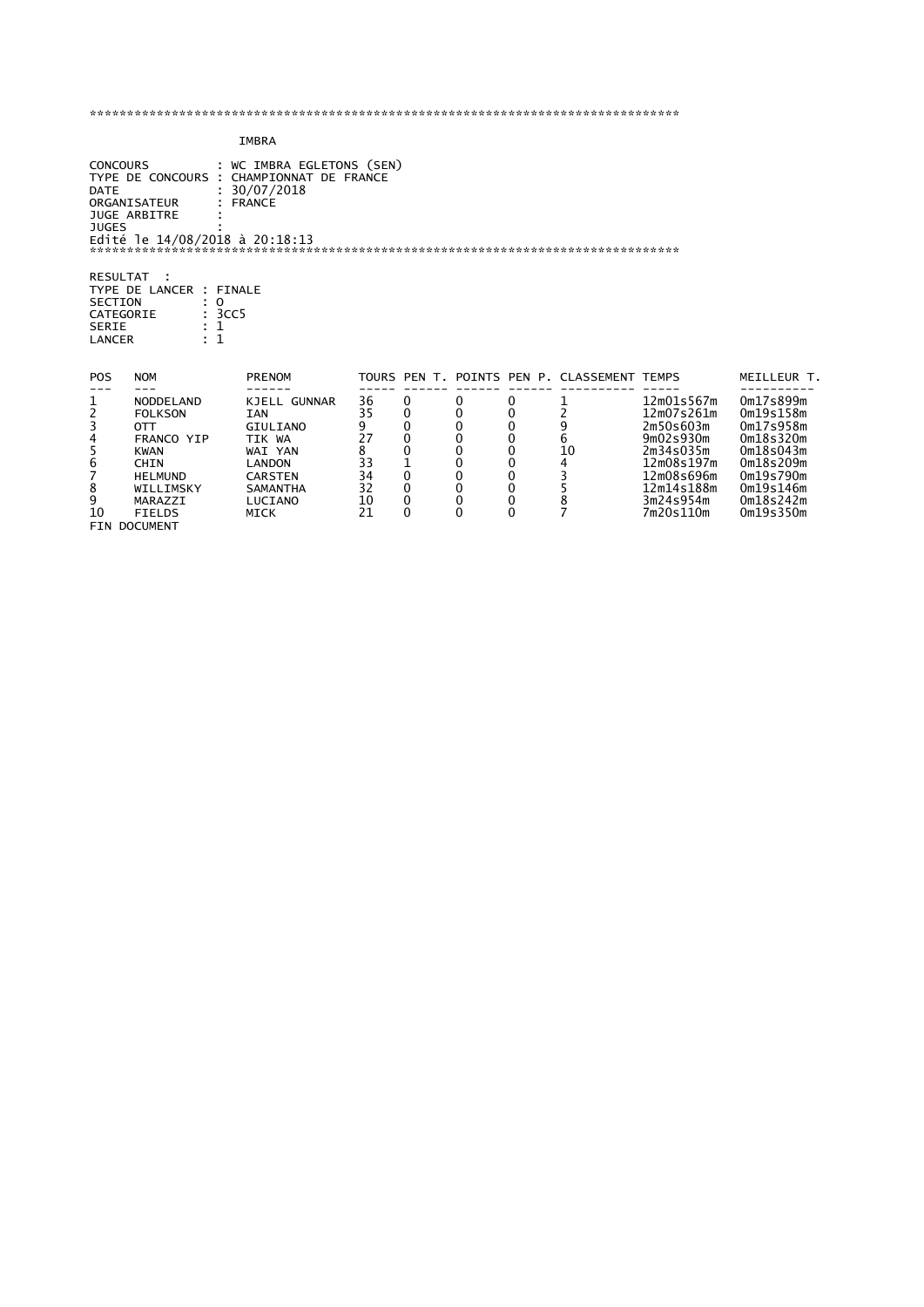| CONCOURS                                    | : WC IMBRA EGLETONS (SEN)                |
|---------------------------------------------|------------------------------------------|
|                                             | TYPE DE CONCOURS : CHAMPIONNAT DE FRANCE |
| DATE                                        | : 30/07/2018                             |
| ORGANISATEUR : FRANCE                       |                                          |
| JUGE ARBITRE<br>$\sim$ $\sim$ $\sim$ $\sim$ |                                          |
| JUGES                                       |                                          |
| Edité le 14/08/2018 à 20:18:58              |                                          |
|                                             |                                          |
|                                             |                                          |

| RESULTAT : |                                |  |  |  |  |
|------------|--------------------------------|--|--|--|--|
|            | TYPE DE LANCER : OUALIFICATION |  |  |  |  |
| SECTION    | $\cdot$ 0                      |  |  |  |  |
| CATEGORIE  | : 7CC5                         |  |  |  |  |

| POS            | NOM               | PRENOM                | TOURS | TEMPS TOTAL |
|----------------|-------------------|-----------------------|-------|-------------|
|                |                   |                       |       |             |
| 1              | FRANCO YIP        | TIK WA                | 82    | 24m29s171m  |
| $\overline{c}$ | ZHAO              | <b>BO</b>             | 81    | 24m29s607m  |
| 3              | MINDE DORUM       | <b>ANDERS</b>         | 80    | 24m31s823m  |
| $\overline{4}$ | <b>HAUGEN</b>     | HELGE                 | 79    | 24m31s885m  |
| 5              | LOVDAL SUNDE      | SUNNIVA               | 77    | 24m21s277m  |
| $6\phantom{a}$ | CAILLET           | SAMUEL                | 74    | 24m32s806m  |
| 7              | PREUSS            | NADIN                 | 73    | 24m24s661m  |
| $\,8\,$        | RAINER SCHOLL     | LUTZ                  | $70$  | 24m18s125m  |
| $\mathsf 9$    | DANIEL            | <b>ROBERT</b>         | 68    | 23m17s410m  |
| 10             | WIEGANDT          | MARIO                 | 67    | 22m12s295m  |
| 11             | LARSEN            | <b>JARLE</b>          | 67    | 24m26s550m  |
|                |                   |                       |       |             |
| 12             | SAMSONOV          | VITALII               | 66    | 24m31s105m  |
| 13             | <b>BUONAIUTO</b>  | MICHAEL               | 62    | 24m37s329m  |
| 14             | <b>SPARR</b>      | CECILIA               | 61    | 23m10s234m  |
| 15             | CHIN              | LANDON                | 54    | 19m10s382m  |
| 16             | KISS              | ZSOLT                 | 54    | 23m28s643m  |
| 17             | YUKKERS           | VITALY                | 51    | 17m38s326m  |
| 18             | DE RONDE          | <b>EVERT</b><br>(SR)  | 51    | 18m09s088m  |
| 19             | VENHEIM           | OSCAR                 | 50    | 20m37s524m  |
| 20             | MAIORNIKOFF       | $_{\mbox{\tiny LUC}}$ | 50    | 24m18s766m  |
| 21             | VENHEIM           | EVEN                  | 44    | 16m06s986m  |
| 22             | WILLIMSKY         | MICHAEL               | 38    | 13m14s014m  |
| 23             | LARSEN            | SAM                   | 37    | 11m39s010m  |
| 24             | <b>AVERYANOVA</b> | MARIA                 | 37    | 13m41s017m  |
| 25             | <b>BENGTSSON</b>  | MATTIAS               | 36    | 24m25s442m  |
| 26             | WAUMSLEY          | <b>JULIAN</b>         | 34    | 10m39s432m  |
| 27             | KWAN              | WAI YAN               | 22    | 8m19s547m   |
| 28             | OBERG             | STEFAN                | 20    | 6m36s353m   |
| 29             | LOFQVIST          | ANTONY                | 14    | 5m12s393m   |
| 30             | MARAZZI           | LUCIANO               | 10    | 9m12s525m   |
| 31             | <b>BOCCHI</b>     | PARIDE                | 0     | 0m00s000m   |
| FIN            | <b>DOCUMENT</b>   |                       |       |             |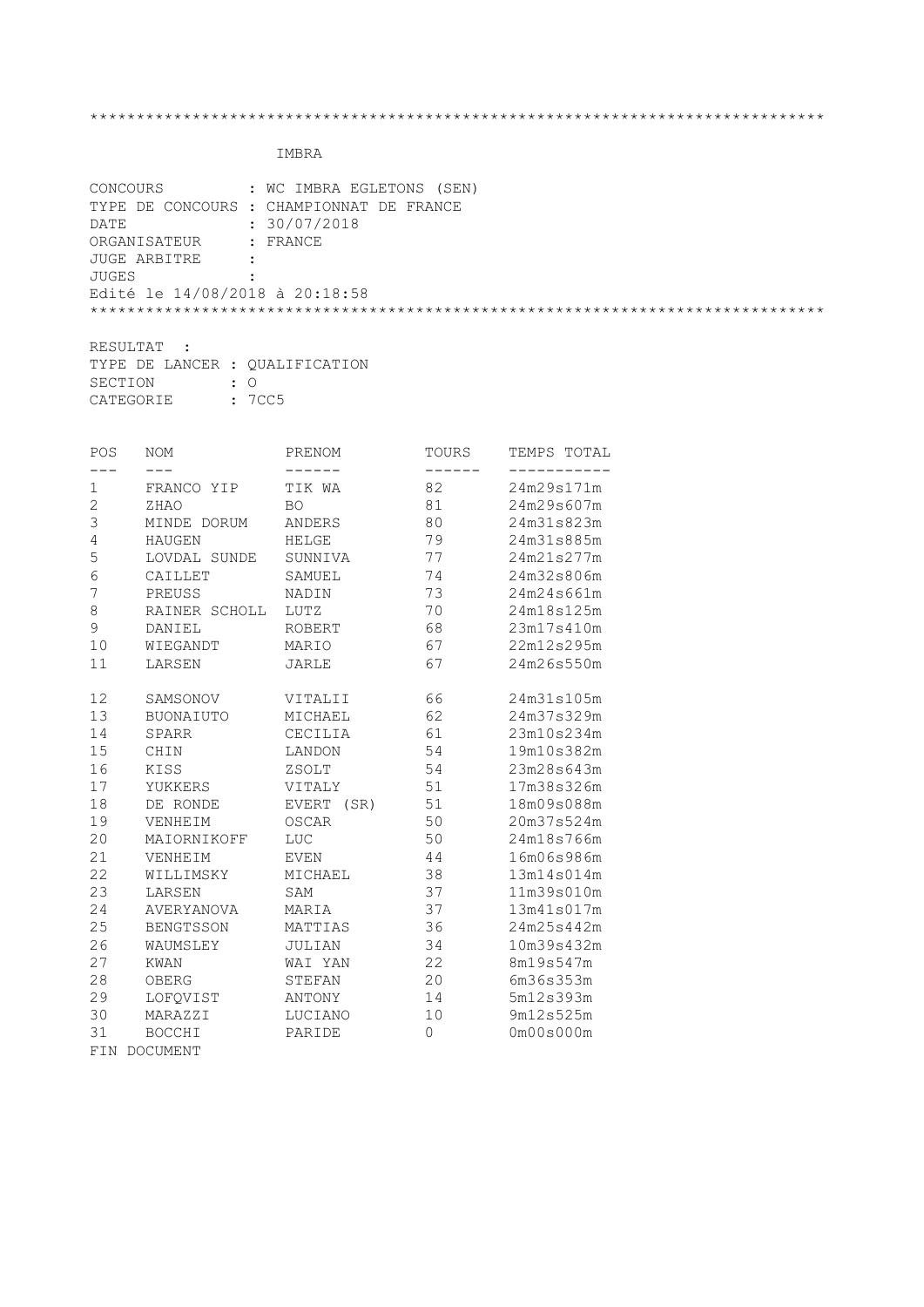|                      | CONCOURS<br>: WC IMBRA EGLETONS (SEN)    |                   |              |                      |                      |                     |                                             |                         |                        |
|----------------------|------------------------------------------|-------------------|--------------|----------------------|----------------------|---------------------|---------------------------------------------|-------------------------|------------------------|
|                      | TYPE DE CONCOURS : CHAMPIONNAT DE FRANCE |                   |              |                      |                      |                     |                                             |                         |                        |
| DATE                 | : 30/07/2018                             |                   |              |                      |                      |                     |                                             |                         |                        |
|                      | ORGANISATEUR<br>: FRANCE                 |                   |              |                      |                      |                     |                                             |                         |                        |
|                      | <b>JUGE ARBITRE</b>                      |                   |              |                      |                      |                     |                                             |                         |                        |
| <b>JUGES</b>         |                                          |                   |              |                      |                      |                     |                                             |                         |                        |
|                      | Edité le 14/08/2018 à 20:19:25           |                   |              |                      |                      |                     |                                             |                         |                        |
|                      |                                          |                   |              |                      |                      |                     |                                             |                         |                        |
|                      |                                          |                   |              |                      |                      |                     |                                             |                         |                        |
| RESULTAT             | $\sim$ :                                 |                   |              |                      |                      |                     |                                             |                         |                        |
|                      | TYPE DE LANCER : FINALE                  |                   |              |                      |                      |                     |                                             |                         |                        |
| SECTION              | $\therefore$ 0                           |                   |              |                      |                      |                     |                                             |                         |                        |
| CATEGORIE            | :7CC5                                    |                   |              |                      |                      |                     |                                             |                         |                        |
| SERIE                | $\pm$ 1                                  |                   |              |                      |                      |                     |                                             |                         |                        |
| LANCER               | $\cdot$ 1                                |                   |              |                      |                      |                     |                                             |                         |                        |
|                      |                                          |                   |              |                      |                      |                     |                                             |                         |                        |
|                      |                                          |                   |              |                      |                      |                     |                                             |                         |                        |
| POS                  | <b>NOM</b>                               | PRENOM            |              |                      |                      |                     | TOURS PEN T. POINTS PEN P. CLASSEMENT TEMPS |                         | MEILLEUR T.            |
| ---                  | $---$                                    |                   |              | $- - - - - -$        |                      |                     |                                             |                         |                        |
| $\mathbf{1}$         | FRANCO YIP                               | TIK WA            | $\cap$       | $\Omega$             | $\Omega$             | $\Omega$            | 10                                          |                         |                        |
| 2                    | ZHAO                                     | BO.               | 19           | $\Omega$             | $\Omega$<br>$\Omega$ | $\Omega$            | 5                                           | 6m10s128m               | 0m16s806m              |
| 3                    | MINDE DORUM                              | ANDERS            | 39<br>9      | $\Omega$<br>$\Omega$ | $\Omega$             | $\Omega$            | 1                                           | 12m08s493m              | 0m16s903m              |
| 4                    | HAUGEN                                   | HELGE             | $\mathbf{1}$ | $\Omega$             | $\Omega$             | $\circ$<br>$\Omega$ | 8                                           | 2m44s721m               | 0m16s870m              |
| 5                    | LOVDAL SUNDE<br>CAILLET                  | SUNNIVA<br>SAMUEL | 38           | $\Omega$             | $\Omega$             | 0                   | 9                                           | 0m18s283m<br>12m17s026m | 0m18s200m<br>0m17s913m |
| 6<br>$7\phantom{.0}$ | PREUSS                                   | NADIN             | 38           | $\Omega$             | $\Omega$             | $\Omega$            | 3                                           | 12m05s030m              | 0m17s449m              |
| 8                    | RAINER SCHOLL                            | LUTZ              | 19           | 2                    | $\Omega$             | $\circ$             | $\overline{c}$<br>6                         | 9m03s398m               | 0m17s269m              |
| 9                    | DANIEL                                   | ROBERT            | 37           | $\Omega$             | $\Omega$             | $\Omega$            | 4                                           | 12m00s194m              | 0m17s314m              |
| 10                   | WIEGANDT                                 | MARIO             | 15           | $\Omega$             | $\Omega$             | $\Omega$            | 7                                           | 5m02s657m               | 0m17s454m              |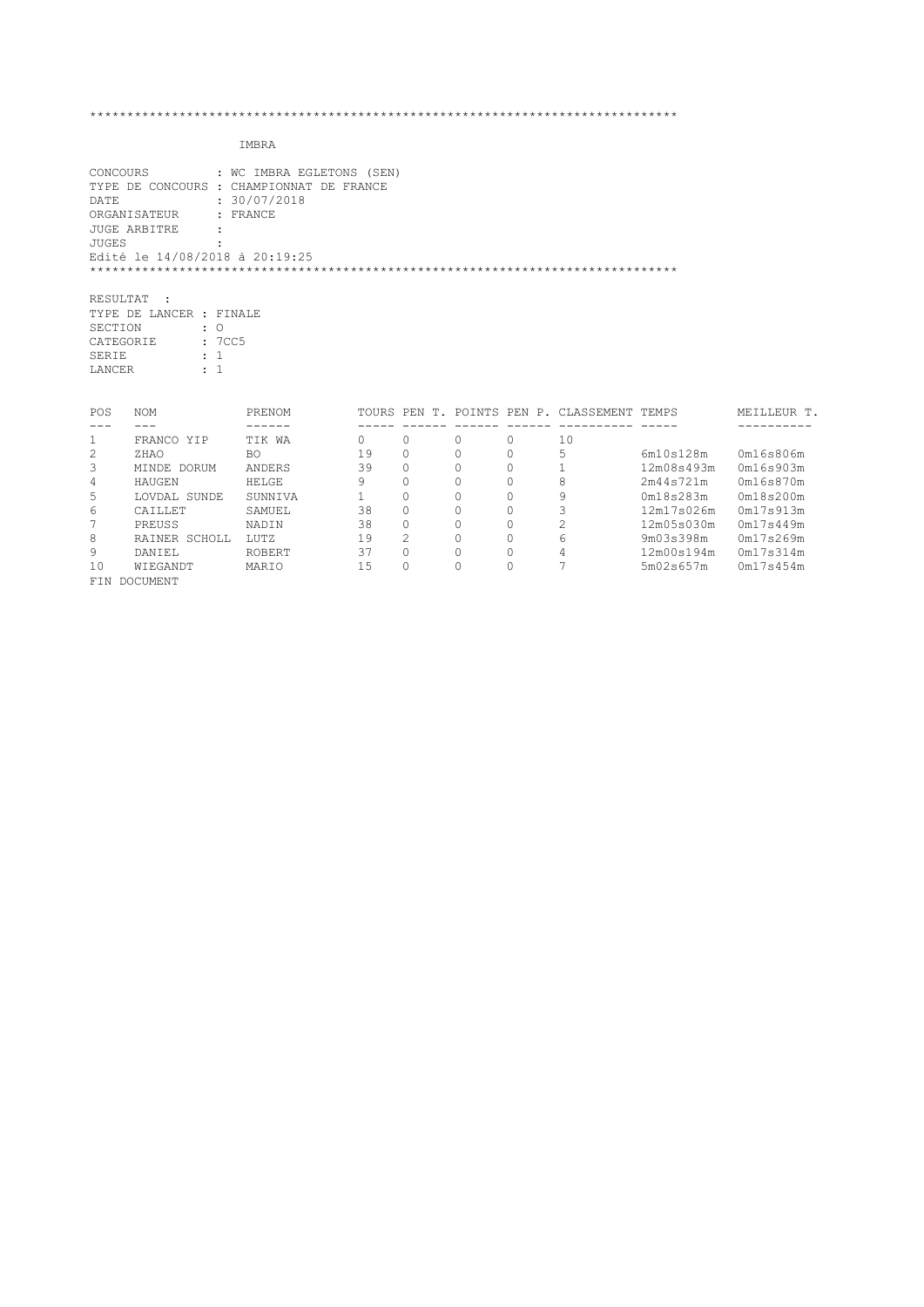| CONCOURS                       | : WC IMBRA EGLETONS (SEN)                |
|--------------------------------|------------------------------------------|
|                                | TYPE DE CONCOURS : CHAMPIONNAT DE FRANCE |
| DATE                           | : 30/07/2018                             |
| ORGANISATEUR : FRANCE          |                                          |
| JUGE ARBITRE                   | $\cdot$ :                                |
| JUGES                          |                                          |
| Edité le 14/08/2018 à 20:20:06 |                                          |
|                                |                                          |
|                                |                                          |

| RESULTAT :                     |  |           |  |  |  |  |  |
|--------------------------------|--|-----------|--|--|--|--|--|
| TYPE DE LANCER : OUALIFICATION |  |           |  |  |  |  |  |
| SECTION                        |  | $\cdot$ 0 |  |  |  |  |  |
| <b>CATEGORIE</b>               |  | : 15CC    |  |  |  |  |  |

| POS          | NOM           | PRENOM           | TOURS          | TEMPS TOTAL |
|--------------|---------------|------------------|----------------|-------------|
|              |               |                  |                |             |
| 1            | NODDELAND     | KJELL GUNNAR     | 88             | 24m32s103m  |
| $\mathbf{2}$ | HOF           | CHRISTIAN        | 88             | 24m36s175m  |
| 3            | ZHAO          | <b>BO</b>        | 88             | 24m41s667m  |
| $\sqrt{4}$   | WALIGORA      | STEFAN           | 85             | 24m11s465m  |
| 5            | FRANCO YIP    | TIK WA           | 83             | 23m30s827m  |
| $\sqrt{6}$   | DE RONDE      | EVERT (JR)       | 83             | 24m19s779m  |
| 7            | VENHEIM       | <b>DAG</b>       | 82             | 23m59s749m  |
| $\,8\,$      | WILLIMSKY     | MICHAEL          | 78             | 23m07s347m  |
| 9            | SANDAKER      | ROGER            | 73             | 19m48s072m  |
| 10           | RAINER SCHOLL | LUTZ             | 73             | 24m28s452m  |
| 11           | DANIEL        | ROBERT           | 71             | 22m42s497m  |
| 12           | HELMUND       | CARSTEN          | 68             | 24m41s652m  |
| 13           | LANDER        | <b>JOHN</b>      | 61             | 18m39s651m  |
| 14           | THEILMANN     | JAN              | 57             | 17m03s583m  |
| 15           | BUONAIUTO     | MICHAEL          | 55             | 17m52s211m  |
| 16           | CORBE         | THIERRY          | 55             | 19m31s615m  |
| 17           | VAN IEPEREN   | <b>MARK</b>      | 54             | 15m42s480m  |
| 18           | CAILLET       | SAMUEL           | 54             | 17m28s280m  |
| 19           | OBERG         | STEFAN           | 53             | 16m35s802m  |
| 20           | LOVDAL SUNDE  | SUNNIVA          | 50             | 14m17s366m  |
| 21           | CASENOVE      | PASCAL           | 50             | 16m57s656m  |
| 22           | PEILLERON     | FRANCOIS         | 34             | 16m30s762m  |
| 23           | WAL           | <b>LES</b>       | 28             | 9m06s580m   |
| 24           | TISSERANT     | <b>JEAN PAUL</b> | 27             | 14m32s763m  |
| 25           | YUKKERS       | VITALY           | 26             | 9m16s315m   |
| 26           | LARSEN        | JARLE            | 10             | 2m59s635m   |
| 27           | LECACHEUR     | DENIS            | 5              | 5m59s021m   |
| 28           | LOFQVIST      | ANTONY           | 0              | 0m00s000m   |
| 29           | RICE          | MARK             | $\overline{0}$ | 0m00s000m   |
|              | FIN DOCUMENT  |                  |                |             |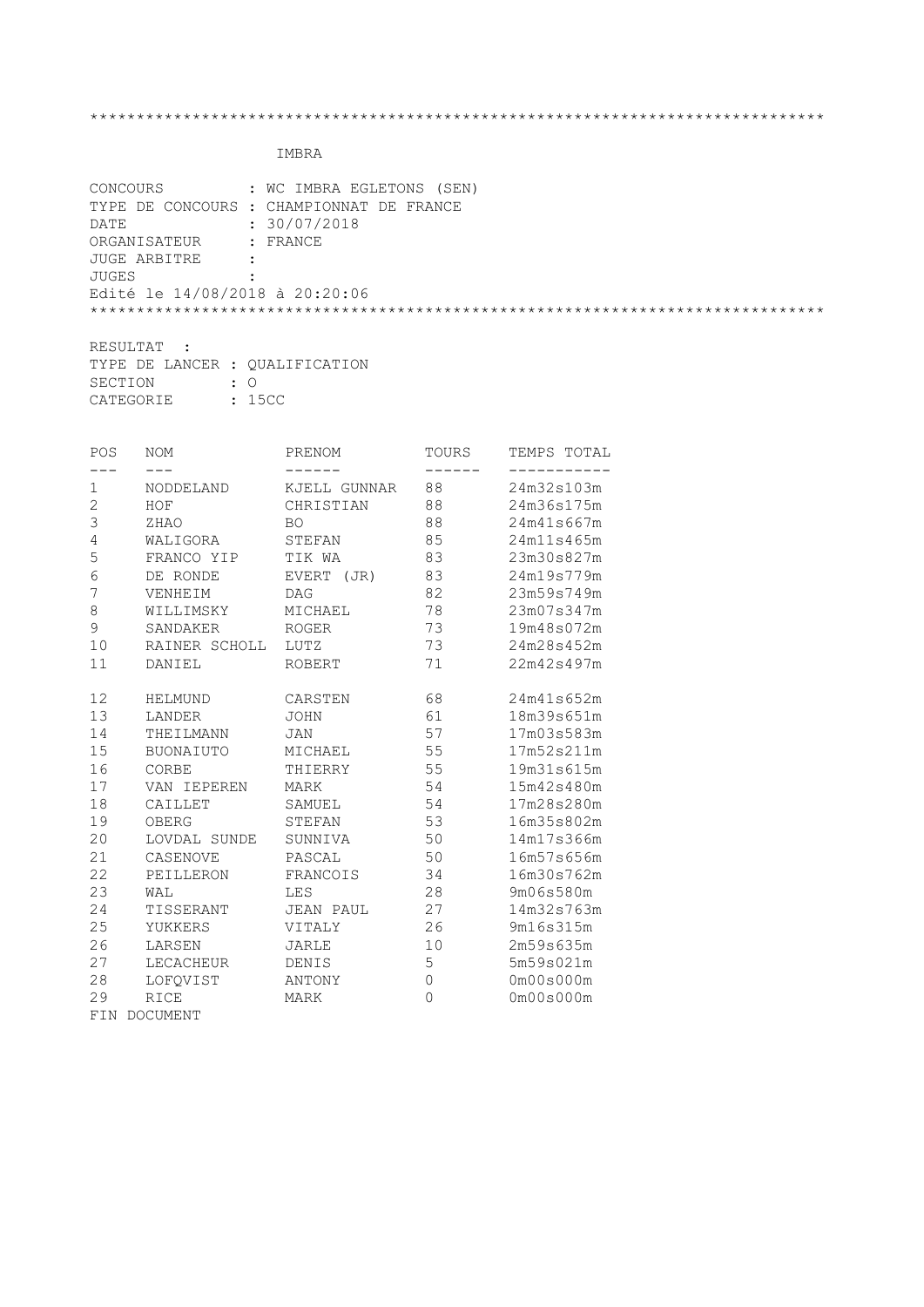IMBRA

| CONCOURS                                    | : WC IMBRA EGLETONS (SEN)                |
|---------------------------------------------|------------------------------------------|
|                                             | TYPE DE CONCOURS : CHAMPIONNAT DE FRANCE |
| DATE                                        | : 30/07/2018                             |
| ORGANISATEUR : FRANCE                       |                                          |
| JUGE ARBITRE<br>$\sim$ $\sim$ $\sim$ $\sim$ |                                          |
| JUGES                                       |                                          |
| Edité le 14/08/2018 à 20:20:37              |                                          |
|                                             |                                          |
|                                             |                                          |

RESULTAT : TYPE DE LANCER : FINALE SECTION : O CATEGORIE : 15CC SERIE : 1 LANCER : 1

| POS | <b>NOM</b>       | PRENOM        |    |          |   | TOURS PEN T. POINTS PEN P. CLASSEMENT TEMPS |            | MEILLEUR T. |
|-----|------------------|---------------|----|----------|---|---------------------------------------------|------------|-------------|
|     |                  |               |    |          |   |                                             |            |             |
|     | <b>NODDELAND</b> | KJELL GUNNAR  | 30 | $\Omega$ |   | 6                                           | 8m01s637m  | 0m14s736m   |
| 2   | HOF              | CHRISTIAN     | 29 | $\Omega$ | 0 |                                             | 8m05s974m  | 0m14s851m   |
| 3   | ZHAO             | BO            |    | $\Omega$ |   | 10                                          |            |             |
| 4   | WAT TGORA        | STEFAN        | 42 | $\Omega$ |   | っ                                           | 12m00s397m | 0m15s606m   |
| 5   | FRANCO YIP       | TTK WA        | 42 | $\circ$  |   |                                             | 12m05s404m | 0m15s882m   |
| 6   | DE RONDE         | EVERT<br>(JR) | 38 | $\Omega$ |   |                                             | 12m01s551m | 0m15s927m   |
|     | <b>VENHETM</b>   | <b>DAG</b>    |    | $\Omega$ | O | 9                                           |            |             |
| 8   | WILLIMSKY        | MTCHAEL       | 37 | $\Omega$ | O |                                             | 12m13s298m | 0m16s887m   |
| 9   | SANDAKER         | <b>ROGER</b>  | 44 | $\Omega$ |   |                                             | 12m08s103m | 0m15s150m   |
| 10  | RAINER SCHOLL    | TJJTZ         | 13 |          |   | 8                                           | 4m34s530m  | 0m16s972m   |
| FTN | DOCUMENT         |               |    |          |   |                                             |            |             |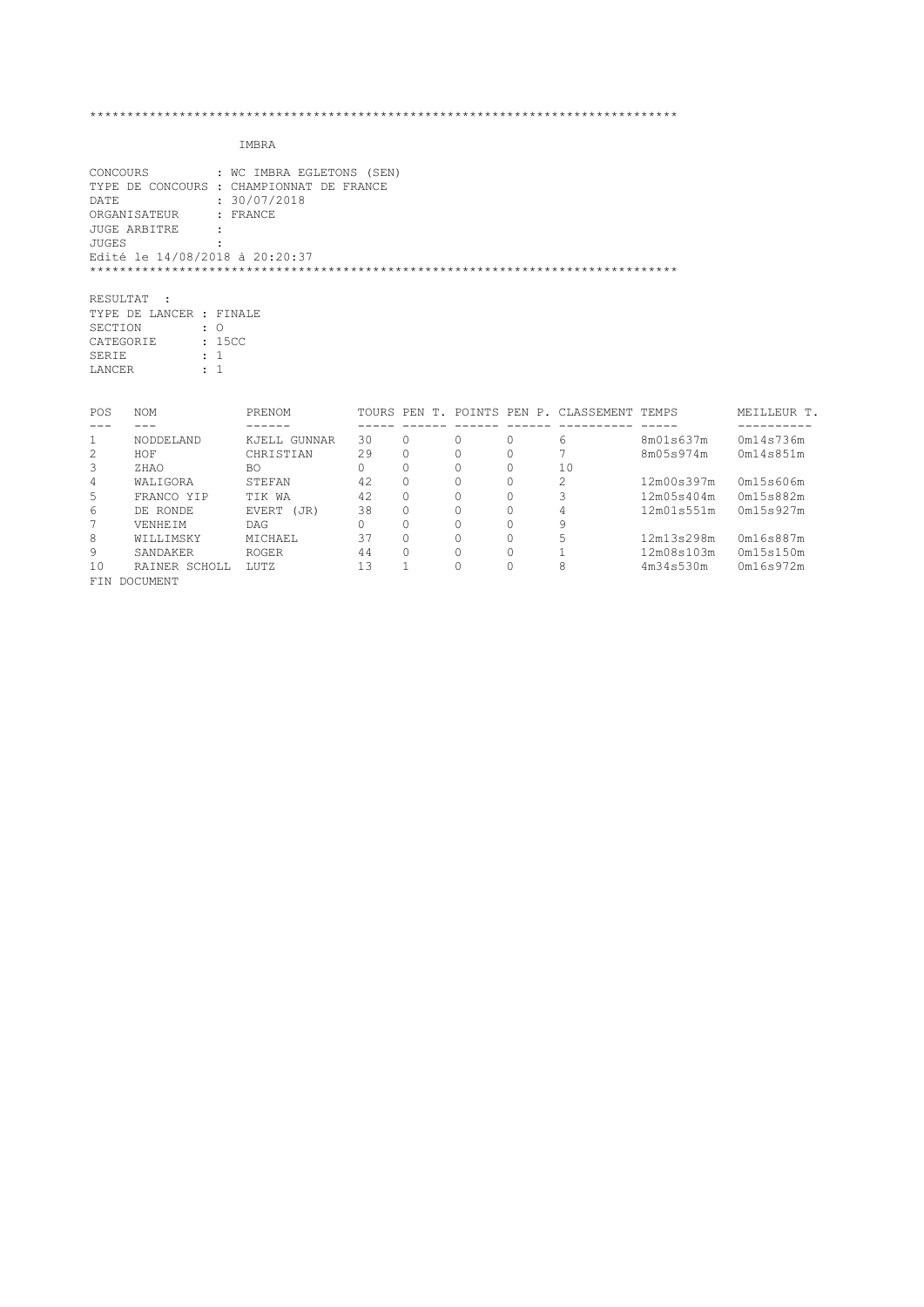| CONCOURS                       | : WC IMBRA EGLETONS (SEN)                |
|--------------------------------|------------------------------------------|
|                                | TYPE DE CONCOURS : CHAMPIONNAT DE FRANCE |
| DATE                           | : 30/07/2018                             |
| ORGANISATEUR : FRANCE          |                                          |
| JUGE ARBITRE :                 |                                          |
| JUGES                          |                                          |
| Edité le 14/08/2018 à 20:21:22 |                                          |
|                                |                                          |
|                                |                                          |

| RESULTAT :                     |  |           |  |  |  |  |  |
|--------------------------------|--|-----------|--|--|--|--|--|
| TYPE DE LANCER : OUALIFICATION |  |           |  |  |  |  |  |
| SECTION                        |  | $\cdot$ 0 |  |  |  |  |  |
| CATEGORIE                      |  | : 27CC    |  |  |  |  |  |

| POS            | NOM             | PRENOM         | TOURS | TEMPS TOTAL |
|----------------|-----------------|----------------|-------|-------------|
|                |                 |                |       |             |
| 1              | COSTA           | ERICH          | 93    | 24m21s385m  |
| $\overline{2}$ | DELLA NOCE      | <b>IVANO</b>   | 91    | 24m40s933m  |
| 3              | <b>ENGEL</b>    | STEFAN         | 88    | 24m20s356m  |
| $\overline{4}$ | HOF             | <b>JOACHIM</b> | 85    | 24m12s947m  |
| 5              | <b>DAVERIO</b>  | MAURIZIO       | 83    | 24m26s612m  |
| $6\phantom{a}$ | PICARD          | TORSTEN        | 82    | 24m30s418m  |
| 7              | DE ROO          | JULIUS         | 80    | 23m31s153m  |
| 8              | WALIGORA        | STEFAN         | 80    | 24m11s294m  |
| 9              | NERMERICH       | <b>DIRK</b>    | 78    | 22m51s359m  |
| 10             | ZWARTBOL        | <b>KEES</b>    | 76    | 20m46s604m  |
| 11             | NODDELAND       | KJELL GUNNAR   | 70    | 18m10s852m  |
|                |                 |                |       |             |
| 12             | LAPOUGE         | <b>BENOIT</b>  | 68    | 19m28s074m  |
| 13             | <b>RUCCO</b>    | <b>NICO</b>    | 67    | 20m23s454m  |
| 14             | WALTERS         | <b>ROELF</b>   | 66    | 24m20s310m  |
| 15             | <b>SPARR</b>    | NIKLAS         | 64    | 18m44s051m  |
| 16             | MAIORNIKOFF     | LUC            | 63    | 24m23s992m  |
| 17             | WRAIGHT         | <b>MARK</b>    | 60    | 18m11s134m  |
| 18             | SKISTAD         | HENDRICK       | 60    | 21m34s590m  |
| 19             | ANDREASSEN      | RICHARD        | 59    | 18m23s659m  |
| 20             | OTKIDACH        | VALERII        | 58    | 18m55s859m  |
| 21             | DECROUBELE      | DRIES          | 56    | 18m46s530m  |
| 22             | CASENOVE        | PASCAL         | 53    | 18m31s540m  |
| 23             | CONSCIENCE      | PATRICK        | 53    | 20m14s953m  |
| 24             | KONZACK         | MARKO          | 53    | 22m39s330m  |
| 25             | CHAN            | SIU KONG       | 52    | 19m06s451m  |
| 26             | TJUGEN          | OLE-BJORN      | 47    | 14m24s933m  |
| 27             | KISS            | ZSOLT          | 47    | 22m16s071m  |
| 28             | LUCIDI          | VINCENZO       | 41    | 12m18s837m  |
| 29             | NICHOLLS        | <b>DANNY</b>   | 38    | 12m36s948m  |
| 30             | KVISBERGLIEN    | ARE            | 24    | 6m57s942m   |
| 31             | LJUNGSTROM      | THOMAS         | 22    | 8m28s283m   |
| 32             | MORGAN          | <b>GRAHAME</b> | 19    | 9m16s191m   |
| 33             | THEILMANN       | <b>JAN</b>     | 18    | 11m22s973m  |
| FIN            | <b>DOCUMENT</b> |                |       |             |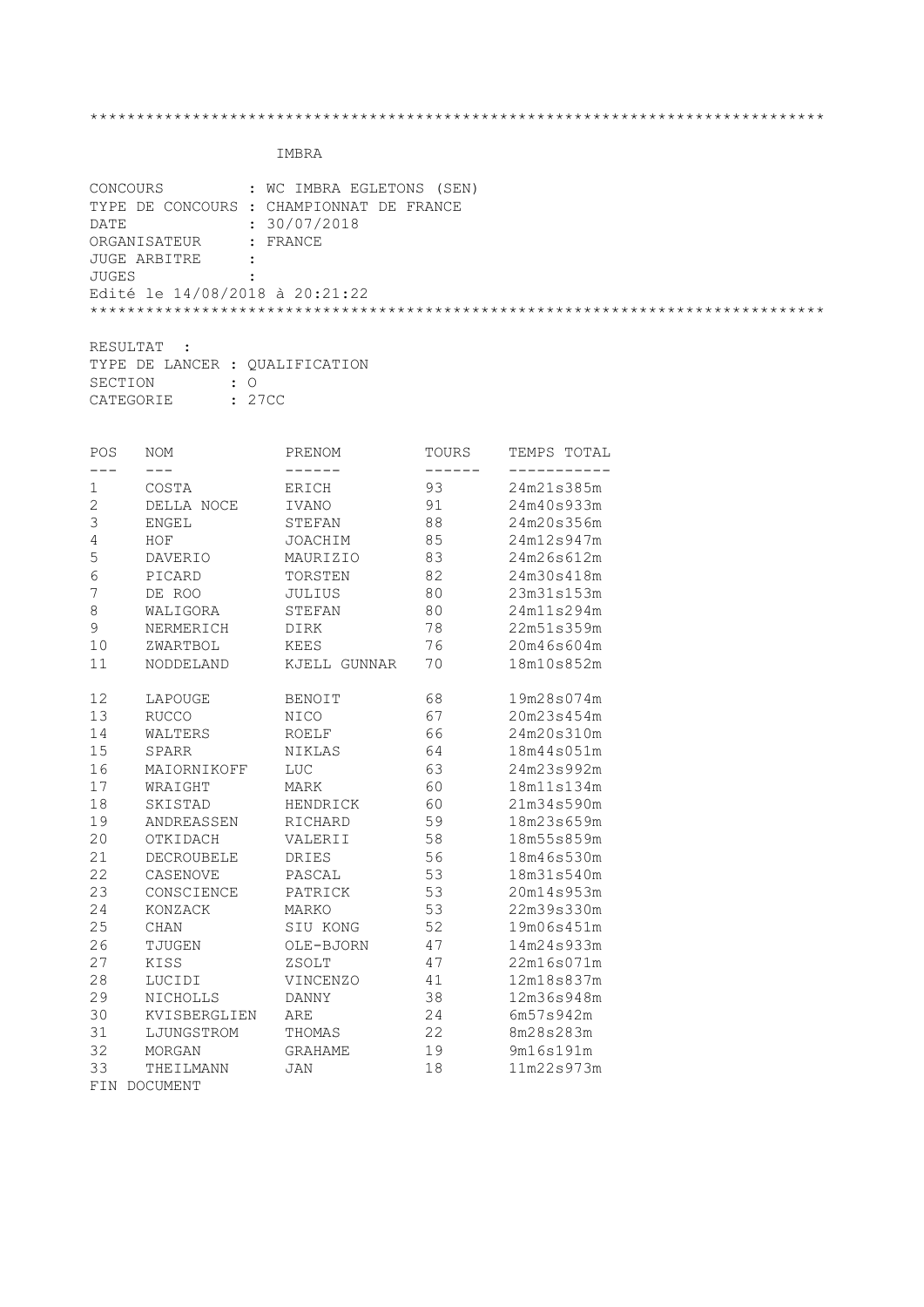IMBRA

FIN DOCUMENT

| CONCOURS       |                         |                | : WC IMBRA EGLETONS (SEN)                |             |          |          |          |                                             |            |             |
|----------------|-------------------------|----------------|------------------------------------------|-------------|----------|----------|----------|---------------------------------------------|------------|-------------|
|                |                         |                | TYPE DE CONCOURS : CHAMPIONNAT DE FRANCE |             |          |          |          |                                             |            |             |
| DATE           |                         |                | : 30/07/2018                             |             |          |          |          |                                             |            |             |
|                | ORGANISATEUR            |                | : FRANCE                                 |             |          |          |          |                                             |            |             |
|                | JUGE ARBITRE            |                |                                          |             |          |          |          |                                             |            |             |
| JUGES          |                         |                |                                          |             |          |          |          |                                             |            |             |
|                |                         |                | Edité le 14/08/2018 à 20:21:46           |             |          |          |          |                                             |            |             |
|                |                         |                |                                          |             |          |          |          |                                             |            |             |
| RESULTAT       |                         |                |                                          |             |          |          |          |                                             |            |             |
|                | TYPE DE LANCER : FINALE |                |                                          |             |          |          |          |                                             |            |             |
| SECTION        |                         | $\therefore$ 0 |                                          |             |          |          |          |                                             |            |             |
|                | CATEGORIE               | : 27CC         |                                          |             |          |          |          |                                             |            |             |
| SERIE          |                         | $\therefore$ 1 |                                          |             |          |          |          |                                             |            |             |
| LANCER         |                         | $\pm$ 1        |                                          |             |          |          |          |                                             |            |             |
|                |                         |                |                                          |             |          |          |          |                                             |            |             |
| POS            | <b>NOM</b>              |                | PRENOM                                   |             |          |          |          | TOURS PEN T. POINTS PEN P. CLASSEMENT TEMPS |            | MEILLEUR T. |
| ---<br>1       | $---$<br>COSTA          |                | ------<br>ERICH                          | 45          | $\circ$  | $\Omega$ | $\Omega$ |                                             | 12m15s919m | 0m15s455m   |
| $\overline{c}$ | DELLA NOCE              |                | IVANO                                    | 42          | 3        | $\Omega$ | $\circ$  | 7                                           | 12m10s912m | 0m14s760m   |
| 3              | ENGEL                   |                | STEFAN                                   | 44          | $\Omega$ | $\Omega$ | 0        | 2                                           | 12m07s043m | 0m15s494m   |
| 4              | HOF                     |                | JOACHIM                                  | 43          | $\Omega$ | $\Omega$ | 0        | 4                                           | 12m08s728m | 0m15s373m   |
| 5              | DAVERIO                 |                | MAURIZIO                                 | 42          | 1        | $\circ$  | 0        | 6                                           | 12m06s122m | 0m15s763m   |
| 6              | PICARD                  |                | TORSTEN                                  | $7^{\circ}$ | $\Omega$ | $\Omega$ | 0        | 9                                           | 2m08s888m  | 0m15s870m   |
| 7              | DE ROO                  |                | JULIUS                                   | 14          | $\Omega$ | $\Omega$ | 0        | 8                                           | 4m20s038m  | 0m16s227m   |
| 8              | WALIGORA                |                | STEFAN                                   | 43          | $\circ$  | $\Omega$ | 0        | 3                                           | 12m02s300m | 0m15s581m   |
| 9              | NERMERICH               |                | DIRK                                     | 42          | $\Omega$ | $\Omega$ | 0        | 5                                           | 12m05s108m | 0m15s735m   |
| 10             | ZWARTBOL                |                | KEES                                     | $\Omega$    | $\Omega$ | $\Omega$ | $\Omega$ | 10                                          |            |             |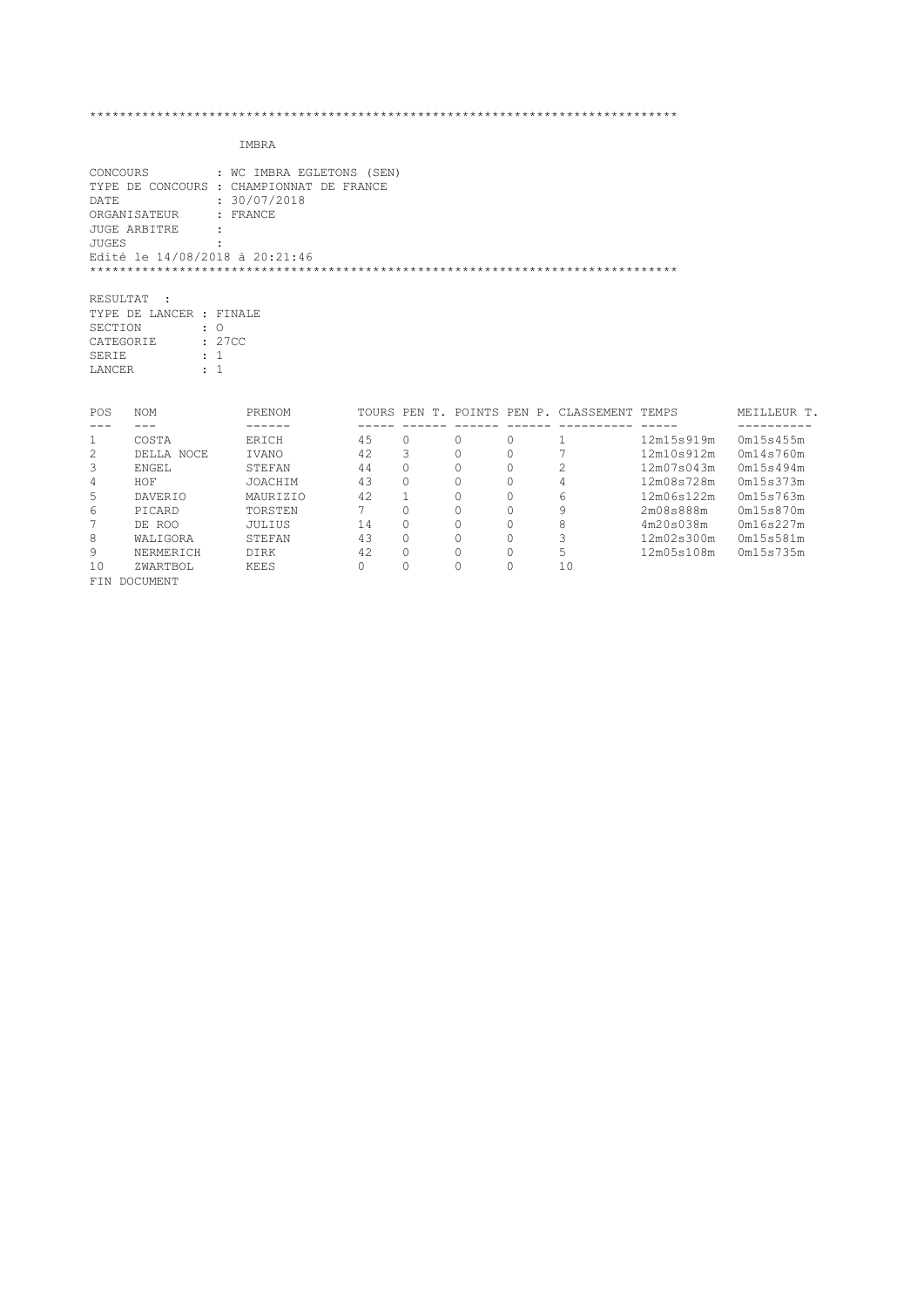| CONCOURS                       | : WC IMBRA EGLETONS (SEN)                |
|--------------------------------|------------------------------------------|
|                                | TYPE DE CONCOURS : CHAMPIONNAT DE FRANCE |
| DATE                           | : 30/07/2018                             |
| ORGANISATEUR : FRANCE          |                                          |
| JUGE ARBITRE                   | $\sim$ 1.                                |
| JUGES                          |                                          |
| Edité le 14/08/2018 à 20:22:14 |                                          |
|                                |                                          |
|                                |                                          |

| RESULTAT :                     |  |           |  |  |  |  |  |
|--------------------------------|--|-----------|--|--|--|--|--|
| TYPE DE LANCER : OUALIFICATION |  |           |  |  |  |  |  |
| SECTION                        |  | $\cdot$ 0 |  |  |  |  |  |
| CATEGORIE                      |  | : 35CC    |  |  |  |  |  |

| POS | <b>NOM</b>      | PRENOM        | TOURS | TEMPS TOTAL |
|-----|-----------------|---------------|-------|-------------|
|     |                 |               |       |             |
| 1   | STAGNANI        | IVAN          | 83    | 24m24s289m  |
| 2   | TJUGEN          | OLE-BJORN     | 83    | 24m31s791m  |
| 3   | <b>HAUGEN</b>   | HELGE         | 75    | 23m59s999m  |
| 4   | CAVALLI         | ANDREA        | 66    | 20m34s436m  |
| 5   | DE ROO          | JULIUS        | 63    | 18m30s681m  |
| 6   | ENGEL           | STEFAN        | 61    | 17m02s009m  |
|     | SKISTAD         | HENDRICK      | 61    | 18m21s242m  |
| 8   | KVISBERGLIEN    | ARE           | 60    | 20m17s340m  |
| 9   | ZWARTBOL        | KEES          | 57    | 21m18s288m  |
| 10  | SPARR           | NIKLAS        | 53    | 16m40s310m  |
| 11  | OTKIDACH        | VALERII       | 48    | 20m11s910m  |
|     |                 |               |       |             |
| 12  | PICARD          | TORSTEN       | 47    | 17m18s405m  |
| 13  | NERMERICH       | <b>DIRK</b>   | 33    | 11m22s145m  |
| 14  | <b>GUERRINI</b> | <b>ROMANO</b> | 32    | 8m57s330m   |
| 15  | LOFQVIST        | ANTONY        | 31    | 11m13s722m  |
| 16  | LARSEN          | SAM           | 27    | 9m15s130m   |
| 17  | LANDER          | JOHN          | 16    | 8m29s172m   |
| 18  | LJUNGSTROM      | THOMAS        | 0     | 0m00s000m   |
| FIN | <b>DOCUMENT</b> |               |       |             |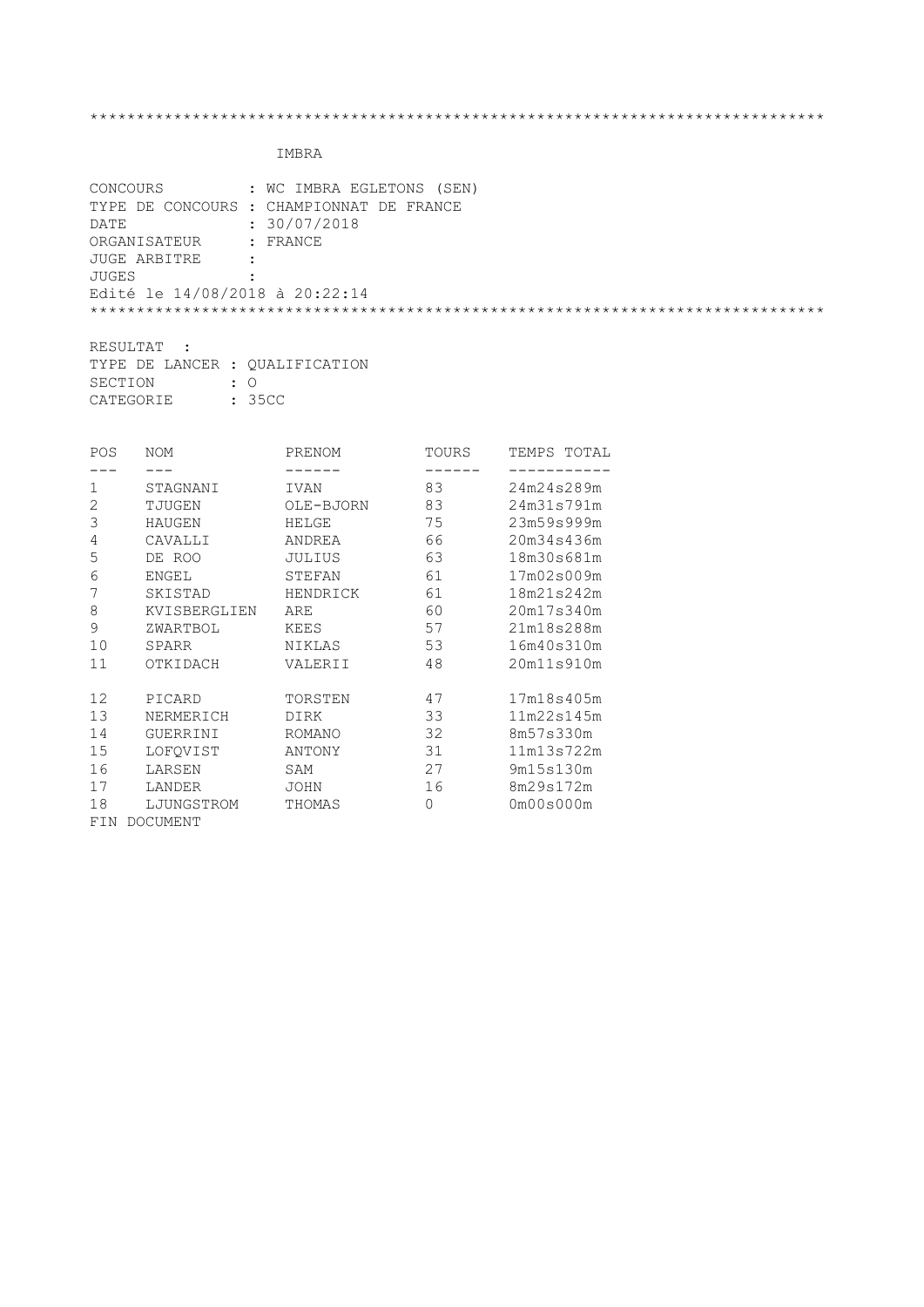IMBRA

FIN DOCUMENT

| CONCOURS<br>DATE<br>JUGES                           | ORGANISATEUR<br><b>JUGE ARBITRE</b><br>Edité le 14/08/2018 à 20:22:56             | : WC IMBRA EGLETONS (SEN)<br>TYPE DE CONCOURS : CHAMPIONNAT DE FRANCE<br>: 30/07/2018<br>: FRANCE |          |              |          |          |                                             |            |             |
|-----------------------------------------------------|-----------------------------------------------------------------------------------|---------------------------------------------------------------------------------------------------|----------|--------------|----------|----------|---------------------------------------------|------------|-------------|
| RESULTAT<br>SECTION<br>CATEGORIE<br>SERIE<br>LANCER | $\sim$ 1<br>TYPE DE LANCER : FINALE<br>$\cdot$ 0<br>: 35CC<br>$\div$ 1<br>$\pm$ 1 |                                                                                                   |          |              |          |          |                                             |            |             |
| POS                                                 | <b>NOM</b>                                                                        | PRENOM                                                                                            |          |              |          |          | TOURS PEN T. POINTS PEN P. CLASSEMENT TEMPS |            | MEILLEUR T. |
|                                                     |                                                                                   |                                                                                                   |          |              |          |          |                                             |            |             |
| $\mathbf{1}$                                        | STAGNANI                                                                          | IVAN                                                                                              | 42       | $\Omega$     | $\Omega$ | $\Omega$ | 1                                           | 12m03s299m | 0m15s247m   |
| 2                                                   | TJUGEN                                                                            | OLE-BJORN                                                                                         | 20       | 2            | $\Omega$ | $\Omega$ | 6                                           | 6m25s260m  | 0m16s635m   |
| 3                                                   | HAUGEN                                                                            | HELGE                                                                                             | 42       | $\Omega$     | $\Omega$ | $\circ$  | 2                                           | 12m09s648m | 0m15s469m   |
| 4                                                   | CAVALLI                                                                           | ANDREA                                                                                            | 20       | $\mathbf{1}$ | 0        | $\circ$  | 5                                           | 6m12s187m  | 0m16s017m   |
| 5                                                   | DE ROO                                                                            | JULIUS                                                                                            | $\Omega$ | $\circ$      | $\Omega$ | $\Omega$ | 10                                          |            |             |
| 6                                                   | ENGEL                                                                             | STEFAN                                                                                            | 23       | 2            | 0        | $\circ$  | 4                                           | 7m22s247m  | 0m16s611m   |
| 7                                                   | SKISTAD                                                                           | HENDRICK                                                                                          | $\Omega$ | $\Omega$     | $\Omega$ | $\Omega$ | 9                                           |            |             |
| 8                                                   | KVISBERGLIEN                                                                      | ARE                                                                                               | $\Omega$ | $\Omega$     | $\Omega$ | $\Omega$ | 8                                           |            |             |
| 9                                                   | ZWARTBOL                                                                          | KEES                                                                                              | 18       | $\Omega$     | $\Omega$ | $\Omega$ | 7                                           | 6m11s158m  | 0m15s141m   |

10 SPARR NIKLAS 40 0 0 0 3 12m17s167m 0m16s565m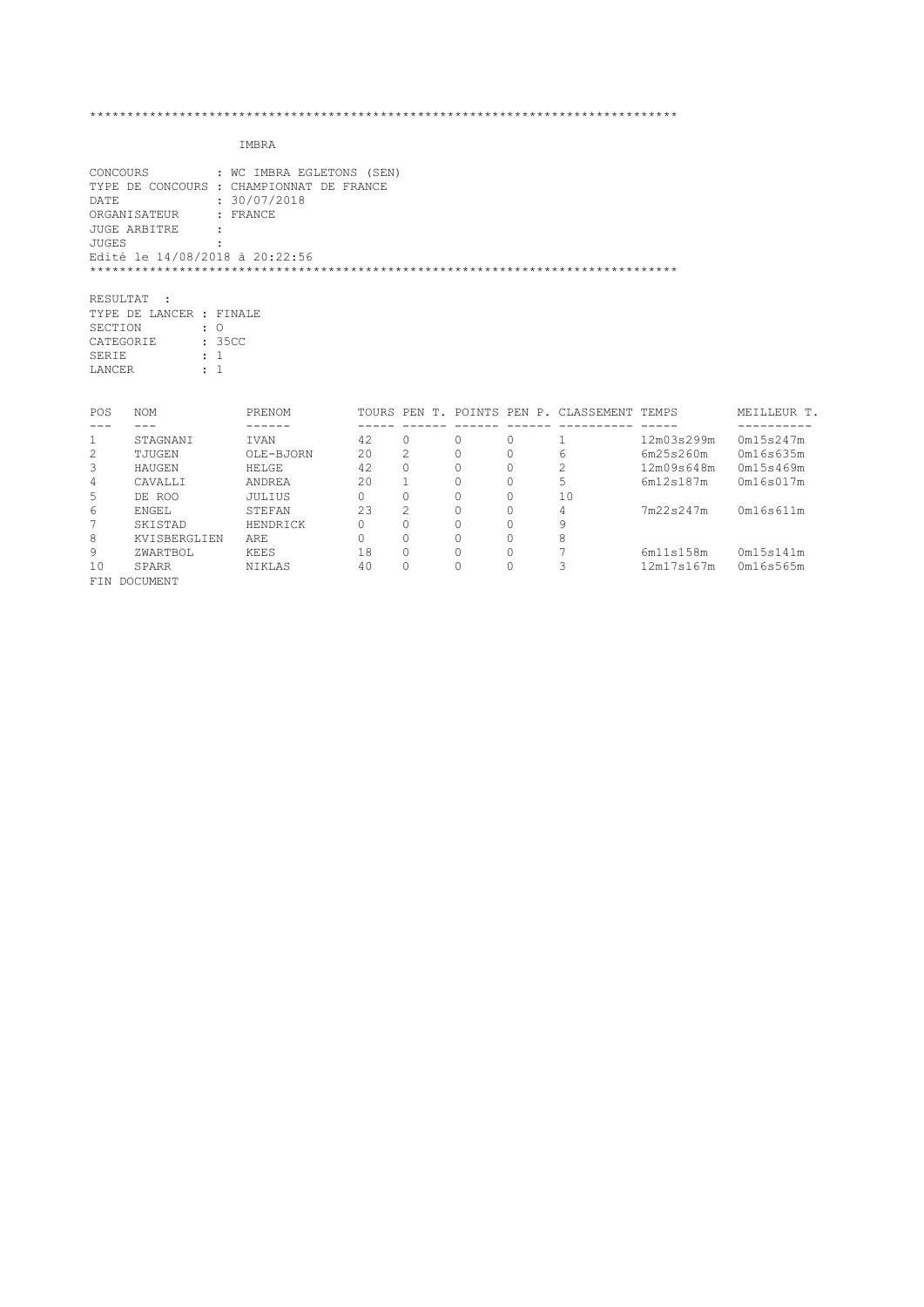IMBRA

| <b>CONCOURS</b>                |         | : WC IMBRA EGLETONS (JUN) |
|--------------------------------|---------|---------------------------|
| TYPE DE CONCOURS               |         | : ENDURANCE JUNIOR        |
| DATE                           |         | : 30/07/2018              |
|                                |         |                           |
| ORGANISATEUR                   |         | $:$ FRANCE                |
| JUGE ARBITRE                   | $\cdot$ |                           |
| <b>JUGES</b>                   |         |                           |
| Edité le 14/08/2018 à 20:29:13 |         |                           |
|                                |         |                           |
|                                |         |                           |

 ------------------------------------------- RESULTATS DES MANCHES DE QUALIFICATION 3CC5 -------------------------------------------

| <b>POS</b> | <b>NOM</b>         | <b>PRENOM</b>                 |    | MQ 1 TEMPS   |     | MQ 2 TEMPS  |     | MQ 3 TEMPS |    | <b>BEST TEMPS</b> |
|------------|--------------------|-------------------------------|----|--------------|-----|-------------|-----|------------|----|-------------------|
|            |                    |                               | 41 | 20m08s374 47 |     | 20m00s072 0 |     |            | 47 | 20m00s072         |
| ⊥          | <b>OGER</b>        | <b>ALEXIS</b><br><b>LUCAS</b> | 28 | 12m13s903    | -47 | 20m07s350 0 |     |            | 47 | 20m07s350         |
|            | <b>HEGNER</b>      | CHRISTIAN                     | 46 | 20m08s366 22 |     | 20m03s391 0 |     |            | 46 | 20m08s366         |
|            | <b>STOLTENBERG</b> |                               |    |              |     |             |     |            |    |                   |
|            | <b>BEKAERT</b>     | <b>IAN</b>                    | 46 | 20m23s539    | 19  | 13m13s645 0 |     |            | 46 | 20m23s539         |
|            | <b>KRATZSCHMAR</b> | <b>MAX</b>                    | 40 | 20m11s748    | -31 | 19m36s354 0 |     |            | 40 | 20m11s748         |
|            | LEBON              | <b>MATTHYS</b>                | 40 | 20m17s015 34 |     | 20m22s683 0 |     |            | 40 | 20m17s015         |
|            | <b>CLEMENTS</b>    | <b>THOMAS</b>                 | 36 | 17m03s180    | 39  | 20m06s237 0 |     |            | 39 | 20m06s237         |
| 8          | TORV               | <b>TAAVET</b>                 | 23 | 17m42s815    | 39  | 20m07s028 0 |     |            | 39 | 20m07s028         |
| 9          | <b>COSTA</b>       | <b>JONAH</b>                  | 21 | 20m30s303    | -38 | 19m42s794 0 |     |            | 38 | 19m42s794         |
| 10         | <b>FOLKSON</b>     | <b>MIHA</b>                   | 38 | 20m08s999    | 21  | 19m54s181 0 |     |            | 38 | 20m08s999         |
| 11         | OSTROWSKI          | MACIEJ                        | 37 | 20m05s364    | -38 | 20m27s370 0 |     |            | 38 | 20m27s370         |
| 12         | KOBRLE             | <b>JAN</b>                    | 38 | 20m30s096    | 25  | 13m07s471 0 |     |            | 38 | 20m30s096         |
| 13         | <b>DELOURME</b>    | <b>MAXENCE</b>                | 31 | 15m23s307 17 |     | 8m32s522    | - 0 |            | 31 | 15m23s307         |
| 14         | RAAB               | ELIA                          |    | 13m01s814    | -31 | 16m23s621 0 |     |            | 31 | 16m23s621         |
| 15         | <b>SCHLISSKE</b>   | JILL                          | 29 | 20m26s554    | 9   | 5m13s496    | - 0 |            | 29 | 20m26s554         |
| 16         | <b>ZNACHENOK</b>   | <b>BOGDAN</b>                 |    | 0m46s597     | 26  | 20m15s012 0 |     |            | 26 | 20m15s012         |
| 17         | WILLIMSKY          | <b>CONNER</b>                 | 18 | 20m28s773    | 24  | 20m21s437 0 |     |            | 24 | 20m21s437         |
| 18         | <b>TETERIS</b>     | <b>ARTURS</b>                 | 6  | 4m06s868     | 23  | 12m25s388 0 |     |            | 23 | 12m25s388         |
| 19         | VANERKA            | MATEJ                         | 0  |              | 11  | 20m16s436 0 |     |            | 11 | 20m16s436         |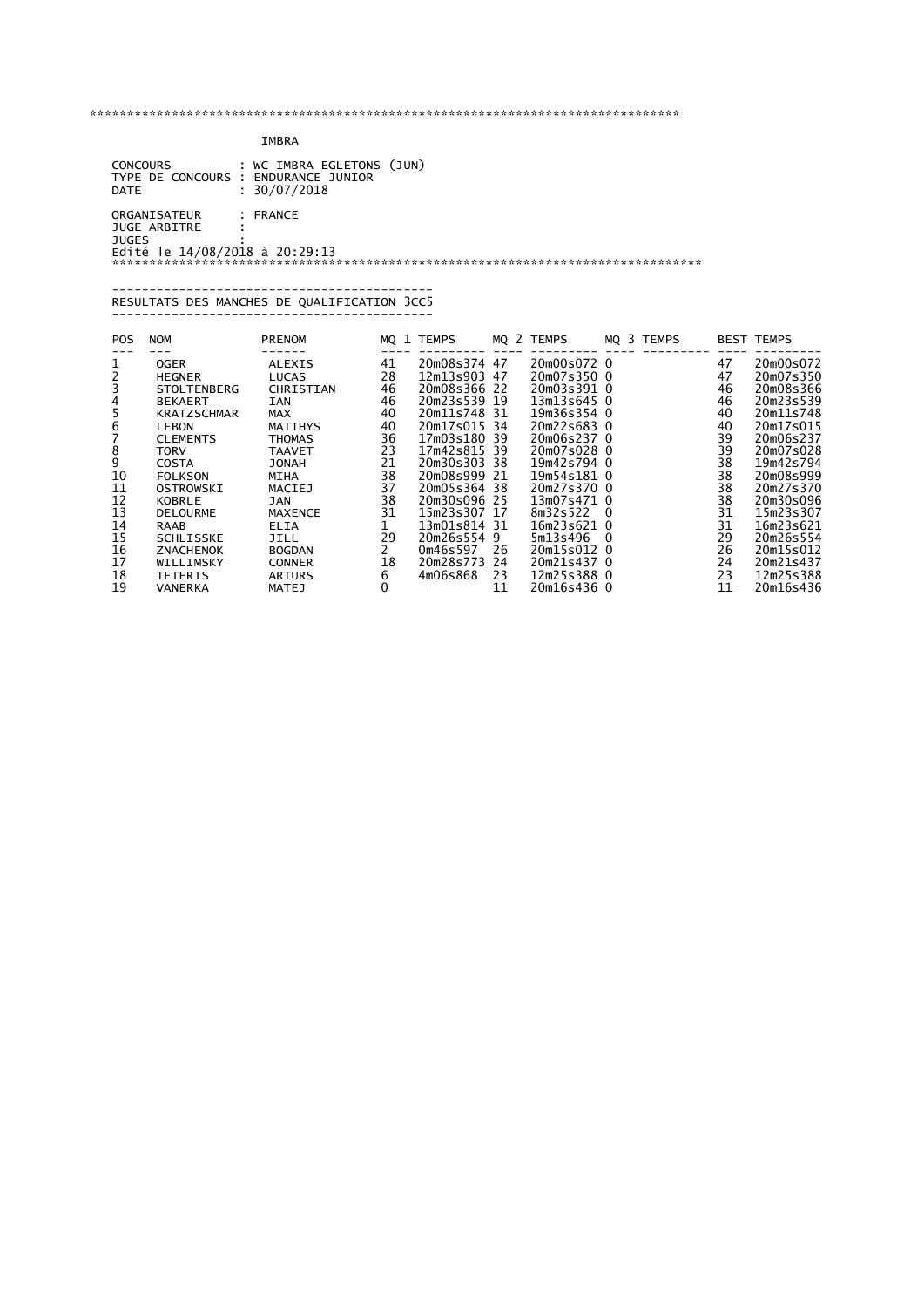## IMBRA

 CONCOURS : WC IMBRA EGLETONS (JUN) TYPE DE CONCOURS : ENDURANCE JUNIOR DATE : 30/07/2018 ORGANISATEUR : FRANCE JUGE ARBITRE : JUGES : Edité le 14/08/2018 à 20:29:13 \*\*\*\*\*\*\*\*\*\*\*\*\*\*\*\*\*\*\*\*\*\*\*\*\*\*\*\*\*\*\*\*\*\*\*\*\*\*\*\*\*\*\*\*\*\*\*\*\*\*\*\*\*\*\*\*\*\*\*\*\*\*\*\*\*\*\*\*\*\*\*\*\*\*\*\*\*\*\*

## ------------------------------------------- RESULTATS DES MANCHES DE QUALIFICATION 7CC5 -------------------------------------------

| <b>POS</b>           | <b>NOM</b>                                                                                                                                                                                                           | <b>PRENOM</b>                                                                                                                                                                           |                                                                | MO 1 TEMPS                                                                                                                                                        | MO 2 TEMPS | MO 3 TEMPS |                                                                | <b>BEST TEMPS</b>                                                                                                                           |
|----------------------|----------------------------------------------------------------------------------------------------------------------------------------------------------------------------------------------------------------------|-----------------------------------------------------------------------------------------------------------------------------------------------------------------------------------------|----------------------------------------------------------------|-------------------------------------------------------------------------------------------------------------------------------------------------------------------|------------|------------|----------------------------------------------------------------|---------------------------------------------------------------------------------------------------------------------------------------------|
| 10<br>11<br>12<br>13 | <b>OGER</b><br><b>KRATZSCHMAR</b><br><b>RAAB</b><br><b>BEKAERT</b><br>OSTROWSKI<br><b>BATTE</b><br><b>DUBUSSE</b><br><b>TETERIS</b><br><b>ZNACHENOK</b><br><b>BATTE</b><br><b>VANERKA</b><br>KOBRLE<br><b>HEGNER</b> | <b>ALEXIS</b><br><b>MAX</b><br><b>ELIA</b><br><b>IAN</b><br>MACIEJ<br>VALENTIN<br>SARAH<br><b>ARTURS</b><br><b>BOGDAN</b><br><b>MANON</b><br><b>MATEJ</b><br><b>JAN</b><br><b>LUCAS</b> | 53<br>51<br>50<br>50<br>50<br>45<br>34<br>33<br>31<br>30<br>20 | 20m19s994 0<br>20m18s662 0<br>20m02s291 0<br>20m07s792 0<br>20m08s434 0<br>20m11s950 0<br>20m23s668 0<br>20m25s237 0<br>20m05s252 0<br>20m16s126 0<br>14m42s250 0 |            |            | 53<br>51<br>50<br>50<br>50<br>45<br>34<br>33<br>31<br>30<br>20 | 20m19s994<br>20m18s662<br>20m02s291<br>20m07s792<br>20m08s434<br>20m11s950<br>20m23s668<br>20m25s237<br>20m05s252<br>20m16s126<br>14m42s250 |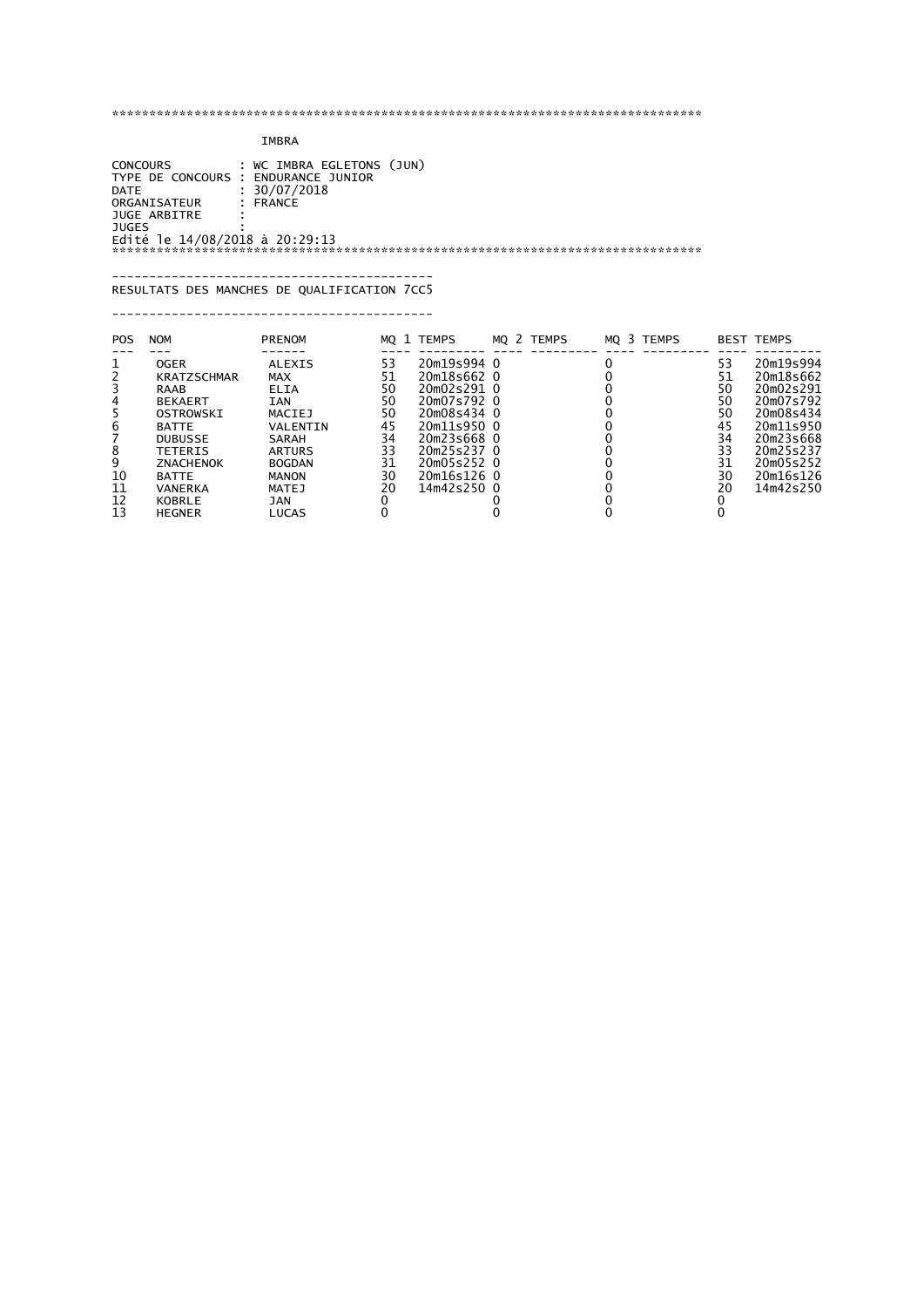IMBRA

 CONCOURS : WC IMBRA EGLETONS (JUN) TYPE DE CONCOURS : ENDURANCE JUNIOR DATE : 30/07/2018 ORGANISATEUR : FRANCE JUGE ARBITRE : JUGES : Edité le 14/08/2018 à 20:29:14 \*\*\*\*\*\*\*\*\*\*\*\*\*\*\*\*\*\*\*\*\*\*\*\*\*\*\*\*\*\*\*\*\*\*\*\*\*\*\*\*\*\*\*\*\*\*\*\*\*\*\*\*\*\*\*\*\*\*\*\*\*\*\*\*\*\*\*\*\*\*\*\*\*\*\*\*\*\*\*

#### ------------------------------------------- RESULTATS DES MANCHES DE QUALIFICATION 15CC -------------------------------------------

| POS | <b>NOM</b>                                                                                    | <b>PRENOM</b>                                                                           |                            | MO 1 TEMPS                                                                               |    | MO 2 TEMPS                                                                             | MO 3 TEMPS |                                  | <b>BEST TEMPS</b>                                                          |
|-----|-----------------------------------------------------------------------------------------------|-----------------------------------------------------------------------------------------|----------------------------|------------------------------------------------------------------------------------------|----|----------------------------------------------------------------------------------------|------------|----------------------------------|----------------------------------------------------------------------------|
|     | ZNACHENOK<br>WILLIMSKY<br><b>RAAB</b><br><b>STOLTENBERG</b><br><b>USKOV</b><br>OGER<br>PAVLOV | <b>BOGDAN</b><br><b>CONNER</b><br>ELIA<br>CHRISTIAN<br>DANII<br><b>ALEXIS</b><br>KIRILL | 81<br>65<br>72<br>60<br>51 | 28m20s425 86<br>30m06s368 76<br>30m07s845 53<br>30m16s324 62<br>30m12s978 53<br>1m27s831 | 42 | 30m18s992 0<br>30m05s151 0<br>30m14s142 0<br>30m13s530 0<br>30m16s809 0<br>24m02s779 0 |            | 86<br>76<br>72<br>62<br>53<br>42 | 30m18s992<br>30m05s151<br>30m07s845<br>30m13s530<br>30m16s809<br>24m02s779 |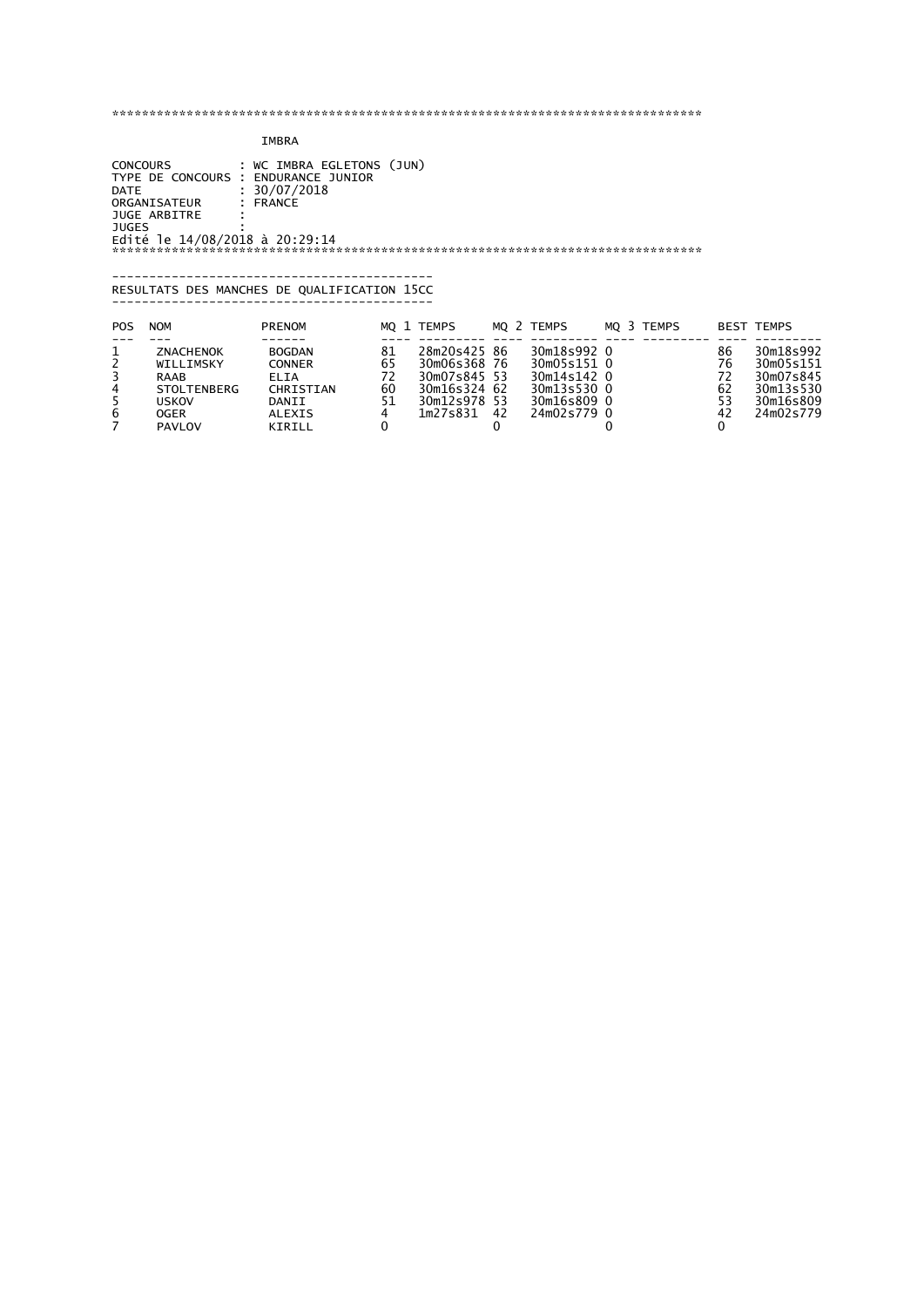IMBRA

| CONCOURS                                                                       | : WC IMBRA EGLETONS (SEN) |
|--------------------------------------------------------------------------------|---------------------------|
| TYPE DE CONCOURS                                                               | : ENDURANCE SENIOR        |
| <b>DATE</b>                                                                    | : 30/07/2018              |
| ORGANISATEUR<br>JUGE ARBITRE<br><b>JUGES</b><br>Edité le 14/08/2018 à 20:23:46 | $:$ FRANCE                |

#### ------------------------------------------- RESULTATS DES MANCHES DE QUALIFICATION 3CC5

-------------------------------------------

| POS<br>$---$   | <b>NOM</b><br>$---$                                                 | PRENOM<br>$- - - - - -$<br>NOM PRENOMINAL SEBATENT (MARK APPROVIDED AN ANNOUND SERVIDENT CORRECTED TO MAKE SANTIFIES SACK AND BARNIFIES SACK SSACK SO SARRIELE TO MAKE SERVIDE GARDINING SERVIDENT (SARRIELE SACK SAND ALLOWING STRESS ON MARKIS SCHIMAGE |  |             | MQ 1 TEMPS MQ 2 TEMPS MQ 3 TEMPS |             |  |           | <b>BEST TEMPS</b>      |
|----------------|---------------------------------------------------------------------|-----------------------------------------------------------------------------------------------------------------------------------------------------------------------------------------------------------------------------------------------------------|--|-------------|----------------------------------|-------------|--|-----------|------------------------|
| 1              |                                                                     |                                                                                                                                                                                                                                                           |  |             |                                  |             |  |           | 20m01s938              |
|                |                                                                     |                                                                                                                                                                                                                                                           |  |             |                                  |             |  |           | 20m07s242              |
| $\frac{2}{3}$  |                                                                     |                                                                                                                                                                                                                                                           |  |             |                                  |             |  |           | 20m03s014              |
| $\overline{4}$ |                                                                     |                                                                                                                                                                                                                                                           |  |             |                                  |             |  |           | 20m18s404              |
|                |                                                                     |                                                                                                                                                                                                                                                           |  |             |                                  |             |  |           | 20m00s414              |
|                |                                                                     |                                                                                                                                                                                                                                                           |  |             |                                  |             |  |           | 20m18s613              |
| 5<br>6<br>7    |                                                                     |                                                                                                                                                                                                                                                           |  |             |                                  |             |  |           | 20m21s038              |
|                |                                                                     |                                                                                                                                                                                                                                                           |  |             |                                  |             |  |           | 20m21s530              |
| 8<br>9         |                                                                     |                                                                                                                                                                                                                                                           |  |             |                                  |             |  |           | 20m22s402              |
| 10             |                                                                     |                                                                                                                                                                                                                                                           |  |             |                                  |             |  |           | 20m02s154              |
| 11             |                                                                     |                                                                                                                                                                                                                                                           |  |             |                                  |             |  |           | 20m08s777              |
| 12             |                                                                     |                                                                                                                                                                                                                                                           |  |             |                                  |             |  |           | 20m09s244              |
| 13             |                                                                     |                                                                                                                                                                                                                                                           |  |             |                                  |             |  |           | 20m14s437              |
| 14             |                                                                     |                                                                                                                                                                                                                                                           |  |             |                                  |             |  |           | 20m11s377              |
| 15             |                                                                     |                                                                                                                                                                                                                                                           |  |             |                                  |             |  |           | 20m15s705              |
| 16             |                                                                     |                                                                                                                                                                                                                                                           |  |             |                                  |             |  |           | 20m23s631              |
| 17             |                                                                     |                                                                                                                                                                                                                                                           |  |             |                                  |             |  |           | 20m07s630              |
|                |                                                                     |                                                                                                                                                                                                                                                           |  |             |                                  |             |  |           |                        |
| 18<br>19       |                                                                     |                                                                                                                                                                                                                                                           |  |             |                                  |             |  |           | 20m14s969<br>20m22s847 |
| 20             |                                                                     |                                                                                                                                                                                                                                                           |  |             |                                  |             |  |           | 20m07s418              |
|                |                                                                     |                                                                                                                                                                                                                                                           |  |             |                                  |             |  |           |                        |
| 21<br>22       |                                                                     |                                                                                                                                                                                                                                                           |  |             |                                  |             |  |           | 20m09s143<br>20m19s114 |
|                |                                                                     |                                                                                                                                                                                                                                                           |  |             |                                  |             |  |           |                        |
| 23             |                                                                     |                                                                                                                                                                                                                                                           |  |             |                                  |             |  |           | 20m06s717              |
| 24             |                                                                     |                                                                                                                                                                                                                                                           |  |             |                                  |             |  |           | 20m20s423              |
| 25             |                                                                     |                                                                                                                                                                                                                                                           |  |             |                                  |             |  |           | 20m05s670              |
| 26             |                                                                     |                                                                                                                                                                                                                                                           |  |             |                                  |             |  |           | 20m22s340              |
| 27             |                                                                     |                                                                                                                                                                                                                                                           |  |             |                                  |             |  |           | 20m12s927              |
| 28             |                                                                     |                                                                                                                                                                                                                                                           |  |             |                                  |             |  |           | 20m21s746              |
| 29             |                                                                     |                                                                                                                                                                                                                                                           |  |             |                                  |             |  |           | 20m24s172              |
| 30             |                                                                     |                                                                                                                                                                                                                                                           |  |             |                                  |             |  |           | 20m13s877              |
| 31             |                                                                     |                                                                                                                                                                                                                                                           |  |             |                                  |             |  |           | 18m34s045              |
| 32             |                                                                     |                                                                                                                                                                                                                                                           |  |             |                                  |             |  |           | 20m28s733              |
| 33             |                                                                     |                                                                                                                                                                                                                                                           |  |             |                                  |             |  |           | 17m32s791              |
| 34             |                                                                     |                                                                                                                                                                                                                                                           |  |             |                                  |             |  |           | 18m42s447              |
| 35             |                                                                     |                                                                                                                                                                                                                                                           |  |             |                                  |             |  |           | 20m09s612              |
| 36             |                                                                     |                                                                                                                                                                                                                                                           |  |             |                                  |             |  |           | 20m04s512              |
| 37             |                                                                     |                                                                                                                                                                                                                                                           |  |             |                                  |             |  |           | 20m06s811              |
| 38             |                                                                     |                                                                                                                                                                                                                                                           |  |             |                                  |             |  |           | 20m22s889              |
| 39             |                                                                     |                                                                                                                                                                                                                                                           |  |             |                                  |             |  |           | 20m01s022              |
| 40             |                                                                     |                                                                                                                                                                                                                                                           |  |             |                                  |             |  |           | 12m14s619              |
| 41             |                                                                     |                                                                                                                                                                                                                                                           |  |             |                                  |             |  |           | 12m43s630              |
| 42             |                                                                     |                                                                                                                                                                                                                                                           |  |             |                                  |             |  |           | 20m12s430              |
| 43             |                                                                     |                                                                                                                                                                                                                                                           |  |             |                                  |             |  |           | 20m26s963              |
| 44             |                                                                     |                                                                                                                                                                                                                                                           |  |             |                                  |             |  |           | 9m19s529               |
| 45             |                                                                     |                                                                                                                                                                                                                                                           |  |             |                                  |             |  |           | 11m54s220              |
| 46             |                                                                     |                                                                                                                                                                                                                                                           |  |             |                                  |             |  |           | 16m46s316              |
| 47             |                                                                     |                                                                                                                                                                                                                                                           |  |             |                                  |             |  |           |                        |
| 48             |                                                                     |                                                                                                                                                                                                                                                           |  | 0           |                                  | 0           |  | 0         |                        |
| 49             |                                                                     |                                                                                                                                                                                                                                                           |  | 0           |                                  | 0           |  | $\pmb{0}$ |                        |
| 50             |                                                                     |                                                                                                                                                                                                                                                           |  | $\mathbf 0$ |                                  | 0           |  | 0         |                        |
| 51             | <b>1UA</b><br>HAO<br>CAPEK ROB<br>CAPEK JAN<br>ORIEGHE BART<br>OVER | <b>JANOS</b>                                                                                                                                                                                                                                              |  | $\mathbf 0$ |                                  | $\mathbf 0$ |  | 0         |                        |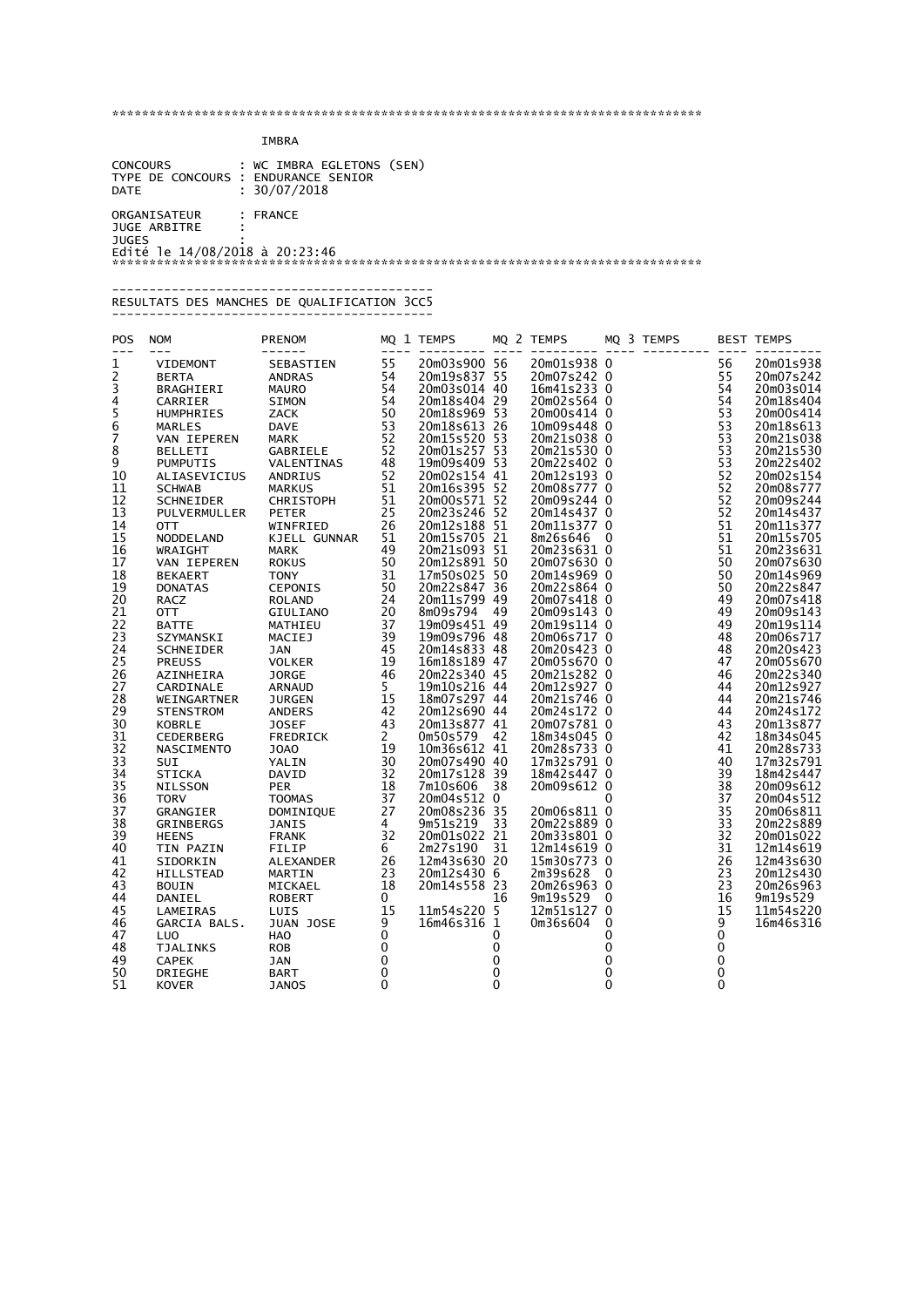### IMBRA

 CONCOURS : WC IMBRA EGLETONS (SEN) TYPE DE CONCOURS : ENDURANCE SENIOR DATE : 30/07/2018 ORGANISATEUR : FRANCE JUGE ARBITRE : JUGES : Edité le 14/08/2018 à 20:23:46 \*\*\*\*\*\*\*\*\*\*\*\*\*\*\*\*\*\*\*\*\*\*\*\*\*\*\*\*\*\*\*\*\*\*\*\*\*\*\*\*\*\*\*\*\*\*\*\*\*\*\*\*\*\*\*\*\*\*\*\*\*\*\*\*\*\*\*\*\*\*\*\*\*\*\*\*\*\*\*

\*\*\*\*\*\*\*\*\*\*\*\*\*\*\*\*\*\*\*\*\*\*\*\*\*\*\*\*\*\*\*\*\*\*\*\*\*\*\*\*\*\*\*\*\*\*\*\*\*\*\*\*\*\*\*\*\*\*\*\*\*\*\*\*\*\*\*\*\*\*\*\*\*\*\*\*\*\*\*

#### ------------------------------------------- RESULTATS DES MANCHES DE QUALIFICATION 7CC5 -------------------------------------------

| POS<br>$---$   | <b>NOM</b><br>$---$         | <b>PRENOM</b><br>------      |              | MQ 1 TEMPS                   |    | MQ 2 TEMPS                 |              | MQ 3 TEMPS |                | <b>BEST TEMPS</b>      |
|----------------|-----------------------------|------------------------------|--------------|------------------------------|----|----------------------------|--------------|------------|----------------|------------------------|
| 1              | <b>PUMPUTIS</b>             | VALENTINAS                   | 55           | 20m05s042 60                 |    | 20m11s268 0                |              |            | 60             | 20m11s268              |
| 2              | CHADEFFAUD                  | MAXIME                       | 55           | 20m00s281 60                 |    | 20m11s778 0                |              |            | 60             | 20m11s778              |
| 3              | BRAGHIERI                   | <b>MAURO</b>                 | 50           | 20m18s493 58                 |    | 20m07s986 0                |              |            | 58             | 20m07s986              |
| $\overline{4}$ | <b>BERTA</b>                | <b>ANDRAS</b>                | 42           | 20m04s172 58                 |    | 20m11s986 0                |              |            | 58             | 20m11s986              |
| 5<br>6         | ALIASEVICIUS                | ANDRIUS                      | 53           | 20m09s328 56                 |    | 20m00s685 0                |              |            | 56             | 20m00s685              |
|                | RACZ                        | <b>ROLAND</b>                | 55           | 20m18s913 56                 |    | 20m06s408 0                |              |            | 56             | 20m06s408              |
| 7              | HOF                         | <b>JOACHIM</b>               | 54           | 20m00s280 56                 |    | 20m10s448 0                |              |            | 56             | 20m10s448              |
| 8              | <b>ZHAO</b>                 | BO.                          | 32           | 14m34s565 56                 |    | 20m14s044 0                |              |            | 56             | 20m14s044              |
| 9<br>10        | <b>STICKA</b>               | DAVID                        | 54<br>55     | 20m00s708 56<br>20m07s297 0  |    | 20m19s299 0                | $\mathbf{0}$ |            | 56<br>55       | 20m19s299<br>20m07s297 |
| 11             | <b>MARLES</b>               | <b>DAVE</b><br><b>DIDIER</b> | 30           | 11m50s233 55                 |    | 20m11s009 0                |              |            | 55             | 20m11s009              |
| 12             | <b>BAYNAUD</b><br>NODDELAND | KJELL GUNNAR                 | 53           | 20m08s543 55                 |    | 20m12s949 0                |              |            | 55             | 20m12s949              |
| 13             | NEDELL                      | <b>ANDRAS</b>                | 55           | 20m14s541 55                 |    | 20m16s933 0                |              |            | 55             | 20m14s541              |
| 14             | <b>DONATAS</b>              | CEPONIS                      | 52           | 20m07s532 55                 |    | 20m15s897 0                |              |            | 55             | 20m15s897              |
| 15             | <b>KISS</b>                 | <b>BARNABAS</b>              | 54           | 20m01s803 44                 |    | 16m27s742 0                |              |            | 54             | 20m01s803              |
| 16             | LOUVET                      | FREDERIC                     | 14           | 17m10s577 54                 |    | 20m09s340 0                |              |            | 54             | 20m09s340              |
| 17             | <b>BELLETI</b>              | GABRIELE                     | 53           | 20m06s402 18                 |    | 19m47s750 0                |              |            | 53             | 20m06s402              |
| 18             | SZYMANSKI                   | MACIEJ                       | 53           | 20m08s552 52                 |    | 20m19s113 0                |              |            | 53             | 20m08s552              |
| 19             | <b>JERKSTEN</b>             | LENNART                      | $\mathbf{1}$ | 0m36s742                     | 53 | 20m17s060 0                |              |            | 53             | 20m17s060              |
| 20             | <b>FOGEL</b>                | ALEKSAS                      | 52           | 20m00s062 53                 |    | 20m17s738 0                |              |            | 53             | 20m17s738              |
| 21             | <b>DZIERGWA</b>             | RYSZARD                      | 46           | 20m07s070 52                 |    | 20m00s100 0                |              |            | 52             | 20m00s100              |
| 22             | <b>SMEETS</b>               | <b>LUDO</b>                  | 52           | 20m01s733 27                 |    | 15m45s148 0                |              |            | 52             | 20m01s733              |
| 23             | WAUMSLEY                    | <b>JULIAN</b>                | 52           | 20m18s146 2                  |    | 7m43s543                   | 0            |            | 52             | 20m18s146              |
| 24             | <b>KINDT</b>                | SANDER                       | 52           | 20m20s051 20                 |    | 8m13s690                   | - 0          |            | 52             | 20m20s051              |
| 25             | <b>BOUIN</b>                | MICKAEL                      | 51<br>51     | 20m03s625 50<br>20m03s873 27 |    | 20m02s737 0<br>11m46s329 0 |              |            | 51<br>51       | 20m03s625<br>20m03s873 |
| 26<br>27       | <b>PARMENTER</b>            | <b>GEOFFREY</b>              | 50           | 20m21s571 51                 |    | 20m04s554 0                |              |            | 51             | 20m04s554              |
| 28             | SCHNEIDER<br>VAN IEPEREN    | JAN<br><b>MARK</b>           | 51           | 20m22s679 18                 |    | 7m33s043                   | $\mathbf{0}$ |            | 51             | 20m22s679              |
| 29             | DANIEL                      | <b>ROBERT</b>                | 51           | 20m22s741 43                 |    | 19m06s639 0                |              |            | 51             | 20m22s741              |
| 30             | <b>NICHOLLS</b>             | <b>DANNY</b>                 | 49           | 20m02s991 49                 |    | 20m05s404 0                |              |            | 49             | 20m02s991              |
| 31             | MAIORNIKOFF                 | LUC                          | 45           | 20m19s925 49                 |    | 20m23s736 0                |              |            | 49             | 20m23s736              |
| 32             | <b>CEDERBERG</b>            | FREDRICK                     | 48           | 20m05s410 48                 |    | 17m13s148 0                |              |            | 48             | 17m13s148              |
| 33             | OTT                         | GIULIANO                     | 38           | 20m04s249 48                 |    | 18m02s101 0                |              |            | 48             | 18m02s101              |
| 34             | <b>FIELDS</b>               | <b>MARTIN</b>                | 48           | 20m38s824 12                 |    | 4m05s993                   | $\mathbf{0}$ |            | 48             | 20m38s824              |
| 35             | DE RONDE                    | EVERT (JR)                   | 47           | 20m11s462 34                 |    | 20m01s536 0                |              |            | 47             | 20m11s462              |
| 36             | DE RONDE                    | EVERT (SR)                   | 47           | 20m15s679 18                 |    | 7m05s133 0                 |              |            | 47             | 20m15s679              |
| 37             | IRVING                      | <b>JEROEN</b>                | 44           | 20m16s054 47                 |    | 20m21s613 0                |              |            | 47             | 20m21s613              |
| 38             | RIVAS GOMEZ                 | JUAN JOSE                    | 11           | 4m39s419                     | 47 | 20m24s499 0                |              |            | 47             | 20m24s499              |
| 39             | SELJAK                      | <b>VALTER</b>                | 45           | 20m11s287 46                 |    | 20m05s347 0                |              |            | 46             | 20m05s347              |
| 40             | <b>KISS</b>                 | ZSOLT                        | 44           | 20m18s097 45                 |    | 20m18s105 0                |              |            | 45             | 20m18s105              |
| 41<br>42       | <b>STENSTROM</b>            | <b>ANDERS</b>                | 44<br>41     | 20m01s487 43<br>20m04s568 7  |    | 20m14s825 0<br>9m01s995    | 0            |            | 44<br>41       | 20m01s487<br>20m04s568 |
| 43             | PENEAU<br><b>HEYART</b>     | ALAIN<br>JANGLY              | 40           | 17m41s211 0                  |    |                            | 0            |            | 40             | 17m41s211              |
| 44             | <b>HOF</b>                  | <b>MATHIAS</b>               | 38           | 20m19s691 29                 |    | 10m38s934 0                |              |            | 38             | 20m19s691              |
| 45             | NASCIMENTO                  | JOAO                         | 0            |                              | 29 | 12m59s357 0                |              |            | 29             | 12m59s357              |
| 46             | <b>OGER</b>                 | PATRICK                      | 5            | 1m51s714                     | 21 | 7m37s597                   | 0            |            | 21             | 7m37s597               |
| 47             | 0TT                         | WINFRIED                     | 0            |                              | 11 | 4m07s953                   | 0            |            | 11             | 4m07s953               |
| 48             | KAZIBRODSKIS                | <b>EDVARDS</b>               | 11           | 4m33s576                     | 6  | 2m30s272                   | 0            |            | 11             | 4m33s576               |
| 49             | GARCIA BALS.                | JUAN JOSE                    | 4            | 14m50s154 7                  |    | 9m44s948                   | $\mathbf 0$  |            | $\overline{7}$ | 9m44s948               |
| 50             | GRINBERGS                   | <b>KRISTAPS</b>              | $\mathbf{0}$ |                              | 0  |                            | 0            |            | 0              |                        |
| 51             | <b>CAPEK</b>                | <b>JAN</b>                   | 0            |                              | 0  |                            | 0            |            | 0              |                        |
| 52             | <b>SOLLET</b>               | SANTIAGO GAR.                | $\mathbf 0$  |                              | 0  |                            | 0            |            | 0              |                        |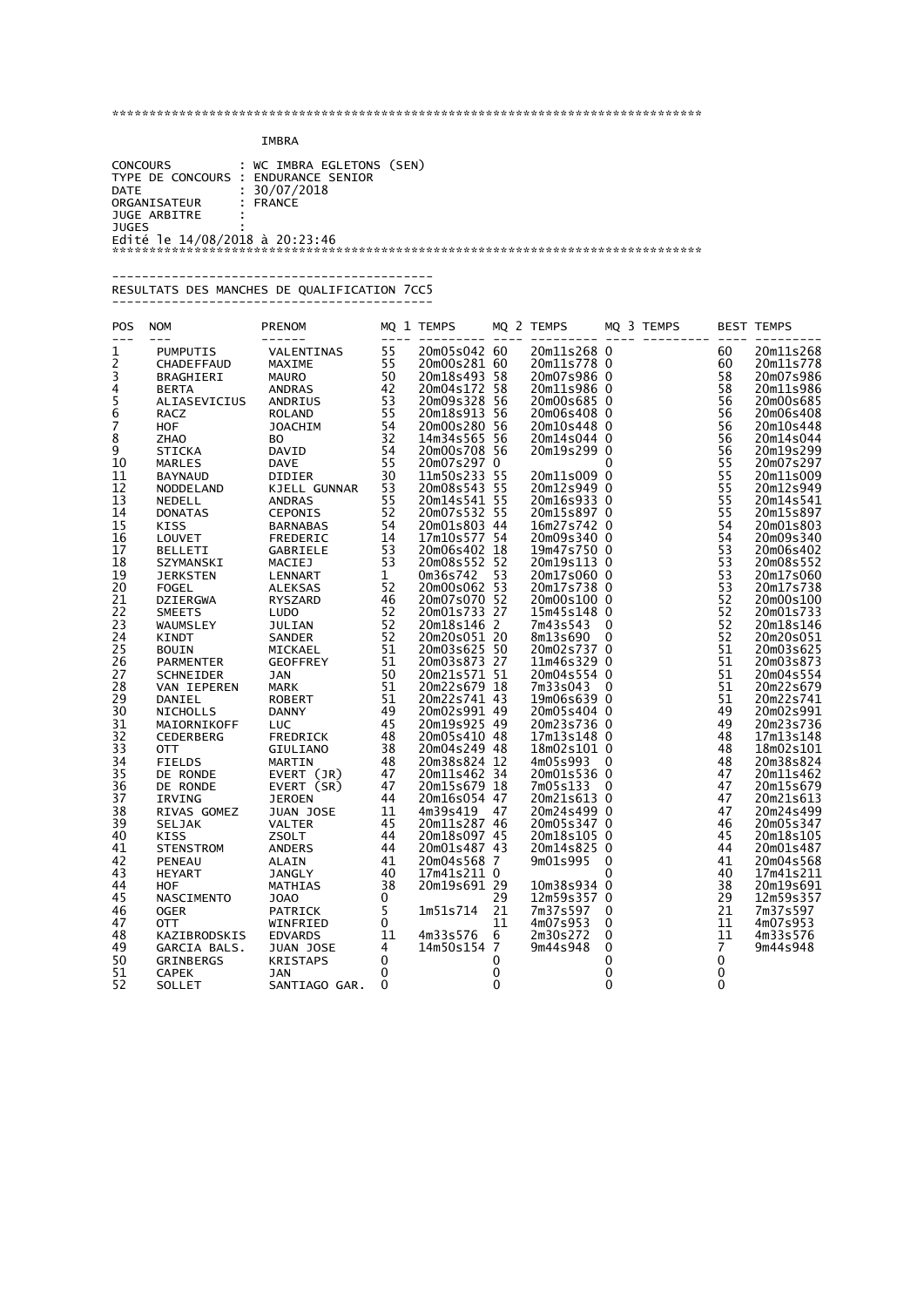### IMBRA

 CONCOURS : WC IMBRA EGLETONS (SEN) TYPE DE CONCOURS : ENDURANCE SENIOR DATE : 30/07/2018 ORGANISATEUR : FRANCE JUGE ARBITRE : JUGES : Edité le 14/08/2018 à 20:23:46 \*\*\*\*\*\*\*\*\*\*\*\*\*\*\*\*\*\*\*\*\*\*\*\*\*\*\*\*\*\*\*\*\*\*\*\*\*\*\*\*\*\*\*\*\*\*\*\*\*\*\*\*\*\*\*\*\*\*\*\*\*\*\*\*\*\*\*\*\*\*\*\*\*\*\*\*\*\*\*

\*\*\*\*\*\*\*\*\*\*\*\*\*\*\*\*\*\*\*\*\*\*\*\*\*\*\*\*\*\*\*\*\*\*\*\*\*\*\*\*\*\*\*\*\*\*\*\*\*\*\*\*\*\*\*\*\*\*\*\*\*\*\*\*\*\*\*\*\*\*\*\*\*\*\*\*\*\*\*

#### ------------------------------------------- RESULTATS DES MANCHES DE QUALIFICATION 15CC

-------------------------------------------

| MQ 1 TEMPS<br>MQ 2 TEMPS<br>POS<br><b>PRENOM</b><br><b>NOM</b><br>$---$                                               | MQ 3 TEMPS<br><b>BEST TEMPS</b>    |
|-----------------------------------------------------------------------------------------------------------------------|------------------------------------|
| 20m00s288 0<br>1<br>64<br>0<br><b>COSTA</b><br>ERICH                                                                  | 20m00s288<br>64                    |
| $\frac{2}{3}$<br>60<br>20m08s321 64<br>20m16s470 0<br>EVERT (JR)<br>DE RONDE                                          | 64<br>20m16s470                    |
| 20m01s067 63<br>20m06s143 0<br>56<br><b>MAURO</b><br>BRAGHIERI                                                        | 63<br>20m06s143                    |
| 4<br>20m08s367 0<br>56<br>20m08s294 63<br><b>VALTER</b><br><b>SELJAK</b>                                              | 20m08s367<br>63                    |
| 5<br>62<br>20m10s358 63<br>20m13s476 0<br>TIN PAZIN<br>FILIP                                                          | 63<br>20m13s476                    |
| 6<br>31<br>20m14s511 0<br>14m29s989 63<br>MAXIME<br>CHADEFFAUD                                                        | 63<br>20m14s511                    |
| 7<br>20m15s656 59<br>63<br>20m10s428 0<br><b>HOF</b><br>CHRISTIAN                                                     | 63<br>20m15s656                    |
| 8<br>20m15s951 0<br>20m00s082 62<br>CEDERBERG<br>FREDRICK<br>6                                                        | 62<br>20m15s951                    |
| 9<br>55<br>20m05s437 61<br>20m03s663 0<br><b>FIELDS</b><br>PHILL                                                      | 61<br>20m03s663                    |
| 20m09s313 20<br>20m07s016 0<br>10<br>61<br><b>BELLETI</b><br>GABRIELE                                                 | 20m09s313<br>61                    |
| 20m12s976 60<br>20m00s211 0<br>59<br>11<br>ZACK<br><b>HUMPHRIES</b>                                                   | 20m00s211<br>60                    |
| 12<br>20m03s858 47<br>15m17s239 0<br>60<br><b>STEFAN</b><br>WALIGORA                                                  | 60<br>20m03s858                    |
| 13<br>60<br>20m03s960 15<br>6m59s248 0<br>SEBASTIEN<br><b>VIDEMONT</b>                                                | 60<br>20m03s960                    |
| 14<br>20m06s586 35<br>11m40s042 0<br><b>STEVEN</b><br>60<br><b>KINDT</b><br>15<br>20m14s108 0                         | 60<br>20m06s586                    |
| 40<br>20m01s044 60<br>RACZ<br><b>ROLAND</b><br>16<br>59<br>20m03s773 19<br>20m07s887 0<br><b>JULIUS</b><br><b>HOF</b> | 60<br>20m14s108<br>59<br>20m03s773 |
| 52<br>17<br>18m02s020 59<br>20m04s316 0<br><b>DIETER</b><br><b>SMEETS</b>                                             | 59<br>20m04s316                    |
| 20m13s836 0<br>18<br>19<br>10m05s694 59<br>JOSE IGNACIO<br>GONZALEZ                                                   | 59<br>20m13s836                    |
| 19<br>59<br>20m20s235 48<br>20m14s054 0<br><b>ANDRAS</b><br>NEDELL                                                    | 59<br>20m20s235                    |
| 20<br>58<br>20m00s216 57<br>19m23s599 0<br>VAN IEPEREN<br><b>MARK</b>                                                 | 58<br>20m00s216                    |
| 58<br>20m01s781 58<br>21<br>20m03s522 0<br><b>SMEETS</b><br><b>LUDO</b>                                               | 58<br>20m01s781                    |
| 43<br>20m05s500 0<br>22<br>20m03s805 58<br><b>NILSSON</b><br><b>PER</b>                                               | 58<br>20m05s500                    |
| 23<br>58<br>20m10s073 28<br>10m42s830 0<br><b>DIDIER</b><br><b>BAYNAUD</b>                                            | 58<br>20m10s073                    |
| 24<br>20m12s383 58<br>34<br>20m13s195 0<br><b>AGAFONOV</b><br><b>ROMAN</b>                                            | 58<br>20m13s195                    |
| 55<br>20m16s615 58<br>20m19s156 0<br>25<br><b>BENOIT</b><br><b>LAPOUGE</b>                                            | 58<br>20m19s156                    |
| 26<br>57<br>20m02s745 19<br>8m23s815 0<br>KJELL GUNNAR<br>NODDELAND                                                   | 57<br>20m02s745                    |
| 57<br>20m07s479 18<br>6m45s071 0<br>27<br><b>JONAS</b><br>WEINGARTNER                                                 | 57<br>20m07s479                    |
| 28<br>50<br>20m02s987 57<br>20m18s177 0<br><b>MULOT</b><br><b>ROMUALD</b>                                             | 57<br>20m18s177                    |
| 29<br>20m02s794 18<br>14m59s401 0<br>56<br><b>DAVE</b><br>MARLES                                                      | 56<br>20m02s794                    |
| 30<br>12<br>4m39s237<br>20m04s233 0<br>SIMON<br>56<br>CARRIER                                                         | 20m04s233<br>56                    |
| 32<br>20m15s673 56<br>31<br>20m12s377 0<br><b>RAAB</b><br><b>STEFEN</b>                                               | 56<br>20m12s377                    |
| 31<br>32<br>20m00s431 55<br>18m20s439 0<br>JEAN-LUC<br>MOLINA                                                         | 55<br>18m20s439                    |
| 33<br>1m43s101<br><b>ALEKSAS</b><br>$\overline{4}$<br>55<br>20m04s874 0<br>FOGEL                                      | 55<br>20m04s874                    |
| 20m18s382 55<br>34<br>48<br>20m04s964 0<br>IRVING<br><b>JEROEN</b>                                                    | 55<br>20m04s964                    |
| 35<br>37<br>20m29s654 54<br>20m12s561 0<br>SANCHEZ MUNOZ<br>ANTONIO                                                   | 54<br>20m12s561                    |
| 36<br>$\mathbf{2}$<br>1m45s203<br>54<br>20m22s859 0<br><b>JORGE</b><br>AZINHEIRA                                      | 54<br>20m22s859                    |
| 20m03s951 49<br>49<br>20m16s797 0<br>37<br><b>BART</b><br><b>DRIEGHE</b>                                              | 49<br>20m03s951                    |
| 38<br>18m26s250 30<br>20m15s639 0<br>47<br>LUIS<br>COLL ROSALEN                                                       | 47<br>18m26s250                    |
| 39<br>37<br>20m07s782 47<br>20m04s531 0<br><b>FOLL</b><br><b>MATHIAS</b>                                              | 47<br>20m04s531                    |
| 31<br>40<br>20m16s985 46<br>19m11s163 0<br><b>KINDT</b><br>SANDER                                                     | 46<br>19m11s163                    |
| 20m22s108 0<br>41<br>16m42s446 46<br>VALENTINAS<br>14<br>PUMPUTIS<br>37                                               | 46<br>20m22s108<br>45              |
| 42<br>20m11s645 45<br>20m15s081 0<br><b>WIM</b><br>VERMEULEN                                                          | 20m15s081                          |
| 11<br>20m06s791 0<br>43<br>4m37s184<br>38<br>LOVTSOV<br>ALEXANDER<br>13m02s044 5<br>44<br>36<br>4m01s246 0            | 38<br>20m06s791<br>13m02s044<br>36 |
| LOUVET<br>FREDERIC<br>8m55s080<br>17<br>45<br>26<br>14m47s080 0<br><b>STICKA</b><br>DAVID                             | 8m55s080<br>26                     |
| 23<br>18m48s370 5<br>20m21s412 0<br>46<br><b>SAM</b>                                                                  | 23<br>18m48s370                    |
| LINCOLN<br>$\overline{3}$<br>5m01s882<br>$\mathbf{0}$<br>0<br>47<br><b>RULLIS</b><br><b>KRISTS</b>                    | 3<br>5m01s882                      |
| 0<br>48<br>0<br>0<br>MATL<br>LUDEK                                                                                    | 0                                  |
| 0<br>49<br>0<br>0<br><b>JANOS</b><br><b>KOVER</b>                                                                     |                                    |
|                                                                                                                       | 0                                  |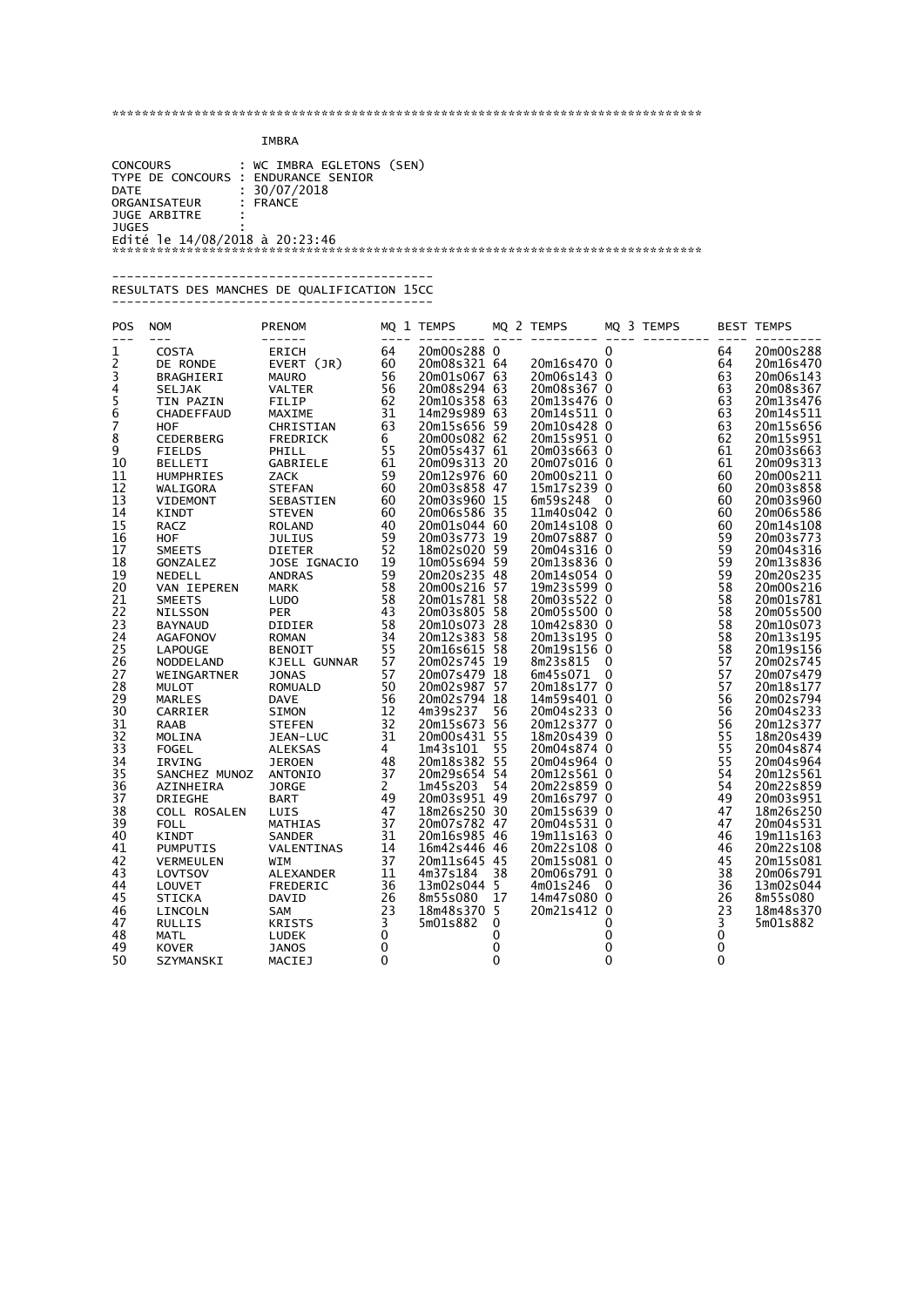### IMBRA

 CONCOURS : WC IMBRA EGLETONS (SEN) TYPE DE CONCOURS : ENDURANCE SENIOR DATE : 30/07/2018 ORGANISATEUR : FRANCE JUGE ARBITRE : JUGES : Edité le 14/08/2018 à 20:23:47 \*\*\*\*\*\*\*\*\*\*\*\*\*\*\*\*\*\*\*\*\*\*\*\*\*\*\*\*\*\*\*\*\*\*\*\*\*\*\*\*\*\*\*\*\*\*\*\*\*\*\*\*\*\*\*\*\*\*\*\*\*\*\*\*\*\*\*\*\*\*\*\*\*\*\*\*\*\*\*

\*\*\*\*\*\*\*\*\*\*\*\*\*\*\*\*\*\*\*\*\*\*\*\*\*\*\*\*\*\*\*\*\*\*\*\*\*\*\*\*\*\*\*\*\*\*\*\*\*\*\*\*\*\*\*\*\*\*\*\*\*\*\*\*\*\*\*\*\*\*\*\*\*\*\*\*\*\*\*

#### ------------------------------------------- RESULTATS DES MANCHES DE QUALIFICATION 27CC -------------------------------------------

| POS            | <b>NOM</b>          | <b>PRENOM</b>  |                      | MQ 1 TEMPS              |    | MQ 2 TEMPS                |              | MQ 3 TEMPS |              | <b>BEST TEMPS</b>      |
|----------------|---------------------|----------------|----------------------|-------------------------|----|---------------------------|--------------|------------|--------------|------------------------|
| 1              | <b>KINDT</b>        | <b>STEVEN</b>  | $\mathbf{1}$         | 15m23s274 65            |    | 20m11s577 0               |              |            | 65           | 20m11s577              |
| 2              | BRAGHIERI           | <b>MAURO</b>   | 62                   | 20m09s510 64            |    | 20m03s877 0               |              |            | 64           | 20m03s877              |
| $\overline{3}$ | HOF                 | CHRISTIAN      | 62                   | 20m15s780 63            |    | 20m03s173 0               |              |            | 63           | 20m03s173              |
| 4              | <b>COSTA</b>        | <b>ERICH</b>   | 14                   | 4m37s779                | 62 | 20m00s505 0               |              |            | 62           | 20m00s505              |
| $\frac{5}{6}$  | <b>HOF</b>          | <b>JOACHIM</b> | 61                   | 20m15s179 62            |    | 20m13s435 0               |              |            | 62           | 20m13s435              |
|                | <b>SMEETS</b>       | <b>DIETER</b>  | 45                   | 20m17s250 62            |    | 20m14s372 0               |              |            | 62           | 20m14s372              |
| Ž              | SELJAK              | <b>VALTER</b>  | 61                   | 20m06s067 45            |    | 14m27s114 0               |              |            | 61           | 20m06s067              |
| 8              | <b>FOLKSON</b>      | <b>IAN</b>     | 60                   | 20m08s297 61            |    | 20m10s456 0               |              |            | 61           | 20m10s456              |
| 9              | HOF                 | <b>JULIUS</b>  | 61                   | 20m13s128 34            |    | 20m15s003 0               |              |            | 61           | 20m13s128              |
| 10             | NODDELAND           | KJELL GUNNAR   | 61                   | 20m16s417 12            |    | 5m56s430 0                |              |            | 61           | 20m16s417              |
| 11             | SIDORKIN            | ALEXANDER      | 60                   | 20m02s381 44            |    | 14m26s131 0               |              |            | 60           | 20m02s381              |
| 12             | MOLINA              | JEAN-LUC       | 60                   | 20m16s029 1             |    | 0m24s822 0                |              |            | 60           | 20m16s029              |
| 13             | <b>OTT</b>          | WINFRIED       | 60                   | 20m16s102 59            |    | 20m08s824 0               |              |            | 60           | 20m16s102              |
| 14             | <b>STICKA</b>       | DAVID          | 60                   | 20m16s297 29            |    | 10m32s651 0               |              |            | 60           | 20m16s297              |
| 15             | AZINHEIRA           | <b>JORGE</b>   | 59                   | 20m02s205 16            |    | 6m35s100 0                |              |            | 59           | 20m02s205              |
| 16             | <b>NICHOLLS</b>     | <b>DANNY</b>   | 57                   | 20m05s330 58            |    | 20m01s053 0               |              |            | 58           | 20m01s053              |
| 17             | <b>BLAYER</b>       | ALAIN          | 58<br>$\overline{7}$ | 20m08s712 56            |    | 20m06s320 0               |              |            | 58           | 20m08s712              |
| 18             | <b>VEIT</b>         | <b>STEFAN</b>  |                      | 2m26s522<br>20m04s134 2 | 58 | 20m16s527 0<br>0m39s774 0 |              |            | 58           | 20m16s527<br>20m04s134 |
| 19<br>20       | GRANDVOINNET<br>SUI | CEDRIC         | 57<br>57             | 20m13s787 16            |    | 6m08s567                  | $\Omega$     |            | 57<br>57     | 20m13s787              |
| 21             | <b>BELLETI</b>      | YALIN<br>RENZO | 56                   | 20m03s789 35            |    | 20m19s397 0               |              |            | 56           | 20m03s789              |
| 22             | <b>MULOT</b>        | <b>ROMUALD</b> | 54                   | 20m01s993 55            |    | 20m10s119 0               |              |            | 55           | 20m10s119              |
| 23             | LAPOUGE             | <b>BENOIT</b>  | 54                   | 20m13s525 8             |    | 2m46s043 0                |              |            | 54           | 20m13s525              |
| 24             | <b>ZWARTBOL</b>     | <b>KEES</b>    | 40                   | 20m14s613 51            |    | 20m02s614 0               |              |            | 51           | 20m02s614              |
| 25             | <b>DECROUBELE</b>   | <b>DRIES</b>   | 50                   | 16m59s958 23            |    | 15m52s896 0               |              |            | 50           | 16m59s958              |
| 26             | <b>PAIN</b>         | MICK           | 48                   | 20m14s009 37            |    | 20m01s798 0               |              |            | 48           | 20m14s009              |
| 27             | DE PRADA            | <b>BRUNO</b>   | 30                   | 20m19s944 47            |    | 18m19s829 0               |              |            | 47           | 18m19s829              |
| 28             | <b>TAYLOR</b>       | <b>JAMES</b>   | 18                   | 10m18s964 47            |    | 20m13s450 0               |              |            | 47           | 20m13s450              |
| 29             | LOPEZ GUT.          | JOSE LUIS      | 45                   | 20m15s080 31            |    | 12m53s700 0               |              |            | 45           | 20m15s080              |
| 30             | WILLIMSKY           | SAMANTHA       | 17                   | 7m30s669                | 45 | 20m22s245 0               |              |            | 45           | 20m22s245              |
| 31             | <b>OTKIDACH</b>     | VALERII        | 42                   | 20m11s626 29            |    | 12m36s770 0               |              |            | 42           | 20m11s626              |
| 32             | <b>MATL</b>         | LUDEK          | 9                    | 4m16s666                | 36 | 15m04s909 0               |              |            | 36           | 15m04s909              |
| 33             | VAN DER LUGT        | <b>FRANS</b>   | 34                   | 13m31s604 0             |    |                           | 0            |            | 34           | 13m31s604              |
| 34             | TIN PAZIN           | <b>FILIP</b>   | 32                   | 11m18s442 0             |    |                           | $\Omega$     |            | 32           | 11m18s442              |
| 35             | <b>BELLETI</b>      | GABRIELE       | 10                   | 20m05s538 29            |    | 20m02s691 0               |              |            | 29           | 20m02s691              |
| 36             | GARCIA MUNOZ        | MANUEL         | 26                   | 20m02s634 27            |    | 9m37s386 0                |              |            | 27           | 9m37s386               |
| 37             | <b>DUBUSSE</b>      | <b>JEAN</b>    | 5                    | 2m08s514                | 27 | 20m17s360 0               |              |            | 27           | 20m17s360              |
| 38             | CARRION             | RAUL           | $\mathbf{1}$         | 5m19s623                | 25 | 20m11s169 0               |              |            | 25           | 20m11s169              |
| 39             | LAMEIRAS            | LUIS           | 13                   | 13m12s967 15            |    | 7m58s132                  | $\mathbf{0}$ |            | 15           | 7m58s132               |
| 40             | <b>KISS</b>         | <b>ZSOLT</b>   | 12                   | 11m57s563 0             |    |                           | 0            |            | 12           | 11m57s563              |
| 41             | <b>MARLES</b>       | <b>DAVE</b>    | 12                   | 15m17s690 0             |    |                           | 0            |            | 12           | 15m17s690              |
| 42             | LAVRUSHKIN          | SERGEI         | 0                    |                         | 0  |                           | 0            |            | 0            |                        |
| 43             | <b>KOVER</b>        | <b>JANOS</b>   | $\Omega$             |                         | 0  |                           | $\mathbf 0$  |            | $\mathbf{0}$ |                        |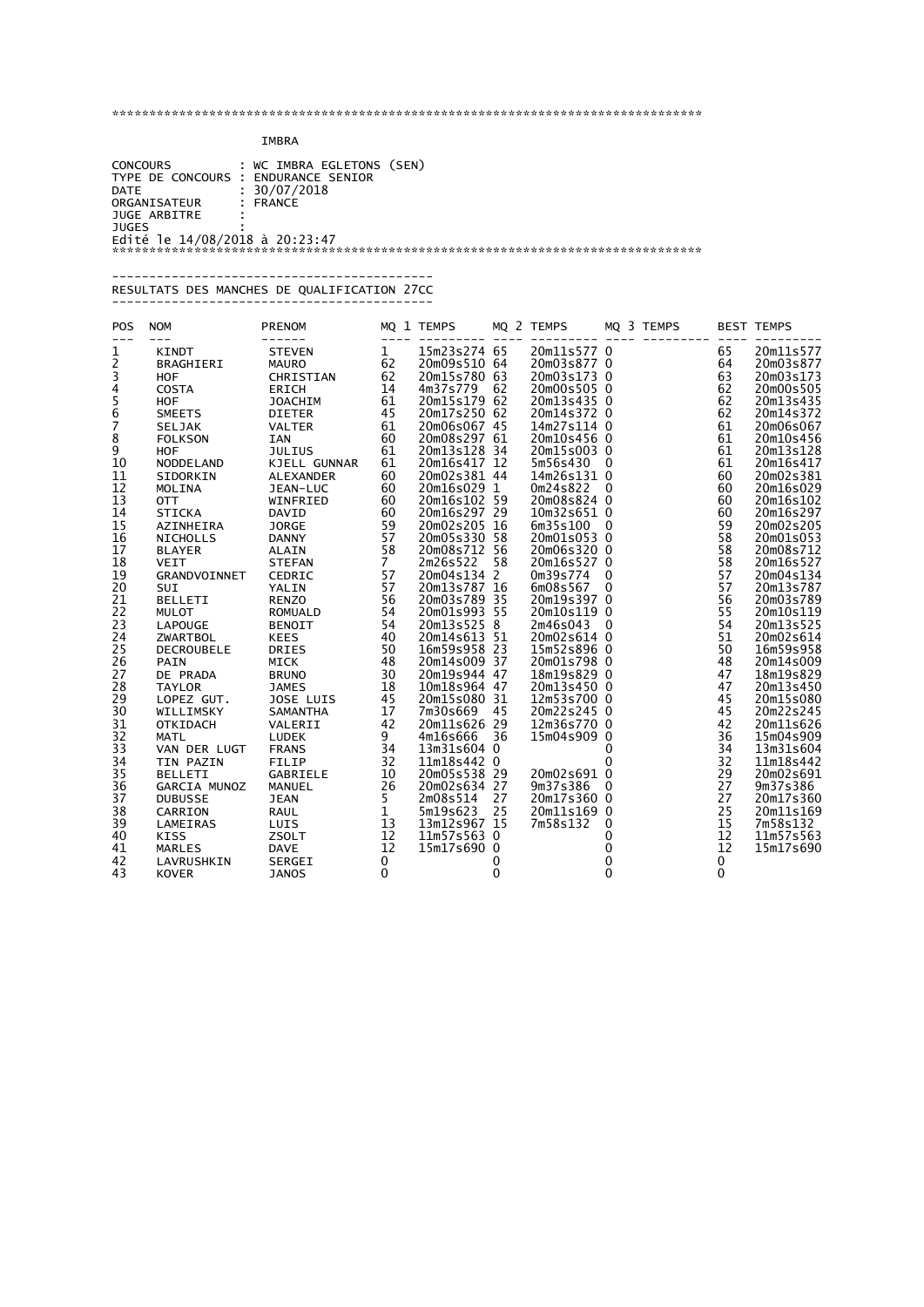## IMBRA

 CONCOURS : WC IMBRA EGLETONS (SEN) TYPE DE CONCOURS : ENDURANCE SENIOR DATE : 30/07/2018 ORGANISATEUR : FRANCE JUGE ARBITRE : JUGES : Edité le 14/08/2018 à 20:23:47 \*\*\*\*\*\*\*\*\*\*\*\*\*\*\*\*\*\*\*\*\*\*\*\*\*\*\*\*\*\*\*\*\*\*\*\*\*\*\*\*\*\*\*\*\*\*\*\*\*\*\*\*\*\*\*\*\*\*\*\*\*\*\*\*\*\*\*\*\*\*\*\*\*\*\*\*\*\*\*

#### ------------------------------------------- RESULTATS DES MANCHES DE QUALIFICATION 35CC -------------------------------------------

| <b>POS</b>                 | <b>NOM</b>                                                                                                                                                                                         | <b>PRENOM</b>                                                                                                                                                                                    |                                                                     | MO 1 TEMPS                                                                                                                                       |                                                                        | MQ 2 TEMPS                                                                                                                                                                                   |        | MO 3 TEMPS |                                                                                  | <b>BEST TEMPS</b>                                                                                                                                                                  |
|----------------------------|----------------------------------------------------------------------------------------------------------------------------------------------------------------------------------------------------|--------------------------------------------------------------------------------------------------------------------------------------------------------------------------------------------------|---------------------------------------------------------------------|--------------------------------------------------------------------------------------------------------------------------------------------------|------------------------------------------------------------------------|----------------------------------------------------------------------------------------------------------------------------------------------------------------------------------------------|--------|------------|----------------------------------------------------------------------------------|------------------------------------------------------------------------------------------------------------------------------------------------------------------------------------|
| 10<br>11<br>12<br>13<br>14 | <b>HOF</b><br>COSTA<br><b>BELLETI</b><br>LORD<br>SUI<br><b>HAJEK</b><br><b>VANERKA</b><br><b>MATL</b><br><b>DRIEGHE</b><br><b>STOLTENBERG</b><br>LAMEIRAS<br><b>OTKIDACH</b><br>HOF<br><b>PAIN</b> | MATHIAS<br><b>ERICH</b><br>GABRIELE<br><b>DEAN</b><br>YALIN<br><b>KAREL</b><br><b>PETR</b><br><b>LUDEK</b><br><b>BART</b><br><b>BURKHARD</b><br>LUIS<br>VALERII<br><b>JOACHIM</b><br><b>MICK</b> | 62<br>61<br>58<br>21<br>55<br>54<br>45<br>51<br>19<br>38<br>42<br>0 | 20m10s638 14<br>20m13s577 0<br>20m05s968<br>20m13s874<br>20m12s564<br>20m04s262<br>20m22s224<br>20m10s127<br>20m12s841<br>20m08s774<br>14m34s209 | 18<br>-56<br>45<br>50<br>-53<br>20<br>49<br>49<br>49<br>45<br>30<br>34 | 5m21s242<br>20m07s684 0<br>20m10s989 0<br>18m50s216 0<br>20m15s318 0<br>20m00s068 0<br>18m31s481 0<br>17m59s903 0<br>19m50s594 0<br>20m02s171 0<br>20m17s626 0<br>17m30s692 0<br>18m39s639 0 | 0      |            | 62<br>61<br>58<br>56<br>55<br>54<br>53<br>51<br>49<br>49<br>49<br>45<br>42<br>34 | 20m10s638<br>20m13s577<br>20m05s968<br>20m10s989<br>20m12s564<br>20m04s262<br>20m00s068<br>20m10s127<br>17m59s903<br>19m50s594<br>20m02s171<br>20m17s626<br>14m34s209<br>18m39s639 |
| 15<br>16                   | MOLLER<br>SANCHEZ<br>MUNOZ                                                                                                                                                                         | <b>MARCUS</b><br>ANTONIO                                                                                                                                                                         | 14<br>$\Omega$                                                      | 15m20s467                                                                                                                                        | O                                                                      | 0m49s599                                                                                                                                                                                     | 0<br>0 |            | 14<br>0                                                                          | 15m20s467                                                                                                                                                                          |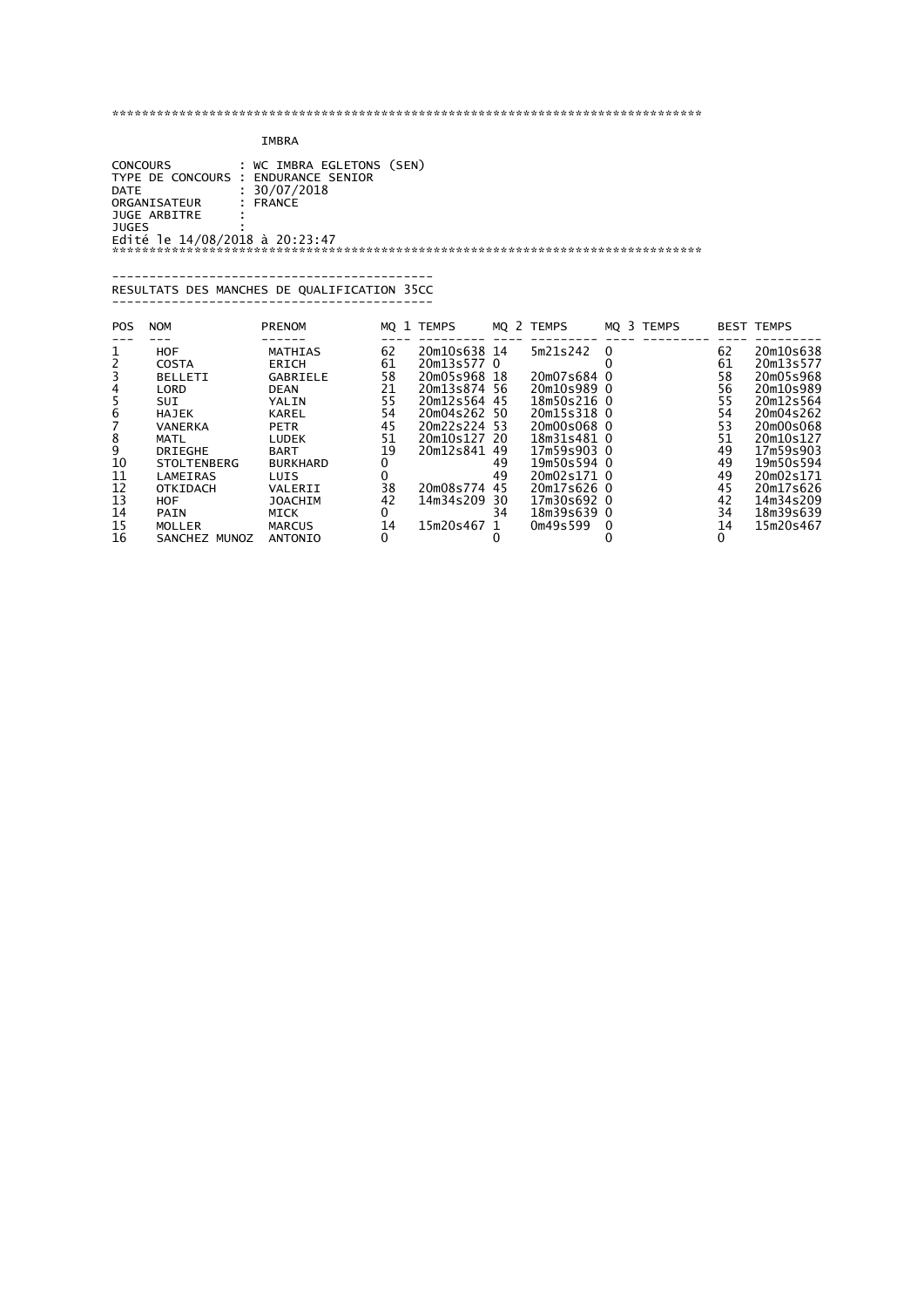# IMBRA

| CONCOURS                            | : WC IMBRA EGLETONS (SEN) |
|-------------------------------------|---------------------------|
| TYPE DE CONCOURS : ENDURANCE SENIOR |                           |
| DATE.                               | : 30/07/2018              |
|                                     |                           |
| ORGANISATEUR                        | $:$ FRANCE                |
| JUGE ARBITRE                        |                           |
| JUGES                               |                           |
| Edité le 14/08/2018 à 20:25:25      |                           |
|                                     |                           |

\*\*\*\*\*\*\*\*\*\*\*\*\*\*\*\*\*\*\*\*\*\*\*\*\*\*\*\*\*\*\*\*\*\*\*\*\*\*\*\*\*\*\*\*\*\*\*\*\*\*\*\*\*\*\*\*\*\*\*\*\*\*\*\*\*\*\*\*\*\*\*\*\*\*\*\*\*\*\*

 ------------------------------------------------ RESULTATS DES DEMI FINALES 3CC5 ------------------------------------------------

| DEMI<br>A |                |                 |     |                  |          |               |
|-----------|----------------|-----------------|-----|------------------|----------|---------------|
| POS       | <b>NOM</b>     | PRENOM          | Trs | TEMPS            | PENALITE | MEILLEUR TOUR |
|           |                |                 |     |                  |          |               |
|           | SCHWAB         | MARKUS          | 42  | 17m31s332m 0     |          | 0m19s981m     |
| 2         | SCHNEIDER      | CHRISTOPH       | 52  | 20m02s194m 0     |          | 0m21s530m     |
| 3         | PULVERMULLER   | PETER           | 53  | 20m17s334m 0     |          | 0m21s422m     |
| 4         | OTT            | WINFRIED        | 42  | 19m01s653m 0     |          | 0m20s230m     |
| 5         | NODDELAND      | GUNNAR<br>KJELL | 51  | $20m03s665m - 1$ |          | 0m21s759m     |
| 6         | WRAIGHT        | MARK            | 29  | 20m14s001m 0     |          | 0m21s000m     |
| 7         | VAN IEPEREN    | ROKUS           | 52  | 20m05s700m 0     |          | 0m21s755m     |
| 8         | <b>BEKAERT</b> | TONY            | 51  | 20m01s439m 0     |          | 0m22s401m     |
| 9         | <b>DONATAS</b> | CEPONIS         | 38  | 19m17s720m 0     |          | 0m22s691m     |
| 10        | RACZ           | ROLAND          | 42  | 20m15s139m 0     |          | 0m21s647m     |
| 11        | OTT            | GIULIANO        | 52  | 20m06s142m 0     |          | 0m21s672m     |
| 12        | <b>BATTE</b>   | MATHIEU         | 32  | $19m24s181m - 1$ |          | 0m22s157m     |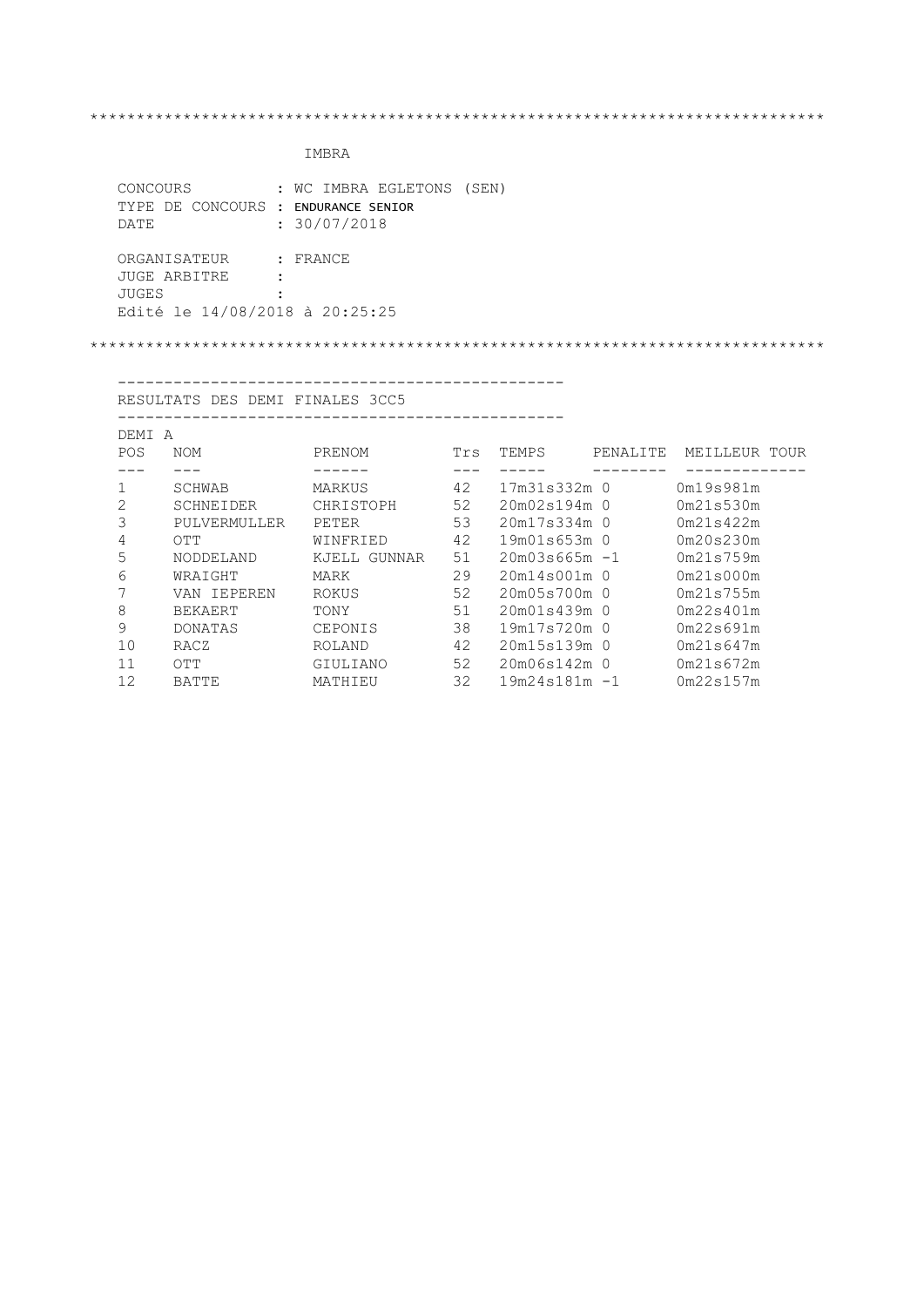# IMBRA

| CONCOURS                            | : WC IMBRA EGLETONS (SEN) |
|-------------------------------------|---------------------------|
| TYPE DE CONCOURS : ENDURANCE SENIOR |                           |
| DATE.                               | : 30/07/2018              |
| ORGANISATEUR                        | : FRANCE                  |
| JUGE ARBITRE                        |                           |
| JUGES                               |                           |
| Edité le 14/08/2018 à 20:25:25      |                           |

#### \*\*\*\*\*\*\*\*\*\*\*\*\*\*\*\*\*\*\*\*\*\*\*\*\*\*\*\*\*\*\*\*\*\*\*\*\*\*\*\*\*\*\*\*\*\*\*\*\*\*\*\*\*\*\*\*\*\*\*\*\*\*\*\*\*\*\*\*\*\*\*\*\*\*\*\*\*\*\*

------------------------------------------------

 RESULTATS DES DEMI FINALES 7CC5 ------------------------------------------------

| DEMI<br>A  |                 |                 |     |                |          |               |
|------------|-----------------|-----------------|-----|----------------|----------|---------------|
| <b>POS</b> | <b>NOM</b>      | PRENOM          | Trs | TEMPS          | PENALITE | MEILLEUR TOUR |
|            |                 |                 |     |                |          |               |
|            | <b>BAYNAUD</b>  | <b>DIDIER</b>   | 35  | 12m54s487m 0   |          | 0m19s788m     |
| 2          | NODDELAND       | GUNNAR<br>KJELL | 55  | 20m02s543m 0   |          | 0m20s508m     |
| 3          | NEDELL          | ANDRAS          | 16  | 6m23s714m      | $\Omega$ | 0m20s832m     |
| 4          | <b>DONATAS</b>  | CEPONIS         | 0   |                | 0        |               |
| 5          | KISS            | <b>BARNABAS</b> | 9   | 3m24s382m      | 0        | 0m20s828m     |
| 6          | LOUVET          | FREDERIC        | 17  | 6m53s117m      | $-1$     | 0m21s352m     |
| 7          | <b>BELLETI</b>  | GABRIELE        | 17  | 19m36s887m 0   |          | 0m20s908m     |
| 8          | SZYMANSKI       | MACIEJ          | 51  | 20m18s900m 0   |          | 0m20s339m     |
| 9          | <b>JERKSTEN</b> | LENNART         | 53  | 20m07s079m 0   |          | 0m21s170m     |
| 10         | FOGEL           | ALEKSAS         | 46  | $20m10s659m$ 0 |          | 0m19s772m     |
| 11         | DZIERGWA        | RYSZARD         | 53  | 20m05s836m 0   |          | 0m21s124m     |
| 12         | SMEETS          | LUDO            | 55  | 20m09s252m     | 0        | 0m20s706m     |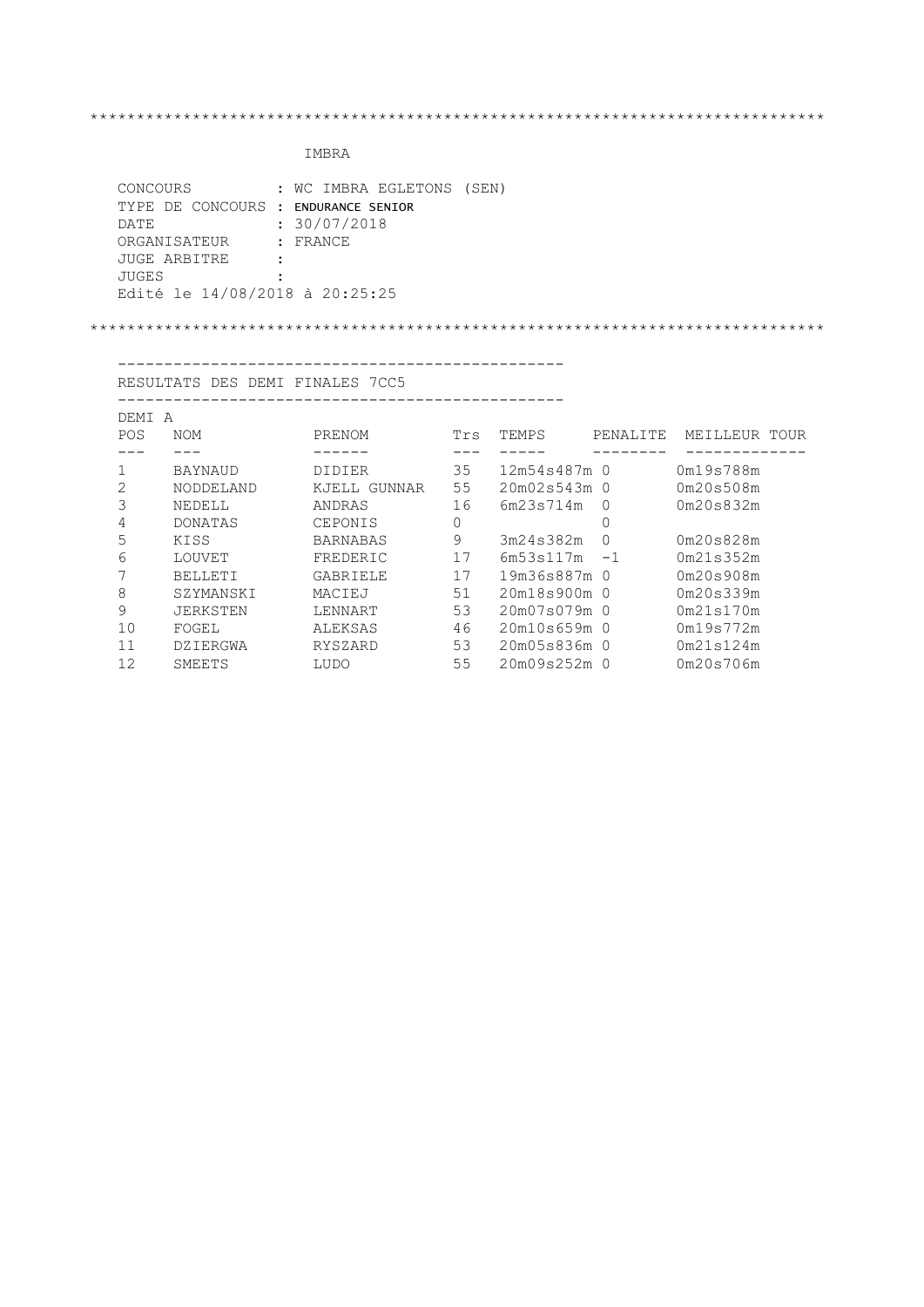# IMBRA

| CONCOURS                            | : WC IMBRA EGLETONS (SEN) |
|-------------------------------------|---------------------------|
| TYPE DE CONCOURS : ENDURANCE SENIOR |                           |
| DATE.                               | : 30/07/2018              |
| ORGANISATEUR                        | : FRANCE                  |
| JUGE ARBITRE                        |                           |
| JUGES                               |                           |
| Edité le 14/08/2018 à 20:25:25      |                           |

#### \*\*\*\*\*\*\*\*\*\*\*\*\*\*\*\*\*\*\*\*\*\*\*\*\*\*\*\*\*\*\*\*\*\*\*\*\*\*\*\*\*\*\*\*\*\*\*\*\*\*\*\*\*\*\*\*\*\*\*\*\*\*\*\*\*\*\*\*\*\*\*\*\*\*\*\*\*\*\*

------------------------------------------------

 RESULTATS DES DEMI FINALES 15CC ------------------------------------------------

| DEMI<br>A  |                |                  |     |                  |           |               |
|------------|----------------|------------------|-----|------------------|-----------|---------------|
| <b>POS</b> | <b>NOM</b>     | PRENOM           | Trs | TEMPS            | PENALITE  | MEILLEUR TOUR |
|            |                |                  |     |                  |           |               |
|            | HUMPHRIES      | ZACK             | 60  | $20m04s708m - 2$ |           | 0m16s587m     |
| 2          | WALIGORA       | STEFAN           | 30  | 10m05s364m 0     |           | 0m18s689m     |
| 3          | VIDEMONT       | <b>SEBASTIEN</b> | 61  | 20m08s989m 0     |           | 0m17s453m     |
| 4          | KINDT          | <b>STEVEN</b>    | 52  | 20m13s568m 0     |           | 0m18s283m     |
| 5          | RACZ           | ROLAND           | 28  | 9m37s833m        | $\Omega$  | 0m19s164m     |
| 6          | HOF            | <b>JULIUS</b>    | 60  | $20m14s976m$ 0   |           | 0m17s406m     |
| 7          | SMEETS         | <b>DIETER</b>    | 32  | $15m44s699m - 2$ |           | 0m19s359m     |
| 8          | GONZALEZ       | JOSE IGNACIO     | 40  | 20m01s130m 0     |           | 0m19s483m     |
| 9          | NEDELL         | ANDRAS           | 23  | $14m17s551m - 1$ |           | 0m18s854m     |
| 10         | IEPEREN<br>VAN | MARK             | 60  | 20m05s053m 0     |           | 0m17s702m     |
| 11         | SMEETS         | LUDO             |     | 8m16s772m        | $\bigcap$ | 0m21s183m     |
| 12         | NILSSON        | PER              | 15  | 12m25s357m       | 0         | 0m19s286m     |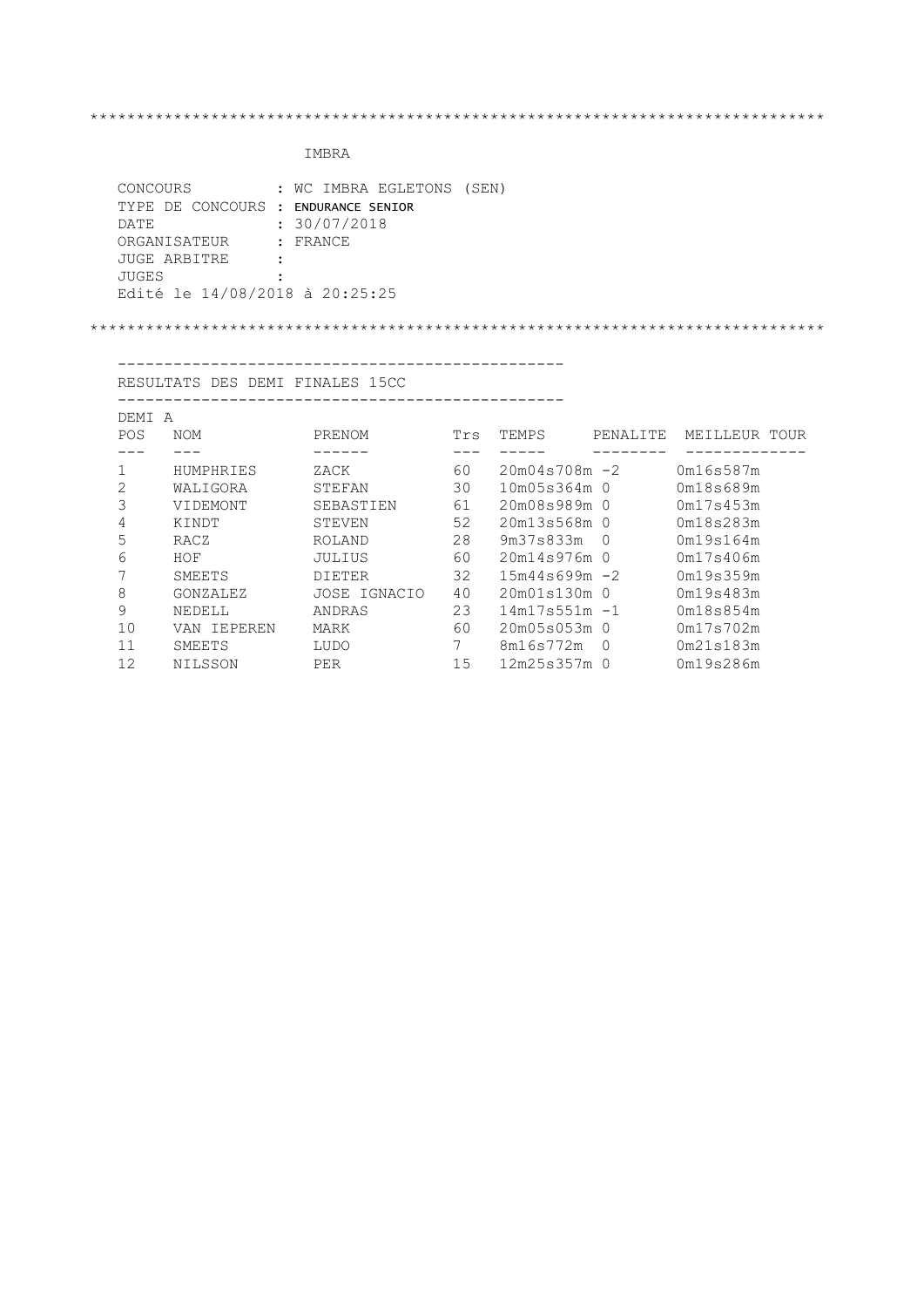# IMBRA

| CONCOURS                            | : WC IMBRA EGLETONS (SEN) |
|-------------------------------------|---------------------------|
| TYPE DE CONCOURS : ENDURANCE SENIOR |                           |
| DATE.                               | : 30/07/2018              |
| ORGANISATEUR                        | : FRANCE                  |
| JUGE ARBITRE                        |                           |
| JUGES                               |                           |
| Edité le 14/08/2018 à 20:25:25      |                           |

### \*\*\*\*\*\*\*\*\*\*\*\*\*\*\*\*\*\*\*\*\*\*\*\*\*\*\*\*\*\*\*\*\*\*\*\*\*\*\*\*\*\*\*\*\*\*\*\*\*\*\*\*\*\*\*\*\*\*\*\*\*\*\*\*\*\*\*\*\*\*\*\*\*\*\*\*\*\*\*

------------------------------------------------

RESULTATS DES DEMI FINALES 27CC

|--|

| DEMI<br>A |                |                  |     |              |           |               |
|-----------|----------------|------------------|-----|--------------|-----------|---------------|
| POS       | <b>NOM</b>     | PRENOM           | Trs | TEMPS        | PENALITE. | MEILLEUR TOUR |
|           |                |                  |     |              |           |               |
|           | SIDORKIN       | <b>ALEXANDER</b> |     |              | 0         |               |
| 2         | MOLINA         | JEAN-LUC         |     | 0m24s353m    | O         | 0m00s000m     |
| 3         | OTT            | WINFRIED         | 4   | 1m28s975m    | $\Omega$  | 0m20s844m     |
| 4         | STICKA         | DAVID            | 61  | 20m04s307m   | - 0       | 0m17s292m     |
| 5         | AZINHEIRA      | JORGE            | 57  | 20m18s526m 0 |           | 0m19s160m     |
| 6         | NICHOLLS       | DANNY            | 9   | 3m26s119m    | $\Omega$  | 0m19s800m     |
|           | <b>BLAYER</b>  | ALAIN            | 57  | 20m11s477m 0 |           | 0m18s965m     |
| 8         | VEIT           | STEFAN           | 58  | 20m09s913m   | - 0       | 0m19s129m     |
| 9         | GRANDVOINNET   | CEDRIC           | 16  | 5m33s947m    | $\cup$    | 0m19s097m     |
| 10        | SUI            | YALIN            | 57  | 20m19s373m   | - 0       | 0m19s111m     |
| 11        | <b>BELLETI</b> | <b>RENZO</b>     |     |              |           |               |
| 12        | MULOT          | ROMUALD          | 29  | 20m16s386m   |           | 0m19s515m     |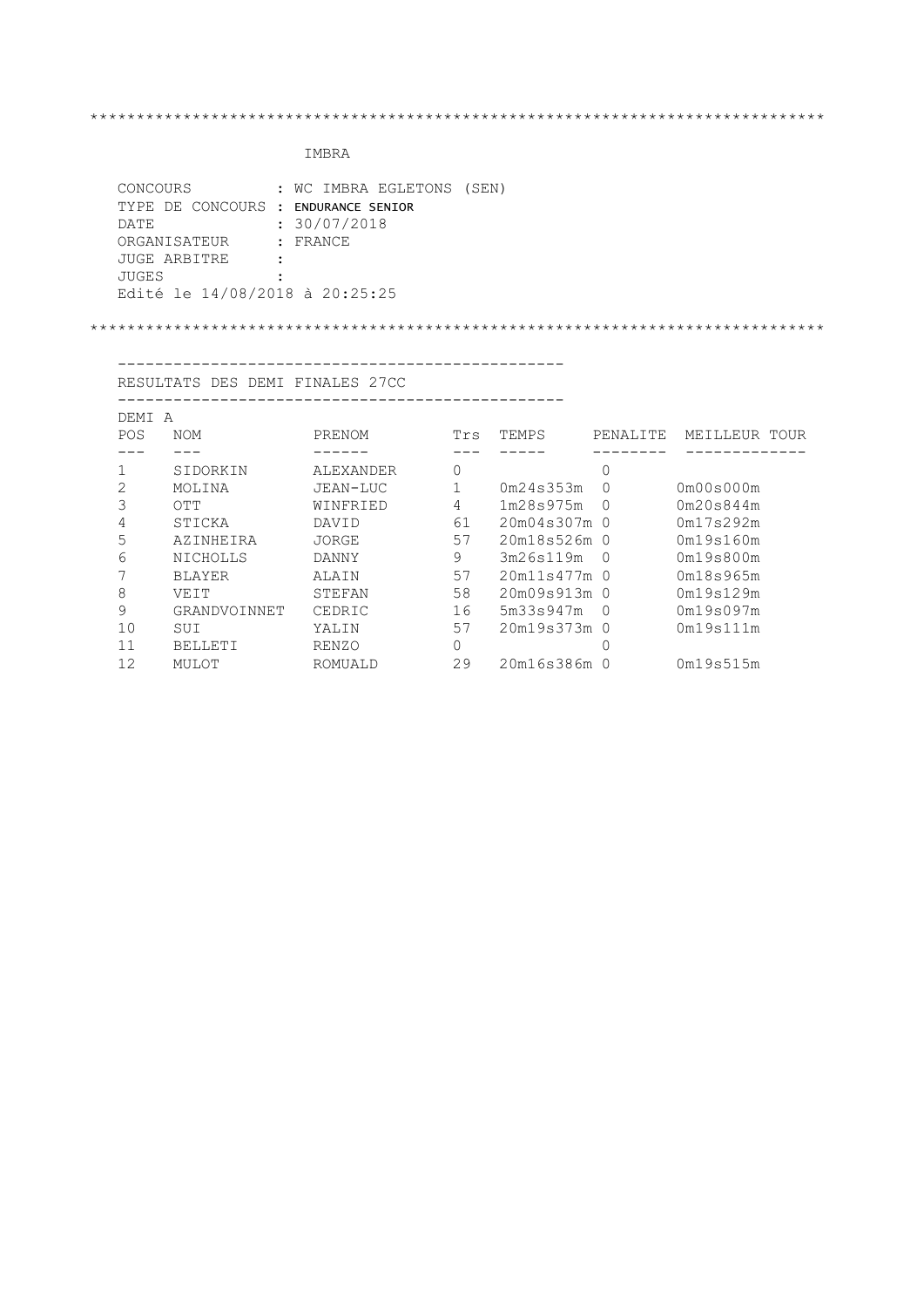|                                                  | IMBRA                               |                                                                                            |                                                                       |                                     |                                                              |          |                                                               |  |  |  |  |  |  |  |
|--------------------------------------------------|-------------------------------------|--------------------------------------------------------------------------------------------|-----------------------------------------------------------------------|-------------------------------------|--------------------------------------------------------------|----------|---------------------------------------------------------------|--|--|--|--|--|--|--|
| <b>CONCOURS</b><br><b>DATE</b>                   |                                     | TYPE DE CONCOURS : ENDURANCE SENIOR<br>: 30/07/2018                                        | : WC IMBRA EGLETONS (SEN)                                             |                                     |                                                              |          |                                                               |  |  |  |  |  |  |  |
| <b>JUGES</b>                                     | ORGANISATEUR<br><b>JUGE ARBITRE</b> | FRANCE<br>Edité le 14/08/2018 à 20:27:23<br>RESULTATS DE LA FINALE 3CC5                    |                                                                       |                                     |                                                              |          |                                                               |  |  |  |  |  |  |  |
| <b>CLA</b>                                       | <b>BAT</b>                          | <b>NOM</b>                                                                                 | <b>PRENOM</b>                                                         | <b>Trs</b>                          | <b>TEMPS</b>                                                 | PENALITE | MEILLEUR TOUR                                                 |  |  |  |  |  |  |  |
| $\frac{1}{2}$<br>$\bar{3}$<br>$\frac{4}{5}$<br>6 | 5<br>3<br>9<br>7<br>12              | <b>HUMPHRIES</b><br><b>BRAGHIERI</b><br><b>PUMPUTIS</b><br>VAN TEPEREN<br><b>SCHNEIDER</b> | ZACK<br><b>MAURO</b><br>VALENTINAS<br><b>MARK</b><br><b>CHRISTOPH</b> | $---$<br>84<br>84<br>83<br>81<br>81 | 30m10s011m 0<br>30m15s257m 0<br>30m07s234m 0<br>30m07s628m 0 |          | 0m19s807m<br>0m20s605m<br>0m20s006m<br>0m21s066m<br>0m20s899m |  |  |  |  |  |  |  |

 10 6 MARLES DAVE 61 29m07s804m 0 0m20s313m 11 1 VIDEMONT SEBASTIEN 44 15m42s811m 0 0m20s402m 12 4 CARRIER SIMON 4 8m02s644m 0 0m22s727m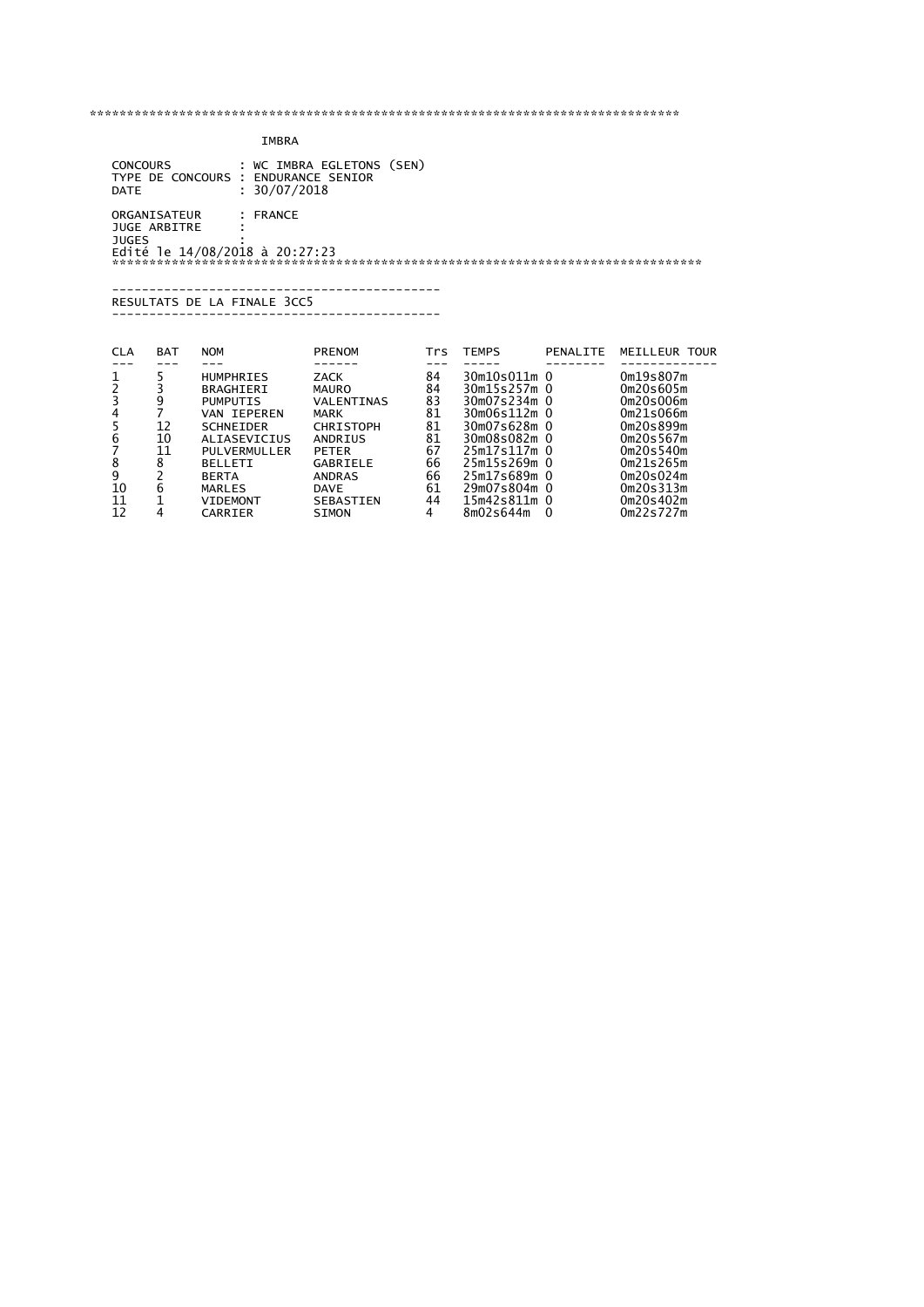## IMBRA

 CONCOURS : WC IMBRA EGLETONS (SEN) TYPE DE CONCOURS : ENDURANCE SENIOR DATE : 30/07/2018 ORGANISATEUR : FRANCE JUGE ARBITRE : JUGES : Edité le 14/08/2018 à 20:27:23 \*\*\*\*\*\*\*\*\*\*\*\*\*\*\*\*\*\*\*\*\*\*\*\*\*\*\*\*\*\*\*\*\*\*\*\*\*\*\*\*\*\*\*\*\*\*\*\*\*\*\*\*\*\*\*\*\*\*\*\*\*\*\*\*\*\*\*\*\*\*\*\*\*\*\*\*\*\*\*

 -------------------------------------------- RESULTATS DE LA FINALE 7CC5

--------------------------------------------

| <b>CLA</b> | <b>BAT</b> | <b>NOM</b>      | <b>PRENOM</b>          | Trs | <b>TEMPS</b> | PENALITE | MEILLEUR TOUR |
|------------|------------|-----------------|------------------------|-----|--------------|----------|---------------|
|            |            |                 |                        |     |              |          |               |
|            |            | <b>PUMPUTIS</b> | VALENTINAS             | 88  | 30m19s235m 0 |          | 0m18s993m     |
|            |            | ALIASEVICIUS    | ANDRIUS                | 85  | 30m18s361m 0 |          | 0m20s142m     |
|            | 6          | RACZ            | <b>ROLAND</b>          | 84  | 30m04s314m 0 |          | 0m19s780m     |
| 4          | 9          | <b>STICKA</b>   | DAVID                  | 81  | 30m20s412m 0 |          | 0m19s650m     |
|            |            | CHADEFFAUD      | MAXIME                 | 80  | 30m06s247m 0 |          | 0m19s209m     |
| 6          |            | BRAGHIERI       | <b>MAURO</b>           | 72  | 30m01s447m 0 |          | Om18s551m     |
|            |            | HOF             | JOACHIM                | 62  | 22m19s804m 0 |          | Om19s852m     |
| 8          |            | <b>BERTA</b>    | <b>ANDRAS</b>          | 57  | 19m42s482m 0 |          | Om19s291m     |
| 9          | 8          | <b>ZHAO</b>     | вo                     | 36  | 27m38s078m 0 |          | 0m21s668m     |
| 10         | 12         | <b>SMEETS</b>   | LUDO                   | 25  | 18m49s575m 0 |          | 0m20s524m     |
| 11         | 10         | MARLES          | <b>DAVE</b>            | 9   | 3m13s533m    | $\Omega$ | 0m20s140m     |
| 12         | 11         | NODDELAND       | <b>GUNNAR</b><br>KJELL | 0   |              |          |               |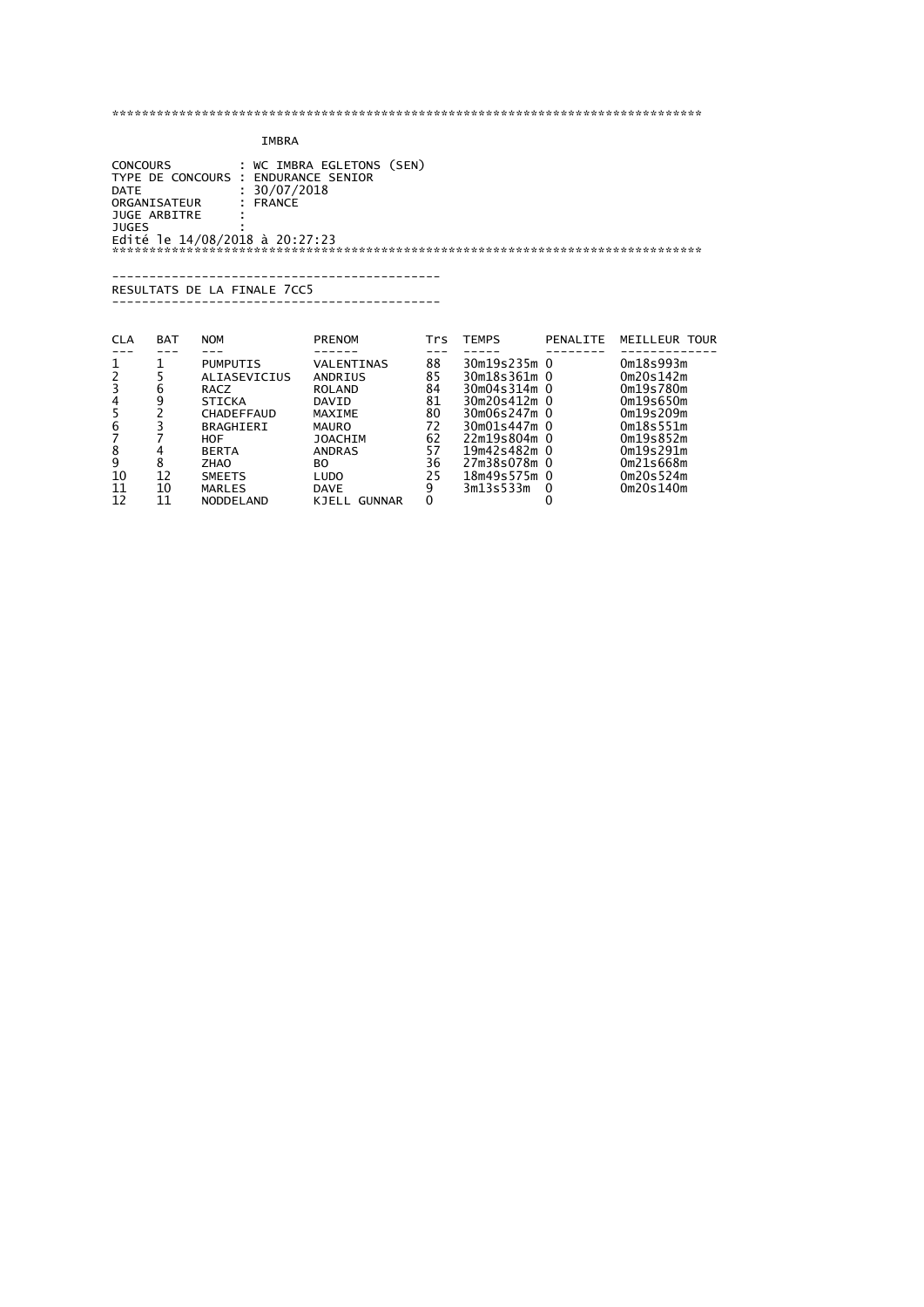## IMBRA

 CONCOURS : WC IMBRA EGLETONS (SEN) TYPE DE CONCOURS : ENDURANCE SENIOR DATE : 30/07/2018 ORGANISATEUR : FRANCE JUGE ARBITRE : JUGES : Edité le 14/08/2018 à 20:27:23 \*\*\*\*\*\*\*\*\*\*\*\*\*\*\*\*\*\*\*\*\*\*\*\*\*\*\*\*\*\*\*\*\*\*\*\*\*\*\*\*\*\*\*\*\*\*\*\*\*\*\*\*\*\*\*\*\*\*\*\*\*\*\*\*\*\*\*\*\*\*\*\*\*\*\*\*\*\*\*

#### -------------------------------------------- RESULTATS DE LA FINALE 15CC

------- ----- ---------------------

| <b>CLA</b> | <b>BAT</b> | <b>NOM</b>       | <b>PRENOM</b> | Trs | <b>TEMPS</b> | PENALITE | MEILLEUR TOUR |
|------------|------------|------------------|---------------|-----|--------------|----------|---------------|
|            |            |                  |               |     |              |          |               |
|            |            | HOF              | CHRISTIAN     | 95  | 30m18s015m 0 |          | 0m17s550m     |
|            | 11         | <b>VIDEMONT</b>  | SEBASTIEN     | 94  | 30m06s346m 0 |          | 0m17s078m     |
|            | 4          | <b>SELJAK</b>    | VALTER        | 94  | 30m10s765m 0 |          | 0m17s338m     |
| 4          | 10         | <b>BELLETI</b>   | GABRIELE      | 89  | 30m03s075m 0 |          | 0m18s776m     |
|            |            | COSTA            | <b>ERICH</b>  | 88  | 28m03s890m 0 |          | 0m17s023m     |
| 6          | 8          | <b>CEDERBERG</b> | FREDRICK      | 82  | 26m32s407m 0 |          | 0m17s681m     |
|            |            | TIN PAZIN        | FILIP         | 71  | 28m15s480m 0 |          | 0m18s227m     |
| 8          |            | DE RONDE         | EVERT (JR)    | 64  | 21m02s324m 0 |          | Om18s199m     |
| 9          | ٩          | <b>FIELDS</b>    | PHILL         | 61  | 30m04s352m 0 |          | Om18s324m     |
| 10         | 6          | CHADEFFAUD       | MAXIME        | 54  | 24m30s286m 0 |          | 0m18s219m     |
| 11         | 12         | <b>HUMPHRIES</b> | ZACK          | 43  | 19m04s326m 0 |          | Om18s751m     |
| 12         | R          | BRAGHIERI        | <b>MAURO</b>  | 40  | 18m48s811m 0 |          | Om18s114m     |
|            |            |                  |               |     |              |          |               |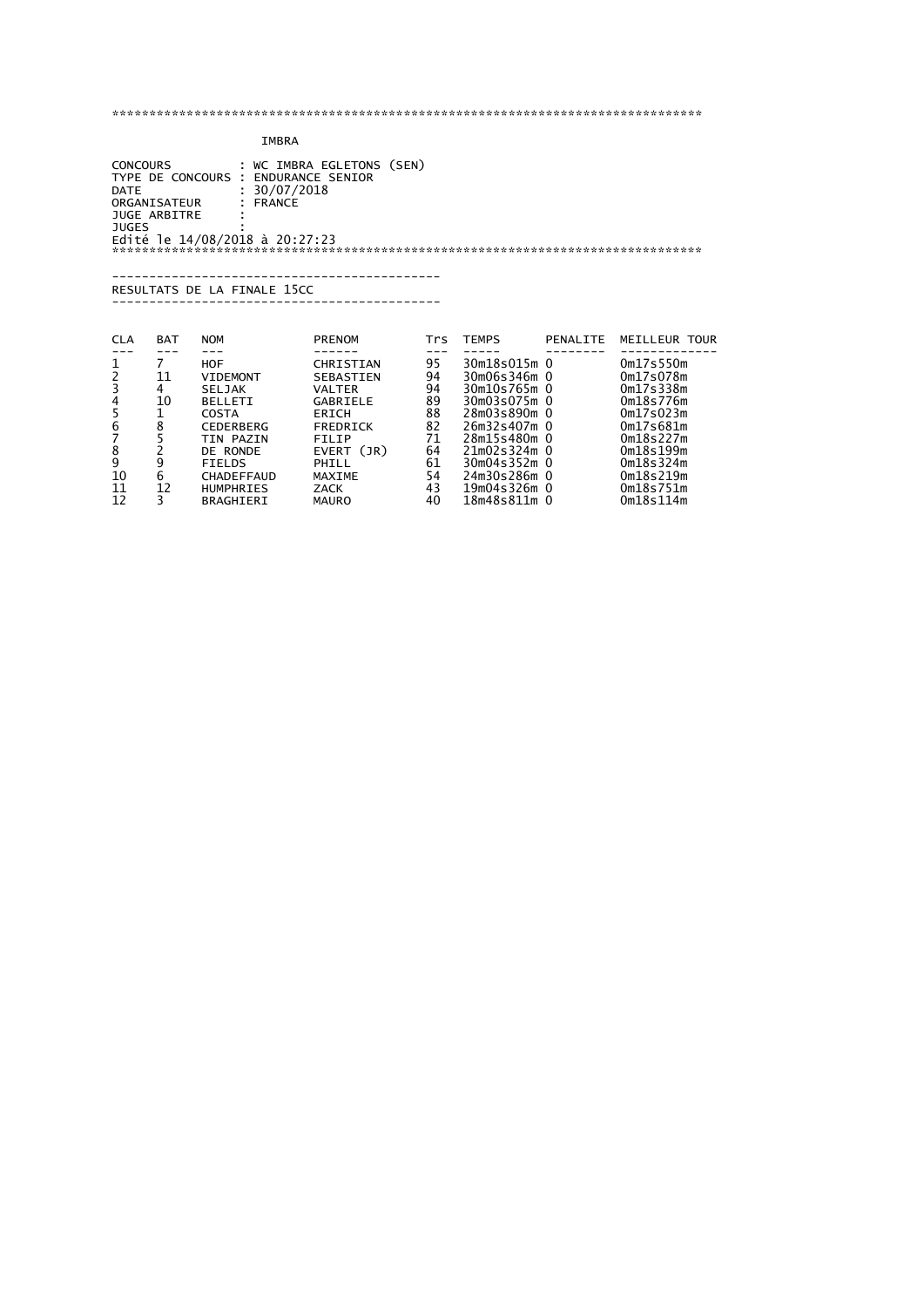| IMBRA |
|-------|
|       |

 CONCOURS : WC IMBRA EGLETONS (SEN) TYPE DE CONCOURS : ENDURANCE SENIOR  $\frac{30}{07/2018}$ <br> $\frac{30}{07/2018}$ DATE<br>ORGANISATEUR JUGE ARBITRE : JUGES : Edité le 14/08/2018 à 20:27:23 \*\*\*\*\*\*\*\*\*\*\*\*\*\*\*\*\*\*\*\*\*\*\*\*\*\*\*\*\*\*\*\*\*\*\*\*\*\*\*\*\*\*\*\*\*\*\*\*\*\*\*\*\*\*\*\*\*\*\*\*\*\*\*\*\*\*\*\*\*\*\*\*\*\*\*\*\*\*\* -------------------------------------------- RESULTATS DE LA FINALE 27CC -------------------------------------------- CLA BAT NOM PRENOM Trs TEMPS PENALITE MEILLEUR TOUR --- --- --- ------ --- ----- -------- ------------- 1 1 KINDT STEVEN 95 30m15s107m 0 0m17s723m 2 11 STICKA DAVID 93 30m08s663m 0 0m18s003m<br>3 5 HOF JOACHIM 90 30m07s787m 0 0m17s935m<br>4 9 HOF JULIUS 86 30m11s029m 0 0m18s286m 3 5 HOF JOACHIM 90 30m07s787m 0 0m17s935m 4 9 HOF JULIUS 86 30m11s029m 0 0m18s286m 5 10 NODDELAND KJELL GUNNAR 74 30m13s227m 0 0m17s447m 6 8 FOLKSON IAN 73 27m30s810m 0 0m17s751m 7 6 SMEETS DIETER 72 30m02s757m 0 0m18s417m 8 7 SELJAK VALTER 69 30m05s786m 0 0m17s982m 9 2 BRAGHIERI MAURO 62 19m37s037m 0 0m17s581m 10 3 HOF CHRISTIAN 62 30m09s193m 0 0m16s650m 11 4 COSTA ERICH 36 11m19s217m 0 0m17s739m 12 12 VEIT STEFAN 6 2m06s000m 0 0m19s550m